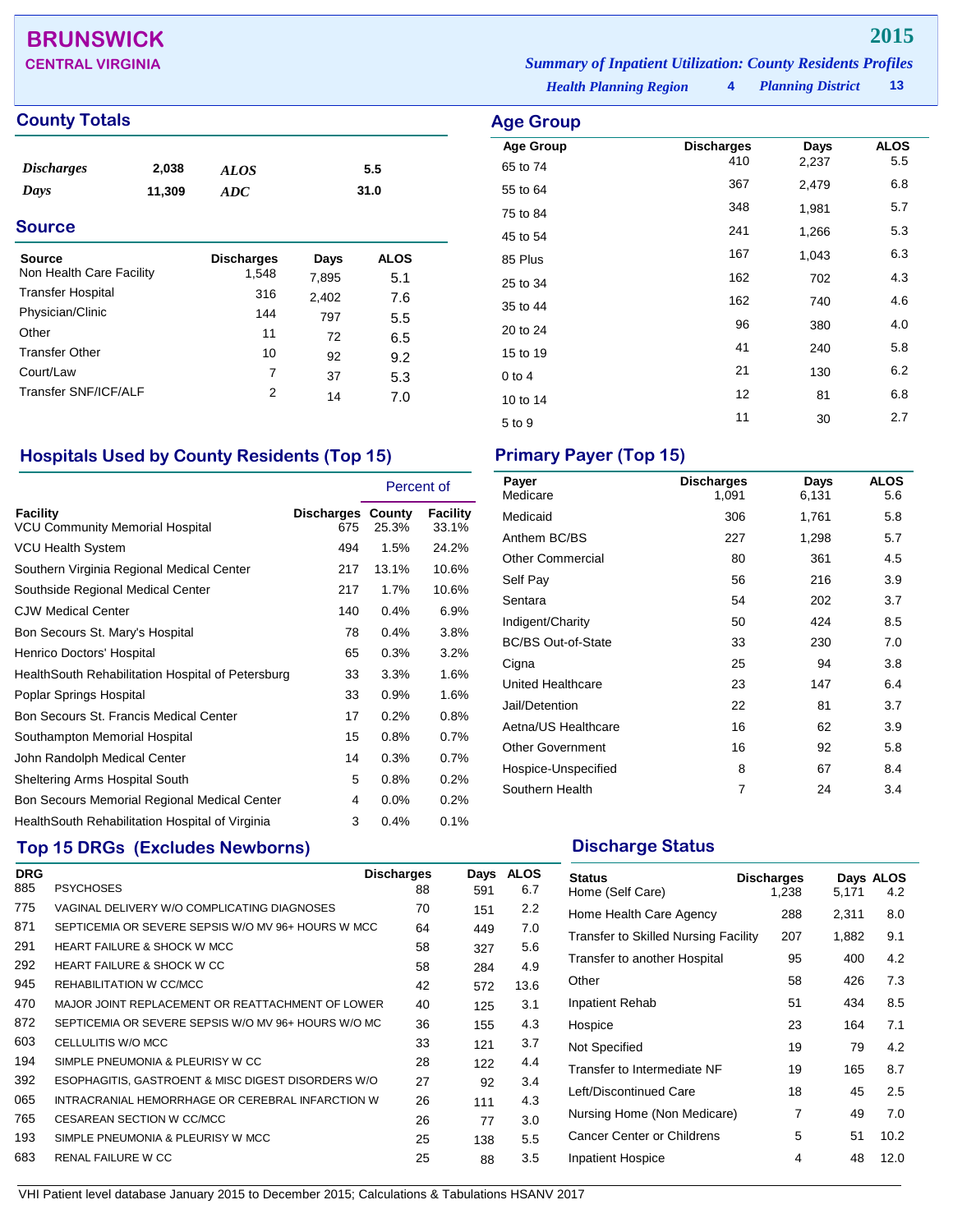## **HALIFAX 2015**

### **County Totals Age Group**

| <i>Discharges</i> | 3,804  | <b>ALOS</b> | 4.6  |
|-------------------|--------|-------------|------|
| Days              | 17,435 | ADC         | 47.8 |

### **Source**

| Source<br>Non Health Care Facility | <b>Discharges</b><br>2,649 | Days<br>11,135 | <b>ALOS</b><br>4.2 |
|------------------------------------|----------------------------|----------------|--------------------|
| Physician/Clinic                   | 690                        | 2,896          | 4.2                |
| <b>Transfer Hospital</b>           | 278                        | 2,334          | 8.4                |
| Transfer SNF/ICF/ALF               | 96                         | 510            | 5.3                |
| Other                              | 31                         | 107            | 3.5                |
| Court/Law                          | 30                         | 260            | 8.7                |
| <b>Transfer Other</b>              | 26                         | 170            | 6.5                |
| Unknown                            | 4                          | 23             | 5.8                |

### **Hospitals Used by County Residents (Top 15) Primary Payer (Top 15)**

|                                               |                                   | Percent of |                   |
|-----------------------------------------------|-----------------------------------|------------|-------------------|
| Facility<br>Sentara Halifax Regional Hospital | <b>Discharges County</b><br>2,631 | 66.0%      | Facility<br>69.2% |
| Centra Health dba Virginia Baptist Hospital   | 584                               | 2.2%       | 15.4%             |
| <b>VCU Health System</b>                      | 184                               | 0.6%       | 4.8%              |
| Danville Regional Medical Center              | 82                                | 1.0%       | 2.2%              |
| University of Virginia Medical Center         | 70                                | 0.3%       | 1.8%              |
| Poplar Springs Hospital                       | 48                                | 1.4%       | 1.3%              |
| Southern Virginia Regional Medical Center     | 37                                | 2.2%       | 1.0%              |
| The Pavilion at Williamsburg Place            | 24                                | 1.8%       | 0.6%              |
| Bon Secours St. Mary's Hospital               | 16                                | 0.1%       | 0.4%              |
| <b>CJW Medical Center</b>                     | 15                                | $0.0\%$    | 0.4%              |
| <b>Carilion Medical Center</b>                | 13                                | $0.0\%$    | 0.3%              |
| John Randolph Medical Center                  | 10                                | 0.2%       | 0.3%              |
| <b>VCU Community Memorial Hospital</b>        | 10                                | 0.4%       | 0.3%              |
| Centra Southside Community Hospital           | 8                                 | 0.2%       | $0.2\%$           |
| Centra Specialty Hospital                     | 6                                 | 2.2%       | $0.2\%$           |

### **Top 15 DRGs (Excludes Newborns) Discharge Status Discharge Status**

| <b>DRG</b> |                                                     | <b>Discharges</b> | Days  | <b>ALOS</b>   |
|------------|-----------------------------------------------------|-------------------|-------|---------------|
| 775        | VAGINAL DELIVERY W/O COMPLICATING DIAGNOSES         | 198               | 434   | $2.2^{\circ}$ |
| 885        | <b>PSYCHOSES</b>                                    | 149               | 1,254 | 8.4           |
| 871        | SEPTICEMIA OR SEVERE SEPSIS W/O MV 96+ HOURS W MCC  | 148               | 798   | 5.4           |
| 470        | MAJOR JOINT REPLACEMENT OR REATTACHMENT OF LOWER    | 120               | 315   | 2.6           |
| 191        | CHRONIC OBSTRUCTIVE PULMONARY DISEASE W CC          | 93                | 415   | 4.5           |
| 766        | CESAREAN SECTION W/O CC/MCC                         | 92                | 186   | 2.0           |
| 292        | <b>HEART FAILURE &amp; SHOCK W CC</b>               | 80                | 282   | 3.5           |
| 189        | PULMONARY EDEMA & RESPIRATORY FAILURE               | 78                | 438   | 5.6           |
| 872        | SEPTICEMIA OR SEVERE SEPSIS W/O MV 96+ HOURS W/O MC | 75                | 279   | 3.7           |
| 291        | <b>HEART FAILURE &amp; SHOCK W MCC</b>              | 74                | 374   | 5.0           |
| 378        | <b>G.I. HEMORRHAGE W CC</b>                         | 70                | 235   | 3.4           |
| 683        | <b>RENAL FAILURE W CC</b>                           | 58                | 205   | 3.5           |
| 065        | INTRACRANIAL HEMORRHAGE OR CEREBRAL INFARCTION W    | 56                | 185   | 3.3           |
| 192        | CHRONIC OBSTRUCTIVE PULMONARY DISEASE W/O CC/MCC    | 48                | 158   | 3.3           |
| 309        | CARDIAC ARRHYTHMIA & CONDUCTION DISORDERS W CC      | 45                | 142   | 3.2           |
|            |                                                     |                   |       |               |

VHI Patient level database January 2015 to December 2015; Calculations & Tabulations HSANV 2017

**CENTRAL VIRGINIA** *Summary of Inpatient Utilization: County Residents Profiles*

*Health Planning Region* **4**

*Planning District* **13**

| ge Group.                    |                          |               |                    |
|------------------------------|--------------------------|---------------|--------------------|
| <b>Age Group</b><br>65 to 74 | <b>Discharges</b><br>794 | Days<br>4,152 | <b>ALOS</b><br>5.2 |
| 55 to 64                     | 637                      | 2,929         | 4.6                |
| 75 to 84                     | 619                      | 3,156         | 5.1                |
| 45 to 54                     | 437                      | 1,973         | 4.5                |
| 85 Plus                      | 324                      | 1,486         | 4.6                |
| 25 to 34                     | 310                      | 937           | 3.0                |
| 35 to 44                     | 283                      | 1,294         | 4.6                |
| 20 to 24                     | 205                      | 584           | 2.9                |
| 0 to 4                       | 83                       | 455           | 5.5                |
| 15 to 19                     | 76                       | 318           | 4.2                |
| 10 to 14                     | 19                       | 92            | 4.8                |
| 5 to 9                       | 17                       | 59            | 3.5                |
|                              |                          |               |                    |

| Payer<br>Medicare         | <b>Discharges</b><br>2,111 | Days<br>10,867 | <b>ALOS</b><br>5.2 |
|---------------------------|----------------------------|----------------|--------------------|
| Medicaid                  | 524                        | 2,159          | 4.1                |
| Anthem BC/BS              | 490                        | 1,835          | 3.7                |
| Indigent/Charity          | 174                        | 645            | 3.7                |
| Sentara                   | 129                        | 537            | 4.2                |
| <b>Other Commercial</b>   | 88                         | 305            | 3.5                |
| <b>Local Government</b>   | 58                         | 205            | 3.5                |
| <b>BC/BS Out-of-State</b> | 40                         | 191            | 4.8                |
| Self Pay                  | 30                         | 109            | 3.6                |
| Cigna                     | 29                         | 85             | 2.9                |
| United Healthcare         | 24                         | 87             | 3.6                |
| Jail/Detention            | 21                         | 88             | 4.2                |
| Southern Health           | 19                         | 52             | 2.7                |
| <b>Other Government</b>   | 18                         | 91             | 5.1                |
| Tricare/Champus           | 17                         | 81             | 4.8                |

| <b>Status</b><br>Home (Self Care)           | <b>Discharges</b><br>2,600 | 9,524 | Days ALOS<br>3.7 |
|---------------------------------------------|----------------------------|-------|------------------|
| Home Health Care Agency                     | 402                        | 2,723 | 6.8              |
| <b>Transfer to Skilled Nursing Facility</b> | 352                        | 2,640 | 7.5              |
| Other                                       | 100                        | 652   | 6.5              |
| Transfer to another Hospital                | 92                         | 342   | 3.7              |
| Transfer to Intermediate NF                 | 71                         | 370   | 5.2              |
| Hospice                                     | 69                         | 389   | 5.6              |
| Inpatient Rehab                             | 36                         | 199   | 5.5              |
| <b>Inpatient Hospice</b>                    | 23                         | 196   | 8.5              |
| Left/Discontinued Care                      | 18                         | 34    | 1.9              |
| Nursing Home (Non Medicare)                 | 15                         | 118   | 7.9              |
| Not Specified                               | 10                         | 31    | 3.1              |
| Long Term Acute                             | 9                          | 176   | 19.6             |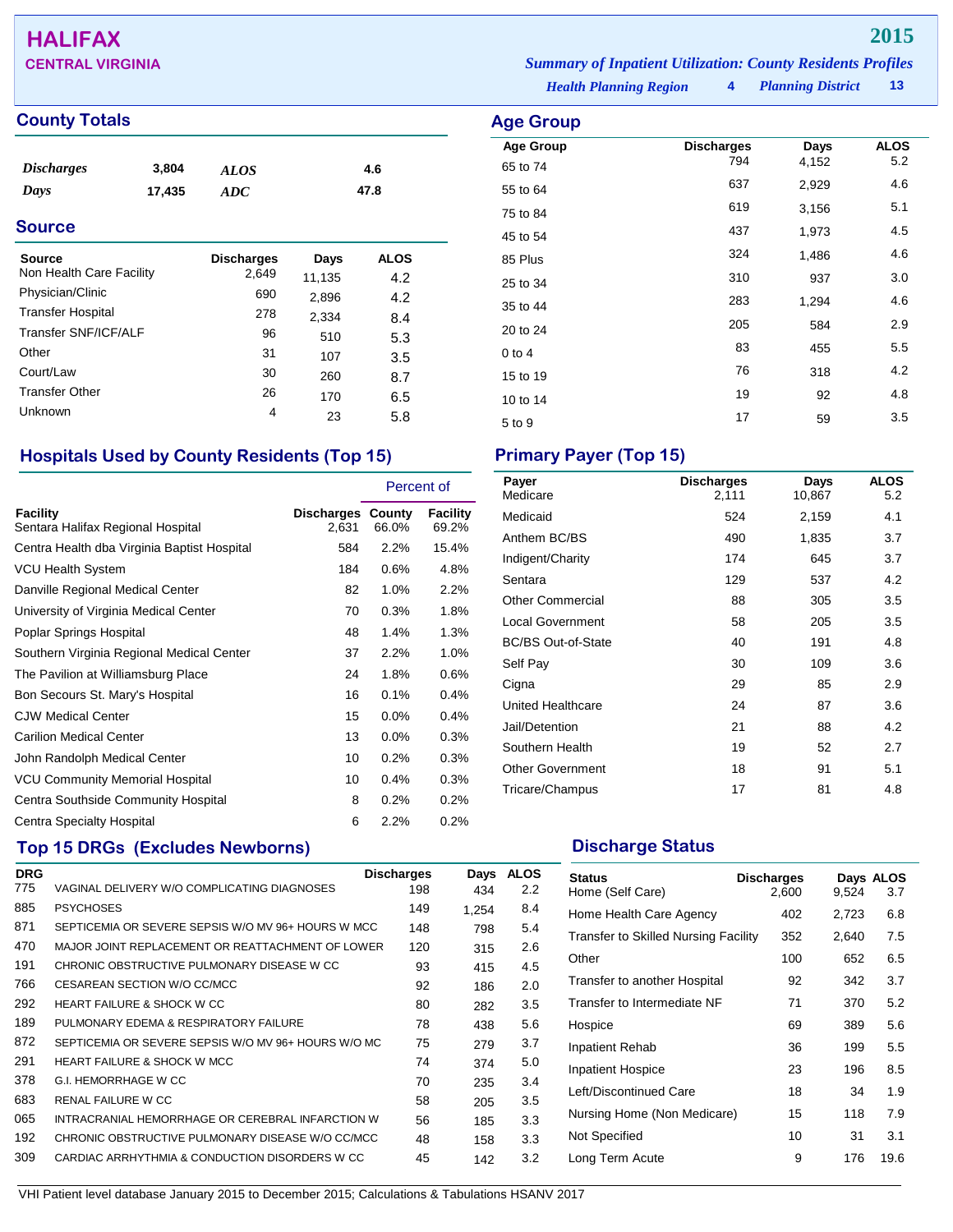## **MECKLENBURG 2015**

### **County Totals Age Group Age Group**

| <i>Discharges</i> | 3,755  | ALOS | 5.3  |
|-------------------|--------|------|------|
| Days              | 19,849 | ADC  | 54.4 |

### **Source**

| Source<br>Non Health Care Facility | <b>Discharges</b><br>2,778 | Days<br>13,360 | ALOS<br>4.8 |
|------------------------------------|----------------------------|----------------|-------------|
| <b>Transfer Hospital</b>           | 534                        | 4,344          | 8.1         |
| Physician/Clinic                   | 359                        | 1,616          | 4.5         |
| Transfer SNF/ICF/ALF               | 29                         | 173            | 6.0         |
| <b>Transfer Other</b>              | 21                         | 104            | 5.0         |
| Other                              | 20                         | 92             | 4.6         |
| Court/Law                          | 12                         | 148            | 12.3        |
| Unknown                            | 2                          | 12             | 6.0         |

### **Hospitals Used by County Residents (Top 15) Primary Payer (Top 15)**

|                                                    |                                   | Percent of |                          |
|----------------------------------------------------|-----------------------------------|------------|--------------------------|
| Facility<br><b>VCU Community Memorial Hospital</b> | <b>Discharges County</b><br>1,353 | 50.6%      | <b>Facility</b><br>36.0% |
| VCU Health System                                  | 781                               | 2.4%       | 20.8%                    |
| Sentara Halifax Regional Hospital                  | 774                               | 19.4%      | 20.6%                    |
| <b>CJW Medical Center</b>                          | 117                               | 0.3%       | 3.1%                     |
| Bon Secours St. Mary's Hospital                    | 112                               | 0.6%       | 3.0%                     |
| Henrico Doctors' Hospital                          | 104                               | 0.5%       | 2.8%                     |
| Southside Regional Medical Center                  | 103                               | 0.8%       | 2.7%                     |
| Centra Health dba Virginia Baptist Hospital        | 75                                | 0.3%       | 2.0%                     |
| Poplar Springs Hospital                            | 73                                | 2.1%       | 1.9%                     |
| Bon Secours St. Francis Medical Center             | 43                                | 0.5%       | 1.1%                     |
| Southern Virginia Regional Medical Center          | 35                                | 2.1%       | 0.9%                     |
| HealthSouth Rehabilitation Hospital of Petersburg  | 31                                | 3.1%       | 0.8%                     |
| Centra Southside Community Hospital                | 23                                | 0.6%       | 0.6%                     |
| University of Virginia Medical Center              | 23                                | 0.1%       | 0.6%                     |
| Bon Secours Memorial Regional Medical Center       | 18                                | 0.1%       | 0.5%                     |

### **Top 15 DRGs (Excludes Newborns) Discharge Status Discharge Status**

| <b>DRG</b> |                                                    | <b>Discharges</b> | Days  | <b>ALOS</b> |
|------------|----------------------------------------------------|-------------------|-------|-------------|
| 885        | <b>PSYCHOSES</b>                                   | 146               | 1,125 | 7.7         |
| 775        | VAGINAL DELIVERY W/O COMPLICATING DIAGNOSES        | 144               | 314   | 2.2         |
| 871        | SEPTICEMIA OR SEVERE SEPSIS W/O MV 96+ HOURS W MCC | 131               | 755   | 5.8         |
| 470        | MAJOR JOINT REPLACEMENT OR REATTACHMENT OF LOWER   | 116               | 319   | 2.8         |
| 291        | <b>HEART FAILURE &amp; SHOCK W MCC</b>             | 88                | 655   | 7.4         |
| 292        | <b>HEART FAILURE &amp; SHOCK W CC</b>              | 88                | 378   | 4.3         |
| 189        | PULMONARY EDEMA & RESPIRATORY FAILURE              | 61                | 734   | 12.0        |
| 392        | ESOPHAGITIS, GASTROENT & MISC DIGEST DISORDERS W/O | 61                | 228   | 3.7         |
| 378        | <b>G.I. HEMORRHAGE W CC</b>                        | 57                | 207   | 3.6         |
| 683        | RENAL FAILURE W CC                                 | 57                | 284   | 5.0         |
| 190        | CHRONIC OBSTRUCTIVE PULMONARY DISEASE W MCC        | 52                | 245   | 4.7         |
| 766        | CESAREAN SECTION W/O CC/MCC                        | 51                | 113   | 2.2         |
| 065        | INTRACRANIAL HEMORRHAGE OR CEREBRAL INFARCTION W   | 45                | 160   | 3.6         |
| 247        | PERC CARDIOVASC PROC W DRUG-ELUTING STENT W/O MCC  | 45                | 118   | 2.6         |
| 308        | CARDIAC ARRHYTHMIA & CONDUCTION DISORDERS W MCC    | 45                | 281   | 6.2         |

*Health Planning Region* **4** *Planning District* **13 CENTRAL VIRGINIA** *Summary of Inpatient Utilization: County Residents Profiles*

| ge Group         |                   |       |             |
|------------------|-------------------|-------|-------------|
| <b>Age Group</b> | <b>Discharges</b> | Days  | <b>ALOS</b> |
| 65 to 74         | 787               | 4,279 | 5.4         |
| 75 to 84         | 654               | 3,452 | 5.3         |
| 55 to 64         | 646               | 4,480 | 6.9         |
| 45 to 54         | 424               | 2,175 | 5.1         |
| 85 Plus          | 339               | 1,662 | 4.9         |
| 25 to 34         | 302               | 1,165 | 3.9         |
| 35 to 44         | 254               | 1,268 | 5.0         |
| 20 to 24         | 160               | 530   | 3.3         |
| 15 to 19         | 80                | 411   | 5.1         |
| $0$ to $4$       | 69                | 265   | 3.8         |

| Payer<br>Medicare         | <b>Discharges</b><br>2,092 | Days<br>11,944 | <b>ALOS</b><br>5.7 |
|---------------------------|----------------------------|----------------|--------------------|
| Medicaid                  | 525                        | 2,677          | 5.1                |
| Anthem BC/BS              | 381                        | 1,773          | 4.7                |
| <b>Other Commercial</b>   | 168                        | 626            | 3.7                |
| Cigna                     | 104                        | 485            | 4.7                |
| Indigent/Charity          | 102                        | 589            | 5.8                |
| <b>BC/BS Out-of-State</b> | 77                         | 391            | 5.1                |
| Sentara                   | 69                         | 284            | 4.1                |
| Self Pay                  | 55                         | 200            | 3.6                |
| United Healthcare         | 38                         | 153            | 4.0                |
| Aetna/US Healthcare       | 29                         | 139            | 4.8                |
| <b>Other Government</b>   | 17                         | 98             | 5.8                |
| Tricare/Champus           | 16                         | 104            | 6.5                |
| HMO/PPO-Unspecified       | 14                         | 85             | 6.1                |
| Jail/Detention            | 14                         | 64             | 4.6                |

10 to 14 21 107 5.1  $5 \text{ to } 9$  19  $55$  2.9

| <b>Status</b><br>Home (Self Care)           | <b>Discharges</b><br>2,380 | 9,603 | Days ALOS<br>4.0 |
|---------------------------------------------|----------------------------|-------|------------------|
| Home Health Care Agency                     | 454                        | 3,439 | 7.6              |
| <b>Transfer to Skilled Nursing Facility</b> | 417                        | 3,450 | 8.3              |
| Transfer to another Hospital                | 151                        | 976   | 6.5              |
| Other                                       | 117                        | 732   | 6.3              |
| <b>Inpatient Rehab</b>                      | 60                         | 647   | 10.8             |
| Left/Discontinued Care                      | 47                         | 141   | 3.0              |
| Transfer to Intermediate NF                 | 45                         | 246   | 5.5              |
| Hospice                                     | 41                         | 286   | 7.0              |
| <b>Inpatient Hospice</b>                    | 13                         | 106   | 8.2              |
| Nursing Home (Non Medicare)                 | 11                         | 50    | 4.5              |
| Not Specified                               | 10                         | 63    | 6.3              |
| Cancer Center or Childrens                  | 5                          | 44    | 8.8              |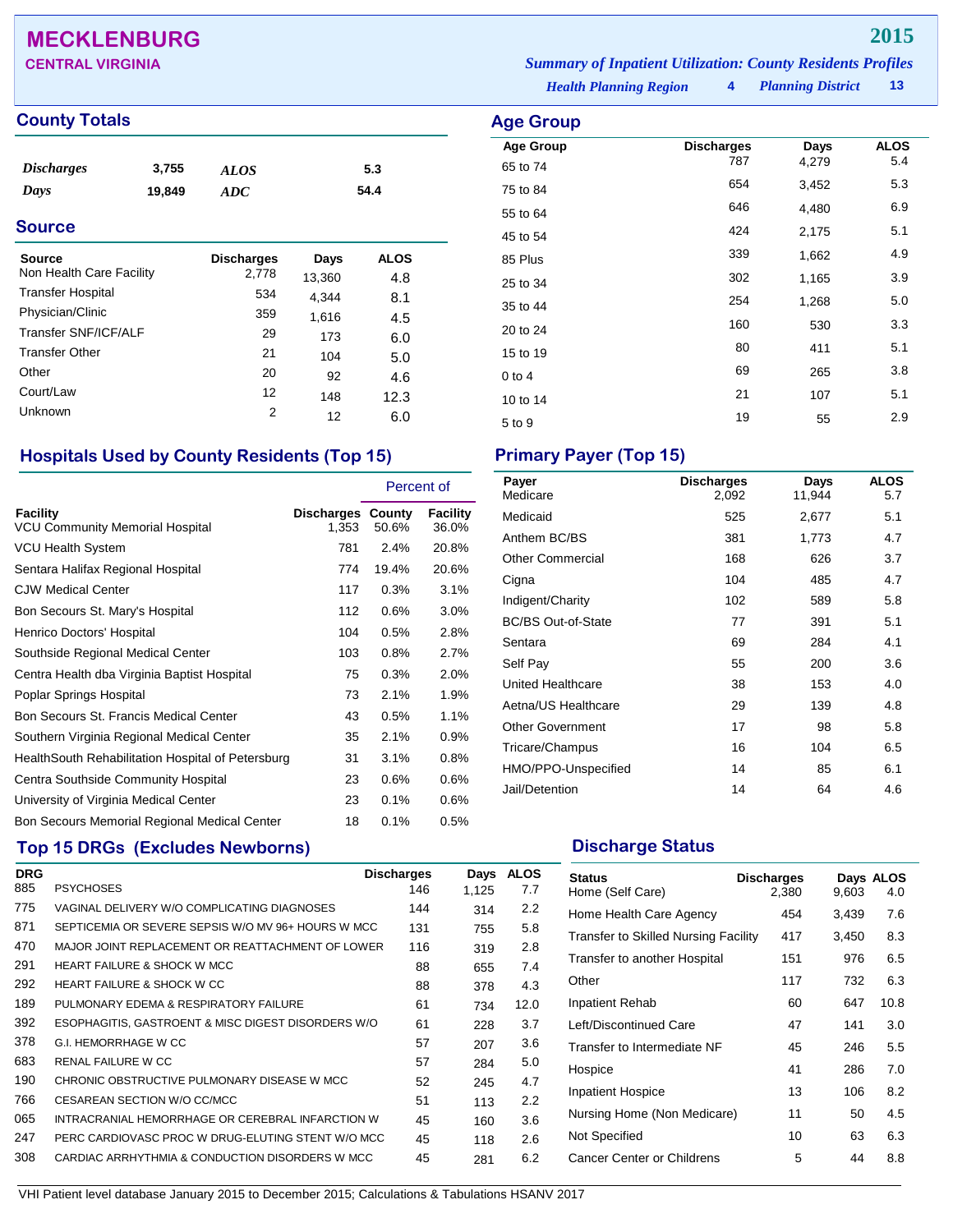## **AMELIA 2015**

## **County Totals Age Group**

| <i><b>Discharges</b></i><br>Days | 1,623<br>8,081 | <b>ALOS</b><br><b>ADC</b> |       | 5.0<br>22.1 |  |
|----------------------------------|----------------|---------------------------|-------|-------------|--|
| <b>Source</b>                    |                |                           |       |             |  |
| <b>Source</b>                    |                | <b>Discharges</b>         | Days  | <b>ALOS</b> |  |
| Non Health Care Facility         |                | 1,320                     | 6,134 | 4.7         |  |
| Physician/Clinic                 |                | 120                       | 602   | 5.0         |  |
| <b>Transfer Hospital</b>         |                | 100                       | 815   | 8.2         |  |
| Other                            |                | 62                        | 396   | 6.4         |  |
| <b>Transfer Other</b>            |                | 11                        | 61    | 5.5         |  |
| Transfer SNF/ICF/ALF             |                | 7                         | 58    | 8.3         |  |
| Court/Law                        |                | 3                         | 15    | 5.0         |  |

### **Hospitals Used by County Residents (Top 15) Primary Payer (Top 15)**

|                                                  |                                 | Percent of |                   |
|--------------------------------------------------|---------------------------------|------------|-------------------|
| <b>Facility</b><br><b>CJW Medical Center</b>     | <b>Discharges County</b><br>698 | 2.0%       | Facility<br>43.0% |
| Bon Secours St. Francis Medical Center           | 502                             | 5.3%       | 30.9%             |
| VCU Health System                                | 125                             | 0.4%       | 7.7%              |
| Bon Secours St. Mary's Hospital                  | 94                              | 0.5%       | 5.8%              |
| Henrico Doctors' Hospital                        | 52                              | 0.2%       | 3.2%              |
| Centra Southside Community Hospital              | 49                              | 1.3%       | $3.0\%$           |
| Sheltering Arms Hospital South                   | 25                              | 3.9%       | 1.5%              |
| Poplar Springs Hospital                          | 21                              | 0.6%       | 1.3%              |
| Southside Regional Medical Center                | 12                              | 0.1%       | 0.7%              |
| Centra Health dba Virginia Baptist Hospital      | 11                              | 0.0%       | 0.7%              |
| Bon Secours Memorial Regional Medical Center     | 5                               | $0.0\%$    | 0.3%              |
| Bon Secours Richmond Community Hospital          | 4                               | 0.2%       | 0.2%              |
| John Randolph Medical Center                     | 3                               | 0.1%       | 0.2%              |
| University of Virginia Medical Center            | 3                               | 0.0%       | 0.2%              |
| Health South Rehabilitation Hospital of Virginia | 2                               | 0.3%       | 0.1%              |

### **Top 15 DRGs (Excludes Newborns) Discharge Status Discharge Status**

| <b>DRG</b> |                                                     | <b>Discharges</b> | Days | <b>ALOS</b> |
|------------|-----------------------------------------------------|-------------------|------|-------------|
| 885        | <b>PSYCHOSES</b>                                    | 79                | 480  | 6.1         |
| 775        | VAGINAL DELIVERY W/O COMPLICATING DIAGNOSES         | 77                | 170  | 2.2         |
| 470        | MAJOR JOINT REPLACEMENT OR REATTACHMENT OF LOWER    | 63                | 158  | 2.5         |
| 871        | SEPTICEMIA OR SEVERE SEPSIS W/O MV 96+ HOURS W MCC  | 63                | 396  | 6.3         |
| 189        | PULMONARY EDEMA & RESPIRATORY FAILURE               | 48                | 208  | 4.3         |
| 945        | REHABILITATION W CC/MCC                             | 30                | 382  | 12.7        |
| 392        | ESOPHAGITIS, GASTROENT & MISC DIGEST DISORDERS W/O  | 29                | 101  | 3.5         |
| 291        | <b>HEART FAILURE &amp; SHOCK W MCC</b>              | 24                | 114  | 4.8         |
| 065        | INTRACRANIAL HEMORRHAGE OR CEREBRAL INFARCTION W    | 22                | 73   | 3.3         |
| 190        | CHRONIC OBSTRUCTIVE PULMONARY DISEASE W MCC         | 22                | 69   | 3.1         |
| 766        | CESAREAN SECTION W/O CC/MCC                         | 22                | 80   | 3.6         |
| 872        | SEPTICEMIA OR SEVERE SEPSIS W/O MV 96+ HOURS W/O MC | 22                | 76   | 3.5         |
| 683        | RENAL FAILURE W CC                                  | 21                | 67   | 3.2         |
| 765        | CESAREAN SECTION W CC/MCC                           | 21                | 71   | 3.4         |
| 292        | HEART FAILURE & SHOCK W CC                          | 18                | 68   | 3.8         |

| Payer<br>Medicare         | <b>Discharges</b><br>784 | Days<br>4,106 | ALOS<br>5.2 |
|---------------------------|--------------------------|---------------|-------------|
| Anthem BC/BS              | 218                      | 899           | 4.1         |
| Medicaid                  | 213                      | 1,063         | 5.0         |
| Self Pay                  | 94                       | 368           | 3.9         |
| Cigna                     | 65                       | 295           | 4.5         |
| Aetna/US Healthcare       | 49                       | 205           | 4.2         |
| Indigent/Charity          | 43                       | 218           | 5.1         |
| <b>BC/BS Out-of-State</b> | 38                       | 276           | 7.3         |
| <b>Other Commercial</b>   | 27                       | 116           | 4.3         |
| Sentara                   | 18                       | 83            | 4.6         |
| United Healthcare         | 18                       | 124           | 6.9         |
| Tricare/Champus           | 14                       | 87            | 6.2         |
| Hospice-Unspecified       | 13                       | 77            | 5.9         |
| Southern Health           | 11                       | 84            | 7.6         |
| <b>Other Government</b>   | 6                        | 20            | 3.3         |

| <b>Status</b><br>Home (Self Care)           | <b>Discharges</b><br>1,006 | 4,056 | Days ALOS<br>4.0 |
|---------------------------------------------|----------------------------|-------|------------------|
| Home Health Care Agency                     | 279                        | 1,651 | 5.9              |
| <b>Transfer to Skilled Nursing Facility</b> | 156                        | 1,182 | 7.6              |
| Inpatient Rehab                             | 51                         | 444   | 8.7              |
| Other                                       | 39                         | 226   | 5.8              |
| Transfer to another Hospital                | 26                         | 133   | 5.1              |
| Left/Discontinued Care                      | 15                         | 25    | 1.7              |
| Hospice                                     | 14                         | 77    | 5.5              |
| <b>Inpatient Hospice</b>                    | 12                         | 104   | 8.7              |
| Nursing Home (Non Medicare)                 | 10                         | 32    | 3.2              |
| Long Term Acute                             | 5                          | 105   | 21.0             |
| Not Specified                               | 3                          | 5     | 1.7              |
| Other institution                           | 3                          | 12    | 4.0              |

*Health Planning Region* **4 CENTRAL VIRGINIA** *Summary of Inpatient Utilization: County Residents Profiles*

*Planning District* **14**

| <b>Age Group</b>             |                          |               |                    |
|------------------------------|--------------------------|---------------|--------------------|
| <b>Age Group</b><br>55 to 64 | <b>Discharges</b><br>331 | Days<br>1,909 | <b>ALOS</b><br>5.8 |
| 65 to 74                     | 317                      | 1,594         | 5.0                |
| 75 to 84                     | 219                      | 1,051         | 4.8                |
| 45 to 54                     | 196                      | 1,000         | 5.1                |
| 25 to 34                     | 147                      | 486           | 3.3                |
| 35 to 44                     | 134                      | 683           | 5.1                |
| 85 Plus                      | 119                      | 586           | 4.9                |
| 20 to 24                     | 57                       | 238           | 4.2                |
| $0$ to 4                     | 39                       | 197           | 5.0                |
| 15 to 19                     | 33                       | 157           | 4.8                |
| 10 to 14                     | 26                       | 162           | 6.2                |
| 5 to 9                       | 5                        | 18            | 3.6                |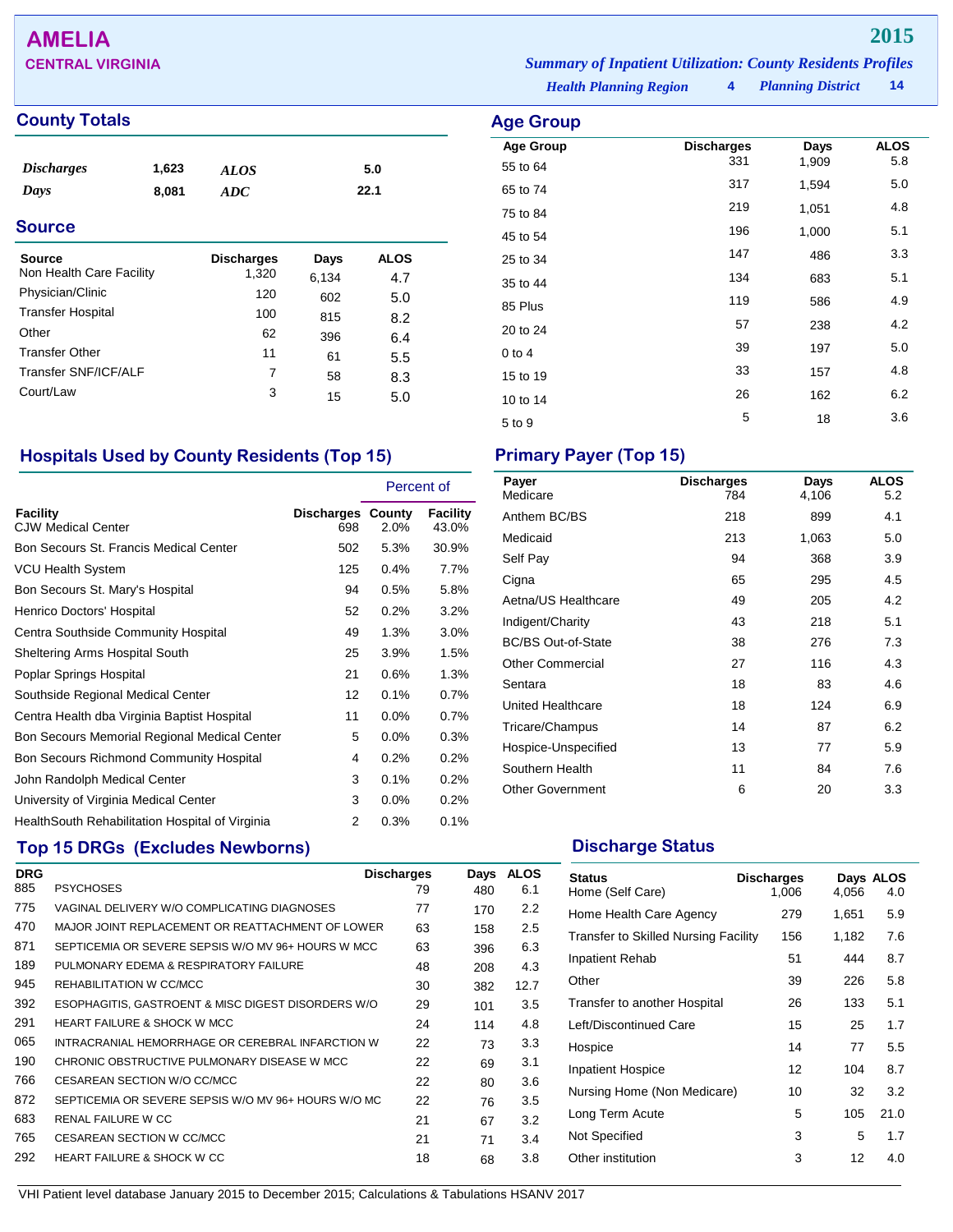## **BUCKINGHAM 2015**

### **County Totals Age Group Age Group**

| <b>Discharges</b> | 120 | <b>ALOS</b> | 4.1 |  |
|-------------------|-----|-------------|-----|--|
| Days              | 489 | ADC         | 1.3 |  |
| ~                 |     |             |     |  |

| <b>Source</b>                             |                            |               |                    |  |
|-------------------------------------------|----------------------------|---------------|--------------------|--|
| <b>Source</b><br>Non Health Care Facility | <b>Discharges</b><br>1,013 | Days<br>4,242 | <b>ALOS</b><br>4.2 |  |
| <b>Transfer Hospital</b>                  | 143                        | 1,575         | 11.0               |  |
| Physician/Clinic                          | 107                        | 395           | 3.7                |  |
| Non Health Care Facility                  | 105                        | 411           | 3.9                |  |
| Court/Law                                 | 27                         | 198           | 7.3                |  |
| Transfer SNF/ICF/ALF                      | 23                         | 123           | 5.3                |  |
| Other                                     | 9                          | 76            | 8.4                |  |
| <b>Transfer Other</b>                     | 9                          | 29            | 3.2                |  |

## **Hospitals Used by County Residents (Top 15) Primary Payer (Top 15)**

|                                                   |                                 | Percent of |                    |
|---------------------------------------------------|---------------------------------|------------|--------------------|
| Facility<br>University of Virginia Medical Center | <b>Discharges County</b><br>408 | 1.5%       | Facility<br>340.0% |
| Centra Southside Community Hospital               | 345                             | $9.0\%$    | 287.5%             |
| Martha Jefferson Hospital                         | 226                             | 2.4%       | 188.3%             |
| Centra Health dba Virginia Baptist Hospital       | 82                              | 0.3%       | 68.3%              |
| <b>VCU Health System</b>                          | 61                              | 0.2%       | 50.8%              |
| <b>CJW Medical Center</b>                         | 47                              | 0.1%       | 39.2%              |
| University of Virginia Medical Center             | 46                              | 0.2%       | 38.3%              |
| Martha Jefferson Hospital                         | 39                              | 0.4%       | 32.5%              |
| Bon Secours St. Francis Medical Center            | 33                              | 0.3%       | 27.5%              |
| UVA HealthSouth Rehabilitation Hospital           | 31                              | 2.3%       | 25.8%              |
| Poplar Springs Hospital                           | 20                              | 0.6%       | 16.7%              |
| Henrico Doctors' Hospital                         | 16                              | 0.1%       | 13.3%              |
| Centra Health dba Virginia Baptist Hospital       | 15                              | 0.1%       | 12.5%              |
| Centra Southside Community Hospital               | 14                              | 0.4%       | 11.7%              |
| Bon Secours St. Mary's Hospital                   | 13                              | 0.1%       | 10.8%              |

## **Top 15 DRGs (Excludes Newborns) Discharge Status Discharge Status**

| <b>DRG</b> |                                                     | <b>Discharges</b> | Days | <b>ALOS</b> |
|------------|-----------------------------------------------------|-------------------|------|-------------|
| 871        | SEPTICEMIA OR SEVERE SEPSIS W/O MV 96+ HOURS W MCC  | 72                | 344  | 4.8         |
| 775        | VAGINAL DELIVERY W/O COMPLICATING DIAGNOSES         | 50                | 111  | 2.2         |
| 470        | MAJOR JOINT REPLACEMENT OR REATTACHMENT OF LOWER    | 47                | 115  | 2.5         |
| 885        | <b>PSYCHOSES</b>                                    | 40                | 376  | 9.4         |
| 872        | SEPTICEMIA OR SEVERE SEPSIS W/O MV 96+ HOURS W/O MC | 32                | 123  | 3.8         |
| 292        | <b>HEART FAILURE &amp; SHOCK W CC</b>               | 29                | 111  | 3.8         |
| 392        | ESOPHAGITIS, GASTROENT & MISC DIGEST DISORDERS W/O  | 23                | 55   | 2.4         |
| 189        | PULMONARY EDEMA & RESPIRATORY FAILURE               | 22                | 83   | 3.8         |
| 765        | CESAREAN SECTION W CC/MCC                           | 21                | 100  | 4.8         |
| 945        | REHABILITATION W CC/MCC                             | 20                | 295  | 14.8        |
| 065        | INTRACRANIAL HEMORRHAGE OR CEREBRAL INFARCTION W    | 18                | 53   | 2.9         |
| 287        | CIRCULATORY DISORDERS EXCEPT AMI, W CARD CATH W/O   | 18                | 53   | 2.9         |
| 766        | CESAREAN SECTION W/O CC/MCC                         | 18                | 50   | 2.8         |
| 683        | RENAL FAILURE W CC                                  | 17                | 55   | 3.2         |
| 194        | SIMPLE PNEUMONIA & PLEURISY W CC                    | 16                | 53   | 3.3         |
|            |                                                     |                   |      |             |

**CENTRAL VIRGINIA** *Summary of Inpatient Utilization: County Residents Profiles*

*Health Planning Region* **4**

| Age Group        |                          |               |                    |
|------------------|--------------------------|---------------|--------------------|
| <b>Age Group</b> | <b>Discharges</b><br>277 | Days<br>1,448 | <b>ALOS</b><br>5.2 |
| 65 to 74         | 250                      | 1,255         | 5.0                |
| 55 to 64         |                          |               |                    |
| 75 to 84         | 205                      | 1,067         | 5.2                |
| 45 to 54         | 146                      | 715           | 4.9                |
| 25 to 34         | 137                      | 863           | 6.3                |
| 85 Plus          | 89                       | 372           | 4.2                |
| 35 to 44         | 88                       | 423           | 4.8                |
| 20 to 24         | 51                       | 149           | 2.9                |
| $0$ to 4         | 42                       | 123           | 2.9                |
| 55 to 64         | 34                       | 153           | 4.5                |
| 75 to 84         | 30                       | 115           | 3.8                |
| 15 to 19         | 22                       | 126           | 5.7                |

| Payer<br>Medicare         | <b>Discharges</b><br>657 | Days<br>3,461 | <b>ALOS</b><br>5.3 |
|---------------------------|--------------------------|---------------|--------------------|
| Anthem BC/BS              | 218                      | 1,103         | 5.1                |
| Medicaid                  | 179                      | 1,072         | 6.0                |
| Self Pay                  | 87                       | 262           | 3.0                |
| Medicare                  | 62                       | 241           | 3.9                |
| Sentara                   | 38                       | 113           | 3.0                |
| Aetna/US Healthcare       | 29                       | 109           | 3.8                |
| <b>Other Commercial</b>   | 19                       | 143           | 7.5                |
| Cigna                     | 17                       | 51            | 3.0                |
| <b>BC/BS Out-of-State</b> | 13                       | 31            | 2.4                |
| Anthem BC/BS              | 12                       | 48            | 4.0                |
| Jail/Detention            | 12                       | 61            | 5.1                |
| <b>Other Government</b>   | 11                       | 54            | 4.9                |
| Aetna/US Healthcare       | 10                       | 79            | 7.9                |
| Medicaid                  | 9                        | 34            | 3.8                |

| <b>Status</b><br>Home (Self Care)           | <b>Discharges</b><br>704 | 2,441 | Days ALOS<br>3.5 |
|---------------------------------------------|--------------------------|-------|------------------|
| Home Health Care Agency                     | 260                      | 1,466 | 5.6              |
| <b>Transfer to Skilled Nursing Facility</b> | 145                      | 935   | 6.5              |
| Home (Self Care)                            | 75                       | 226   | 3.0              |
| Inpatient Rehab                             | 48                       | 756   | 15.8             |
| Not Specified                               | 38                       | 207   | 5.5              |
| Transfer to another Hospital                | 36                       | 183   | 5.1              |
| Other                                       | 33                       | 214   | 6.5              |
| Hospice                                     | 30                       | 210   | 7.0              |
| Home Health Care Agency                     | 24                       | 98    | 4.1              |
| Left/Discontinued Care                      | 17                       | 48    | 2.8              |
| <b>Transfer to Skilled Nursing Facility</b> | 8                        | 68    | 8.5              |
| Long Term Acute                             | 6                        | 57    | 9.5              |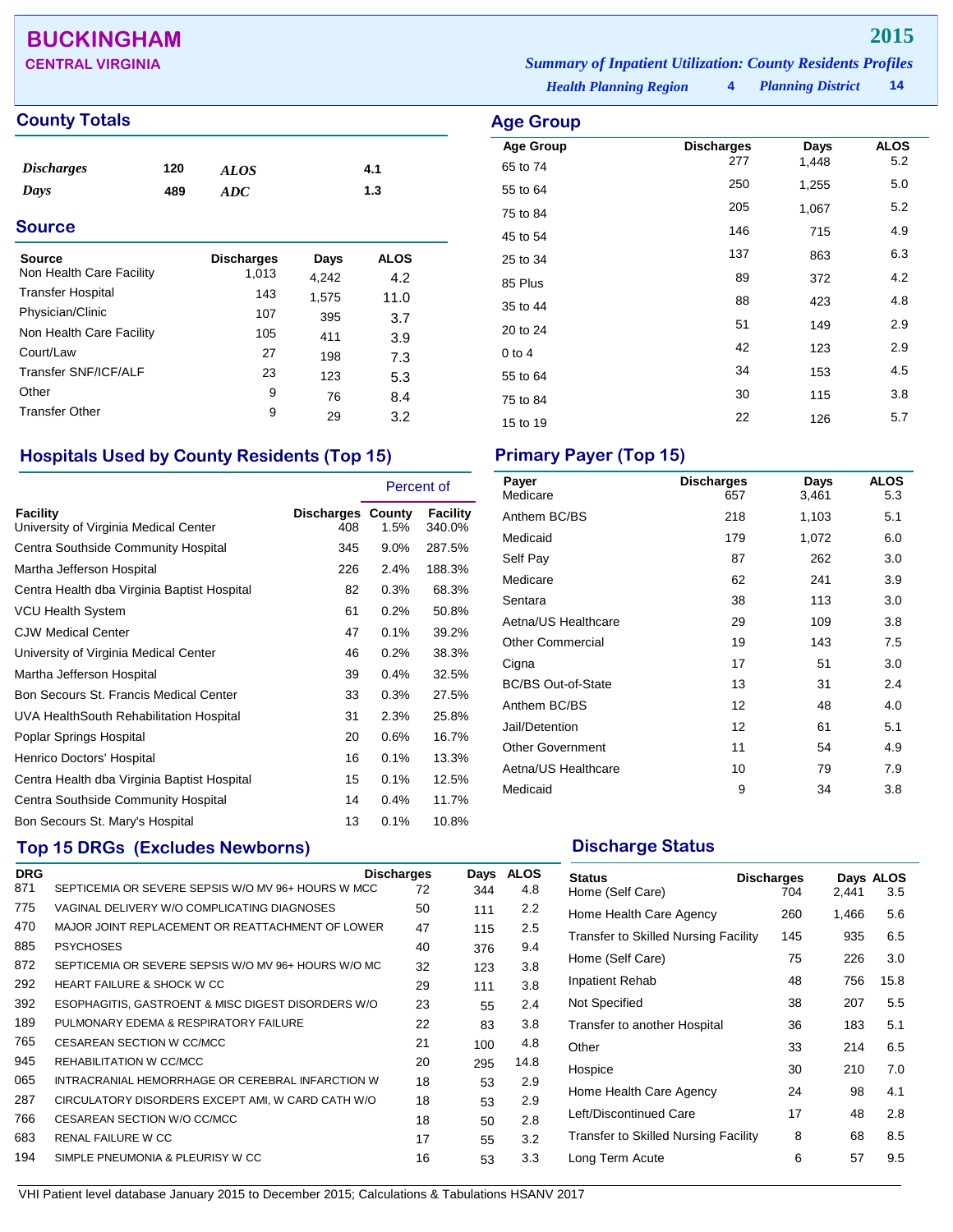## **CHARLOTTE 2015**

## **County Totals Age Group**

| <i>Discharges</i> | 1,702 | <b>ALOS</b> | 4.6  |  |
|-------------------|-------|-------------|------|--|
| Days              | 7.799 | ADC         | 21.4 |  |
| <b>Source</b>     |       |             |      |  |

| Source                   | <b>Discharges</b> | Days  | <b>ALOS</b> |
|--------------------------|-------------------|-------|-------------|
| Non Health Care Facility | 1,176             | 4,703 | 4.0         |
| <b>Transfer Hospital</b> | 246               | 1,849 | 7.5         |
| Physician/Clinic         | 199               | 844   | 4.2         |
| Transfer SNF/ICF/ALF     | 48                | 219   | 4.6         |
| Other                    | 15                | 62    | 4.1         |
| Court/Law                | 8                 | 52    | 6.5         |
| <b>Transfer Other</b>    | 8                 | 55    | 6.9         |
| Unknown                  | 2                 | 15    | 7.5         |

### **Hospitals Used by County Residents (Top 15) Primary Payer (Top 15)**

|                                                        |                                 | Percent of |                   |
|--------------------------------------------------------|---------------------------------|------------|-------------------|
| <b>Facility</b><br>Centra Southside Community Hospital | <b>Discharges County</b><br>571 | 15.0%      | Facility<br>33.5% |
| Centra Health dba Virginia Baptist Hospital            | 468                             | 1.7%       | 27.5%             |
| Sentara Halifax Regional Hospital                      | 261                             | 6.6%       | 15.3%             |
| <b>VCU Health System</b>                               | 127                             | 0.4%       | 7.5%              |
| University of Virginia Medical Center                  | 66                              | 0.2%       | 3.9%              |
| <b>CJW Medical Center</b>                              | 49                              | 0.1%       | 2.9%              |
| Bon Secours St. Francis Medical Center                 | 25                              | 0.3%       | 1.5%              |
| Bon Secours St. Mary's Hospital                        | 20                              | 0.1%       | 1.2%              |
| Poplar Springs Hospital                                | 20                              | 0.6%       | 1.2%              |
| Henrico Doctors' Hospital                              | 18                              | 0.1%       | 1.1%              |
| <b>VCU Community Memorial Hospital</b>                 | 11                              | 0.4%       | 0.6%              |
| Centra Specialty Hospital                              | 9                               | 3.2%       | 0.5%              |
| <b>Carilion Medical Center</b>                         | 6                               | 0.0%       | 0.4%              |
| Southern Virginia Regional Medical Center              | 4                               | 0.2%       | 0.2%              |
| Southside Regional Medical Center                      | 4                               | $0.0\%$    | 0.2%              |

## **Top 15 DRGs (Excludes Newborns) Discharge Status Discharge Status**

| <b>DRG</b> |                                                     | <b>Discharges</b> | Days | <b>ALOS</b> |  |
|------------|-----------------------------------------------------|-------------------|------|-------------|--|
| 871        | SEPTICEMIA OR SEVERE SEPSIS W/O MV 96+ HOURS W MCC  | 82                | 417  | 5.1         |  |
| 885        | <b>PSYCHOSES</b>                                    | 68                | 537  | 7.9         |  |
| 775        | VAGINAL DELIVERY W/O COMPLICATING DIAGNOSES         | 66                | 146  | 2.2         |  |
| 470        | MAJOR JOINT REPLACEMENT OR REATTACHMENT OF LOWER    | 50                | 135  | 2.7         |  |
| 683        | RENAL FAILURE W CC                                  | 36                | 103  | 2.9         |  |
| 291        | <b>HEART FAILURE &amp; SHOCK W MCC</b>              | 32                | 140  | 4.4         |  |
| 189        | PULMONARY EDEMA & RESPIRATORY FAILURE               | 28                | 133  | 4.8         |  |
| 378        | G.I. HEMORRHAGE W CC                                | 28                | 84   | 3.0         |  |
| 191        | CHRONIC OBSTRUCTIVE PULMONARY DISEASE W CC          | 27                | 82   | 3.0         |  |
| 292        | HEART FAILURE & SHOCK W CC                          | 25                | 111  | 4.4         |  |
| 765        | <b>CESAREAN SECTION W CC/MCC</b>                    | 24                | 99   | 4.1         |  |
| 766        | CESAREAN SECTION W/O CC/MCC                         | 24                | 54   | 2.3         |  |
| 392        | ESOPHAGITIS, GASTROENT & MISC DIGEST DISORDERS W/O  | 23                | 68   | 3.0         |  |
| 872        | SEPTICEMIA OR SEVERE SEPSIS W/O MV 96+ HOURS W/O MC | 23                | 90   | 3.9         |  |
| 065        | INTRACRANIAL HEMORRHAGE OR CEREBRAL INFARCTION W    | 22                | 65   | 3.0         |  |
|            |                                                     |                   |      |             |  |

*Health Planning Region* **4** *Planning District* **14 CENTRAL VIRGINIA** *Summary of Inpatient Utilization: County Residents Profiles*

| Age Group        |                          |               |                    |
|------------------|--------------------------|---------------|--------------------|
| <b>Age Group</b> | <b>Discharges</b><br>337 | Days<br>1,698 | <b>ALOS</b><br>5.0 |
| 65 to 74         | 283                      | 1,668         | 5.9                |
| 75 to 84         | 270                      |               | 4.6                |
| 55 to 64         |                          | 1,231         |                    |
| 45 to 54         | 185                      | 893           | 4.8                |
| 85 Plus          | 162                      | 651           | 4.0                |
| 25 to 34         | 149                      | 523           | 3.5                |
| 35 to 44         | 123                      | 470           | 3.8                |
| 20 to 24         | 66                       | 161           | 2.4                |
| $0$ to 4         | 41                       | 110           | 2.7                |
| 15 to 19         | 41                       | 177           | 4.3                |
| 10 to 14         | 30                       | 137           | 4.6                |
| 5 to 9           | 15                       | 80            | 5.3                |

| Payer<br>Medicare         | <b>Discharges</b><br>934 | Days<br>4,873 | <b>ALOS</b><br>5.2 |
|---------------------------|--------------------------|---------------|--------------------|
| Anthem BC/BS              | 232                      | 869           | 3.8                |
| Medicaid                  | 175                      | 759           | 4.3                |
| Sentara                   | 83                       | 277           | 3.3                |
| Self Pay                  | 76                       | 204           | 2.7                |
| <b>Other Commercial</b>   | 53                       | 192           | 3.6                |
| Indigent/Charity          | 39                       | 170           | 4.4                |
| <b>BC/BS Out-of-State</b> | 31                       | 121           | 3.9                |
| <b>Other Government</b>   | 12                       | 40            | 3.3                |
| Aetna/US Healthcare       | 11                       | 29            | 2.6                |
| Tricare/Champus           | 9                        | 31            | 3.4                |
| Cigna                     | 8                        | 17            | 2.1                |
| Southern Health           | 7                        | 85            | 12.1               |
| Jail/Detention            | 6                        | 36            | 6.0                |
| <b>Local Government</b>   | 6                        | 9             | 1.5                |

| <b>Status</b><br>Home (Self Care)           | <b>Discharges</b><br>973 | 3,352 | Days ALOS<br>3.5 |
|---------------------------------------------|--------------------------|-------|------------------|
| Home Health Care Agency                     | 282                      | 1,499 | 5.3              |
| <b>Transfer to Skilled Nursing Facility</b> | 225                      | 1,591 | 7.1              |
| Transfer to another Hospital                | 54                       | 195   | 3.6              |
| Other                                       | 46                       | 328   | 7.1              |
| Hospice                                     | 28                       | 116   | 4.1              |
| <b>Inpatient Rehab</b>                      | 23                       | 186   | 8.1              |
| Transfer to Intermediate NF                 | 19                       | 127   | 6.7              |
| Long Term Acute                             | 12                       | 181   | 15.1             |
| Left/Discontinued Care                      | 11                       | 23    | 2.1              |
| Nursing Home (Non Medicare)                 | 10                       | 38    | 3.8              |
| <b>Inpatient Hospice</b>                    | 9                        | 41    | 4.6              |
| Other institution                           | 5                        | 35    | 7.0              |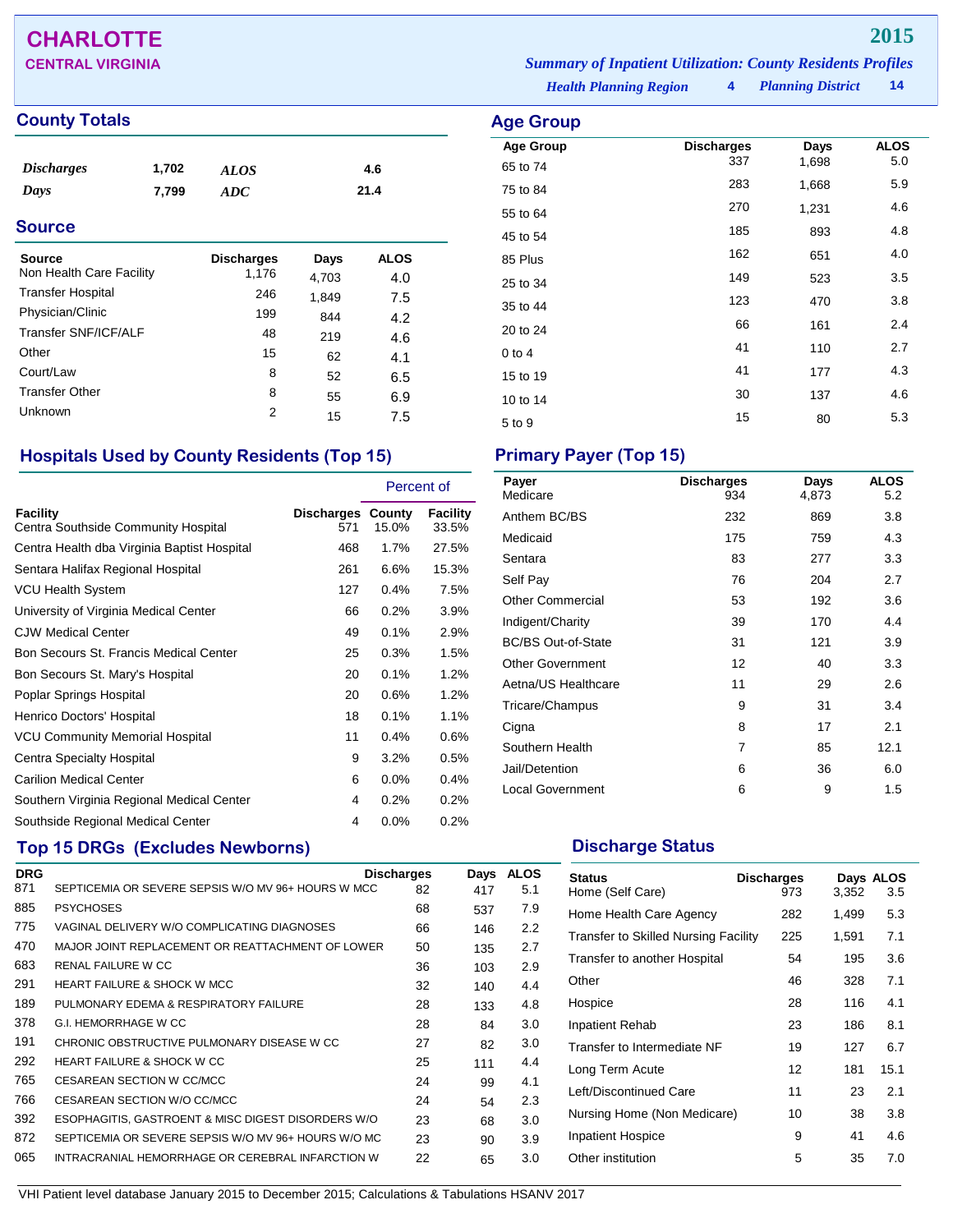## **CUMBERLAND 2015**

### **County Totals Age Group**

| <b>Discharges</b> | 848   | <b>ALOS</b> | 5.0  |  |
|-------------------|-------|-------------|------|--|
| Days              | 4,235 | ADC.        | 11.6 |  |
| <b>Source</b>     |       |             |      |  |

| Source<br>Non Health Care Facility | <b>Discharges</b><br>647 | Days<br>2,931 | <b>ALOS</b><br>4.5 |
|------------------------------------|--------------------------|---------------|--------------------|
| <b>Transfer Hospital</b>           | 91                       | 724           | 8.0                |
| Physician/Clinic                   | 74                       | 343           | 4.6                |
| Other                              | 19                       | 151           | 8.0                |
| <b>Transfer Other</b>              | 9                        | 41            | 4.6                |
| Court/Law                          | 4                        | 31            | 7.8                |
| Transfer SNF/ICF/ALF               | 3                        | 10            | 3.3                |
| Unknown                            | 1                        | 4             | 4.0                |

### **Hospitals Used by County Residents (Top 15) Primary Payer (Top 15)**

|                                                  |                                 | Percent of |                          |
|--------------------------------------------------|---------------------------------|------------|--------------------------|
| Facility<br><b>CJW Medical Center</b>            | <b>Discharges County</b><br>194 | 0.6%       | <b>Facility</b><br>22.9% |
| Bon Secours St. Francis Medical Center           | 192                             | 2.0%       | 22.6%                    |
| Centra Southside Community Hospital              | 172                             | 4.5%       | 20.3%                    |
| VCU Health System                                | 52                              | 0.2%       | 6.1%                     |
| Bon Secours St. Mary's Hospital                  | 50                              | 0.3%       | 5.9%                     |
| Centra Health dba Virginia Baptist Hospital      | 49                              | 0.2%       | 5.8%                     |
| University of Virginia Medical Center            | 49                              | 0.2%       | 5.8%                     |
| Henrico Doctors' Hospital                        | 36                              | 0.2%       | 4.2%                     |
| Sheltering Arms Hospital South                   | 8                               | 1.3%       | 0.9%                     |
| Martha Jefferson Hospital                        | $\overline{7}$                  | 0.1%       | 0.8%                     |
| Poplar Springs Hospital                          | 6                               | 0.2%       | 0.7%                     |
| <b>Bon Secours Richmond Community Hospital</b>   | 5                               | 0.2%       | 0.6%                     |
| Health South Rehabilitation Hospital of Virginia | 5                               | 0.7%       | 0.6%                     |
| Bon Secours Memorial Regional Medical Center     | 4                               | $0.0\%$    | 0.5%                     |
| Southampton Memorial Hospital                    | 3                               | 0.2%       | 0.4%                     |

### **Top 15 DRGs (Excludes Newborns) Discharge Status Discharge Status**

| <b>DRG</b> |                                                     | <b>Discharges</b> | Days | <b>ALOS</b> |
|------------|-----------------------------------------------------|-------------------|------|-------------|
| 775        | VAGINAL DELIVERY W/O COMPLICATING DIAGNOSES         | 45                | 115  | 2.6         |
| 871        | SEPTICEMIA OR SEVERE SEPSIS W/O MV 96+ HOURS W MCC  | 39                | 250  | 6.4         |
| 885        | <b>PSYCHOSES</b>                                    | 34                | 205  | 6.0         |
| 638        | <b>DIABETES W CC</b>                                | 31                | 64   | 2.1         |
| 470        | MAJOR JOINT REPLACEMENT OR REATTACHMENT OF LOWER    | 22                | 79   | 3.6         |
| 189        | PULMONARY EDEMA & RESPIRATORY FAILURE               | 19                | 93   | 4.9         |
| 897        | ALCOHOL/DRUG ABUSE OR DEPENDENCE W/O REHABILITATI   | 16                | 56   | 3.5         |
| 392        | ESOPHAGITIS, GASTROENT & MISC DIGEST DISORDERS W/O  | 15                | 42   | 2.8         |
| 945        | REHABILITATION W CC/MCC                             | 15                | 221  | 14.7        |
| 291        | <b>HEART FAILURE &amp; SHOCK W MCC</b>              | 14                | 107  | 7.6         |
| 872        | SEPTICEMIA OR SEVERE SEPSIS W/O MV 96+ HOURS W/O MC | 13                | 58   | 4.5         |
| 781        | OTHER ANTEPARTUM DIAGNOSES W MEDICAL COMPLICATIO    | 11                | 36   | 3.3         |
| 292        | <b>HEART FAILURE &amp; SHOCK W CC</b>               | 10                | 33   | 3.3         |
| 287        | CIRCULATORY DISORDERS EXCEPT AMI, W CARD CATH W/O   | 9                 | 29   | 3.2         |
| 603        | CELLULITIS W/O MCC                                  | 9                 | 33   | 3.7         |
|            |                                                     |                   |      |             |

**CENTRAL VIRGINIA** *Summary of Inpatient Utilization: County Residents Profiles*

*Health Planning Region* **4**

| Age Group        |                   |      |      |
|------------------|-------------------|------|------|
| <b>Age Group</b> | <b>Discharges</b> | Days | ALOS |
| 65 to 74         | 154               | 859  | 5.6  |
| 55 to 64         | 125               | 648  | 5.2  |
| 45 to 54         | 104               | 667  | 6.4  |
| 75 to 84         | 104               | 640  | 6.2  |
| 25 to 34         | 95                | 397  | 4.2  |
| 85 Plus          | 77                | 387  | 5.0  |
| 35 to 44         | 71                | 297  | 4.2  |
| 20 to 24         | 57                | 134  | 2.4  |
| $0$ to $4$       | 29                | 76   | 2.6  |
| 15 to 19         | 15                | 50   | 3.3  |
| 5 to 9           | 10                | 44   | 4.4  |
| 10 to 14         | $\overline{7}$    | 36   | 5.1  |
|                  |                   |      |      |

| Payer<br>Medicare         | <b>Discharges</b><br>404 | Days<br>2,345 | <b>ALOS</b><br>5.8 |
|---------------------------|--------------------------|---------------|--------------------|
| Anthem BC/BS              | 135                      | 451           | 3.3                |
| Medicaid                  | 133                      | 737           | 5.5                |
| Self Pay                  | 56                       | 270           | 4.8                |
| Sentara                   | 39                       | 89            | 2.3                |
| Indigent/Charity          | 22                       | 82            | 3.7                |
| <b>Other Commercial</b>   | 19                       | 95            | 5.0                |
| Cigna                     | 10                       | 47            | 4.7                |
| Aetna/US Healthcare       | 8                        | 30            | 3.8                |
| United Healthcare         | 7                        | 14            | 2.0                |
| <b>BC/BS Out-of-State</b> | 5                        | 17            | 3.4                |
| Jail/Detention            | 2                        | 18            | 9.0                |
| <b>Other Government</b>   | 2                        | 21            | 10.5               |
| Hospice-Unspecified       | 1                        | 7             | 7.0                |
| <b>Local Government</b>   | 1                        | 4             | 4.0                |

| <b>Status</b><br>Home (Self Care)           | <b>Discharges</b><br>510 | 1,783 | Days ALOS<br>3.5 |
|---------------------------------------------|--------------------------|-------|------------------|
| Home Health Care Agency                     | 171                      | 1,051 | 6.2              |
| <b>Transfer to Skilled Nursing Facility</b> | 70                       | 603   | 8.6              |
| Inpatient Rehab                             | 24                       | 299   | 12.5             |
| Transfer to another Hospital                | 18                       | 107   | 5.9              |
| Other                                       | 14                       | 144   | 10.3             |
| Hospice                                     | 14                       | 97    | 6.9              |
| Left/Discontinued Care                      | 10                       | 33    | 3.3              |
| Transfer to Intermediate NF                 | 6                        | 31    | 5.2              |
| <b>Inpatient Hospice</b>                    | 4                        | 39    | 9.8              |
| Nursing Home (Non Medicare)                 | 3                        | 6     | 2.0              |
| Long Term Acute                             | 2                        | 37    | 18.5             |
| Not Specified                               | 1                        | 4     | 4.0              |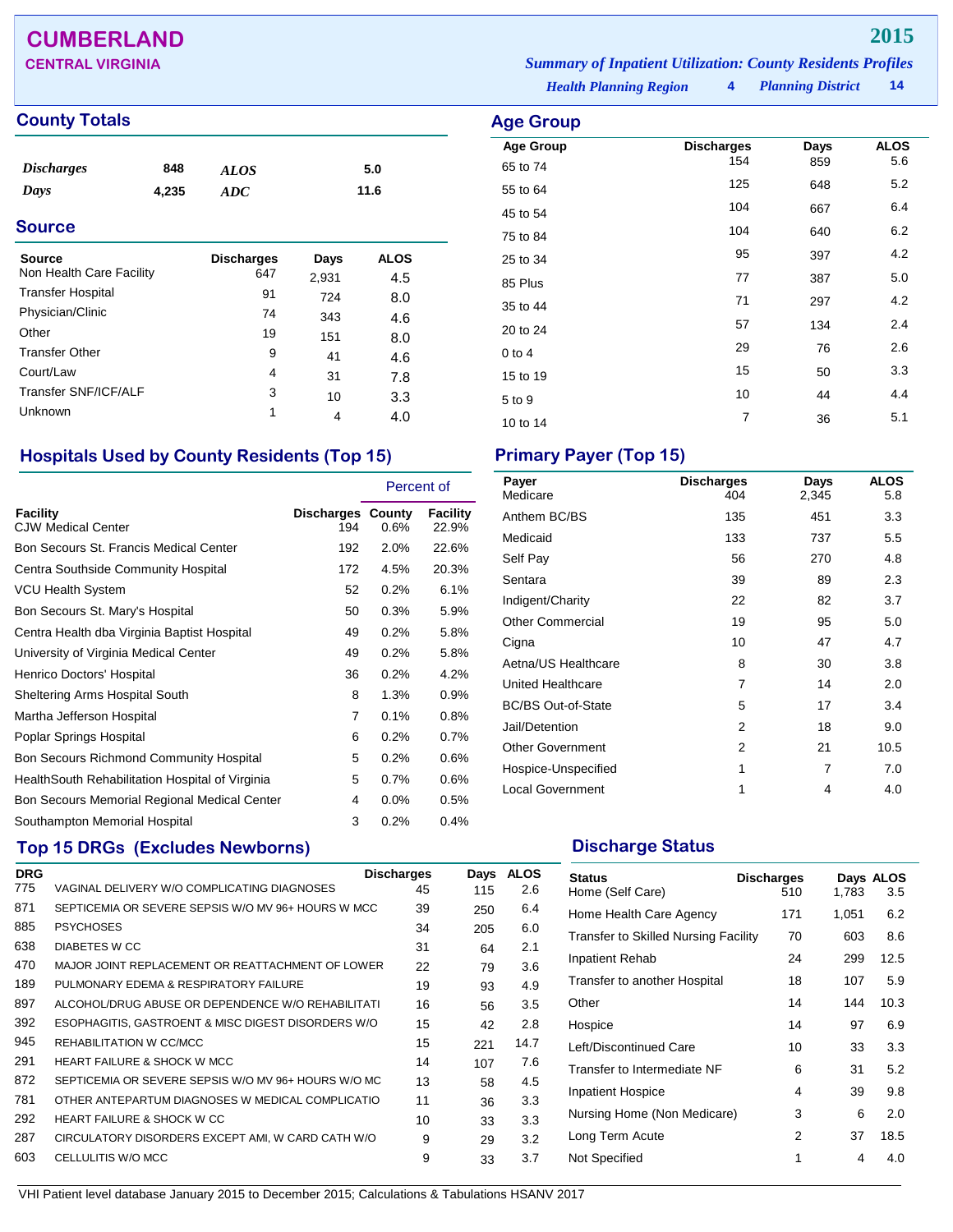## **LUNENBURG 2015**

### **County Totals Age Group**

| <b>Discharges</b>        | 1,138 | <b>ALOS</b>       | 5.2   |             |  |
|--------------------------|-------|-------------------|-------|-------------|--|
| Days                     | 5,876 | ADC               | 16.1  |             |  |
| <b>Source</b>            |       |                   |       |             |  |
| <b>Source</b>            |       | <b>Discharges</b> | Days  | <b>ALOS</b> |  |
| Non Health Care Facility |       | 820               | 3,545 | 4.3         |  |

|                          | ◡▃◡ | ა.ა4ა | 4.3 |
|--------------------------|-----|-------|-----|
| <b>Transfer Hospital</b> | 192 | 1,610 | 8.4 |
| Physician/Clinic         | 79  | 376   | 4.8 |
| Other                    | 14  | 131   | 9.4 |
| Court/Law                | 14  | 109   | 7.8 |
| <b>Transfer Other</b>    | 10  | 56    | 5.6 |
| Transfer SNF/ICF/ALF     | 9   | 49    | 5.4 |
|                          |     |       |     |

### **Hospitals Used by County Residents (Top 15) Primary Payer (Top 15)**

|                                                           |                                 | Percent of |                   |
|-----------------------------------------------------------|---------------------------------|------------|-------------------|
| <b>Facility</b><br><b>VCU Community Memorial Hospital</b> | <b>Discharges County</b><br>301 | 11.3%      | Facility<br>26.4% |
| VCU Health System                                         | 255                             | 0.8%       | 22.4%             |
| Centra Southside Community Hospital                       | 176                             | 4.6%       | 15.5%             |
| <b>CJW Medical Center</b>                                 | 117                             | 0.3%       | 10.3%             |
| Bon Secours St. Francis Medical Center                    | 74                              | 0.8%       | 6.5%              |
| Henrico Doctors' Hospital                                 | 41                              | 0.2%       | 3.6%              |
| Centra Health dba Virginia Baptist Hospital               | 39                              | 0.1%       | 3.4%              |
| Bon Secours St. Mary's Hospital                           | 29                              | 0.2%       | 2.5%              |
| Southside Regional Medical Center                         | 26                              | 0.2%       | 2.3%              |
| Poplar Springs Hospital                                   | 18                              | 0.5%       | 1.6%              |
| Sentara Halifax Regional Hospital                         | 12                              | 0.3%       | $1.1\%$           |
| HealthSouth Rehabilitation Hospital of Petersburg         | 11                              | 1.1%       | 1.0%              |
| Sheltering Arms Hospital South                            | 7                               | 1.1%       | 0.6%              |
| Bon Secours Richmond Community Hospital                   | 6                               | 0.2%       | 0.5%              |
| John Randolph Medical Center                              | 5                               | 0.1%       | 0.4%              |

## **Top 15 DRGs (Excludes Newborns) Discharge Status Discharge Status**

| <b>DRG</b> |                                                    | <b>Discharges</b> | Days | <b>ALOS</b> |
|------------|----------------------------------------------------|-------------------|------|-------------|
| 775        | VAGINAL DELIVERY W/O COMPLICATING DIAGNOSES        | 48                | 109  | 2.3         |
| 871        | SEPTICEMIA OR SEVERE SEPSIS W/O MV 96+ HOURS W MCC | 46                | 282  | 6.1         |
| 885        | <b>PSYCHOSES</b>                                   | 46                | 366  | 8.0         |
| 470        | MAJOR JOINT REPLACEMENT OR REATTACHMENT OF LOWER   | 34                | 101  | 3.0         |
| 945        | REHABILITATION W CC/MCC                            | 26                | 395  | 15.2        |
| 189        | PULMONARY EDEMA & RESPIRATORY FAILURE              | 23                | 107  | 4.7         |
| 812        | RED BLOOD CELL DISORDERS W/O MCC                   | 23                | 108  | 4.7         |
| 291        | <b>HEART FAILURE &amp; SHOCK W MCC</b>             | 22                | 76   | 3.5         |
| 292        | <b>HEART FAILURE &amp; SHOCK W CC</b>              | 18                | 76   | 4.2         |
| 603        | CELLULITIS W/O MCC                                 | 18                | 63   | 3.5         |
| 378        | <b>G.I. HEMORRHAGE W CC</b>                        | 17                | 60   | 3.5         |
| 392        | ESOPHAGITIS, GASTROENT & MISC DIGEST DISORDERS W/O | 17                | 41   | 2.4         |
| 287        | CIRCULATORY DISORDERS EXCEPT AMI, W CARD CATH W/O  | 16                | 45   | 2.8         |
| 774        | VAGINAL DELIVERY W COMPLICATING DIAGNOSES          | 16                | 42   | 2.6         |
| 881        | DEPRESSIVE NEUROSES                                | 16                | 78   | 4.9         |
|            |                                                    |                   |      |             |

| Payer<br>Medicare         | <b>Discharges</b><br>545 | Days<br>3,206 | <b>ALOS</b><br>5.9 |
|---------------------------|--------------------------|---------------|--------------------|
| Anthem BC/BS              | 207                      | 968           | 4.7                |
| Medicaid                  | 175                      | 816           | 4.7                |
| Sentara                   | 36                       | 115           | 3.2                |
| Other Commercial          | 32                       | 123           | 3.8                |
| Self Pay                  | 30                       | 96            | 3.2                |
| Indigent/Charity          | 25                       | 137           | 5.5                |
| <b>BC/BS Out-of-State</b> | 18                       | 107           | 5.9                |
| Cigna                     | 17                       | 48            | 2.8                |
| Aetna/US Healthcare       | 13                       | 98            | 7.5                |
| Tricare/Champus           | 8                        | 29            | 3.6                |
| Hospice-Unspecified       | 6                        | 26            | 4.3                |
| <b>Other Government</b>   | 6                        | 26            | 4.3                |
| Jail/Detention            | 5                        | 25            | 5.0                |
| HMO/PPO-Unspecified       | 3                        | 7             | 2.3                |

| <b>Status</b><br>Home (Self Care)           | <b>Discharges</b><br>663 | 2,529 | Days ALOS<br>3.8 |
|---------------------------------------------|--------------------------|-------|------------------|
| Home Health Care Agency                     | 194                      | 1,142 | 5.9              |
| <b>Transfer to Skilled Nursing Facility</b> | 116                      | 1,099 | 9.5              |
| Transfer to another Hospital                | 40                       | 176   | 4.4              |
| Inpatient Rehab                             | 32                       | 239   | 7.5              |
| Other                                       | 30                       | 274   | 9.1              |
| Not Specified                               | 21                       | 140   | 6.7              |
| Hospice                                     | 13                       | 82    | 6.3              |
| Left/Discontinued Care                      | 9                        | 14    | 1.6              |
| Long Term Acute                             | 6                        | 41    | 6.8              |
| Nursing Home (Non Medicare)                 | 6                        | 21    | 3.5              |
| Inpatient Hospice                           | 5                        | 85    | 17.0             |
| Transfer to Intermediate NF                 | 3                        | 34    | 11.3             |
|                                             |                          |       |                  |

*Health Planning Region* **4**

| $29 - 125$       |                   |       |             |
|------------------|-------------------|-------|-------------|
| <b>Age Group</b> | <b>Discharges</b> | Days  | <b>ALOS</b> |
| 55 to 64         | 214               | 1,130 | 5.3         |
| 65 to 74         | 189               | 1,253 | 6.6         |
| 75 to 84         | 174               | 967   | 5.6         |
| 45 to 54         | 125               | 529   | 4.2         |
| 25 to 34         | 106               | 384   | 3.6         |
| 85 Plus          | 104               | 701   | 6.7         |
| 35 to 44         | 78                | 381   | 4.9         |
| 20 to 24         | 54                | 163   | 3.0         |
| 15 to 19         | 46                | 186   | 4.0         |
| $0$ to 4         | 29                | 109   | 3.8         |
| 10 to 14         | 10                | 48    | 4.8         |
| 5 to 9           | 9                 | 25    | 2.8         |
|                  |                   |       |             |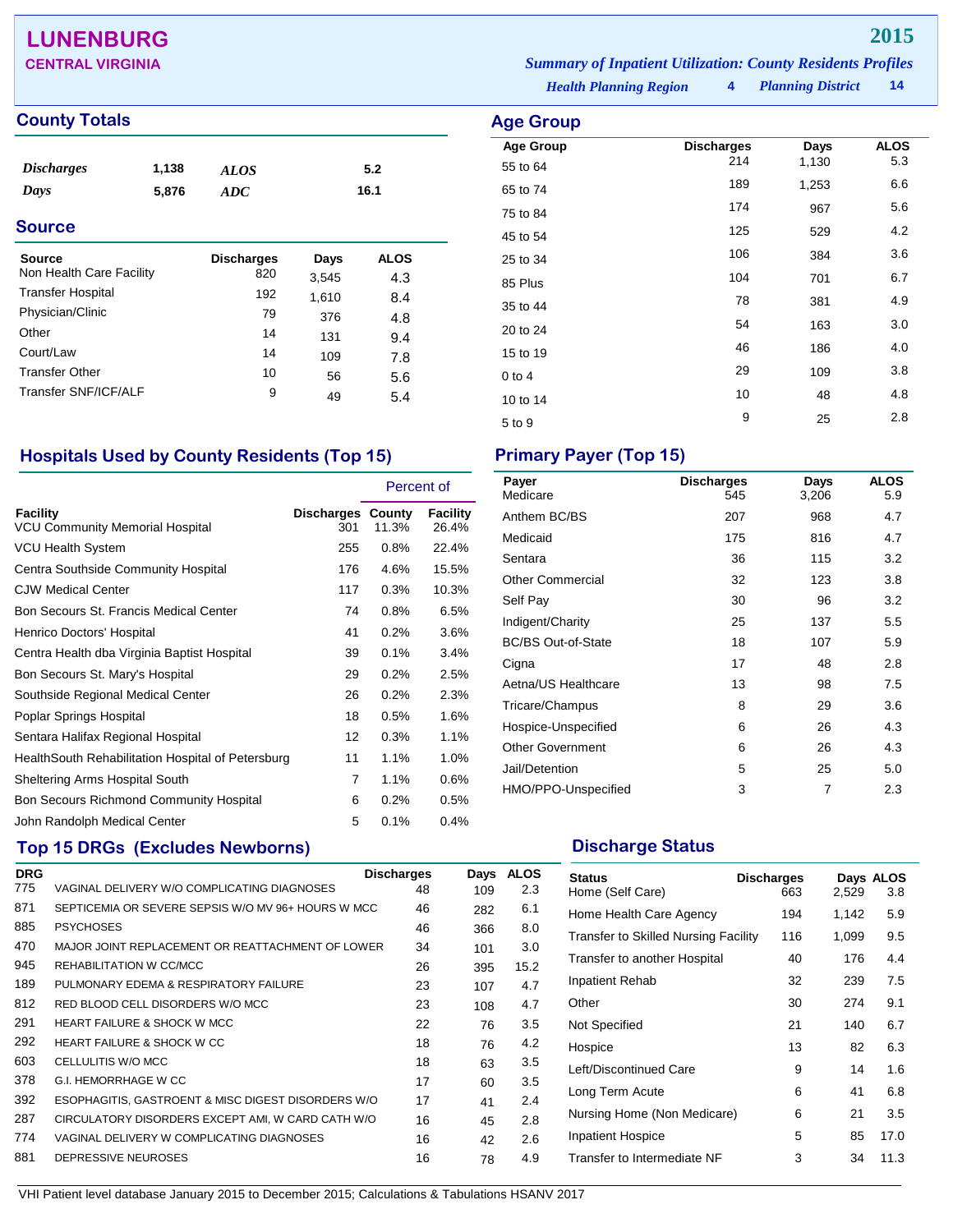## **NOTTOWAY 2015**

### **County Totals Age Group**

| <i>Discharges</i> | 2,240  | <b>ALOS</b> | 5.0  |
|-------------------|--------|-------------|------|
| Days              | 11,245 | ADC         | 30.8 |
|                   |        |             |      |

### **Source**

| <b>Source</b><br>Non Health Care Facility | <b>Discharges</b><br>1,626 | Days<br>7,407 | ALOS<br>4.6 |
|-------------------------------------------|----------------------------|---------------|-------------|
| <b>Transfer Hospital</b>                  | 275                        | 2,106         | 7.7         |
| Physician/Clinic                          | 176                        | 791           | 4.5         |
| Transfer SNF/ICF/ALF                      | 54                         | 279           | 5.2         |
| Court/Law                                 | 52                         | 251           | 4.8         |
| Other                                     | 33                         | 300           | 9.1         |
| <b>Transfer Other</b>                     | 23                         | 106           | 4.6         |
| Unknown                                   | 1                          | 5             | 5.0         |

### **Hospitals Used by County Residents (Top 15) Primary Payer (Top 15)**

|                                                 |                                 | Percent of |                          |
|-------------------------------------------------|---------------------------------|------------|--------------------------|
| Facility<br>Centra Southside Community Hospital | <b>Discharges County</b><br>613 | 16.1%      | <b>Facility</b><br>27.4% |
| <b>CJW Medical Center</b>                       | 424                             | $1.2\%$    | 18.9%                    |
| Bon Secours St. Francis Medical Center          | 339                             | $3.6\%$    | 15.1%                    |
| VCU Health System                               | 280                             | 0.8%       | 12.5%                    |
| <b>VCU Community Memorial Hospital</b>          | 139                             | 5.2%       | 6.2%                     |
| Centra Health dba Virginia Baptist Hospital     | 111                             | 0.4%       | 5.0%                     |
| Southside Regional Medical Center               | 93                              | $0.7\%$    | 4.2%                     |
| Bon Secours St. Mary's Hospital                 | 72                              | 0.4%       | 3.2%                     |
| Poplar Springs Hospital                         | 51                              | 1.5%       | 2.3%                     |
| Henrico Doctors' Hospital                       | 31                              | 0.1%       | 1.4%                     |
| University of Virginia Medical Center           | 20                              | 0.1%       | 0.9%                     |
| Sheltering Arms Hospital South                  | 16                              | 2.5%       | 0.7%                     |
| Bon Secours Richmond Community Hospital         | 6                               | 0.2%       | 0.3%                     |
| Southern Virginia Regional Medical Center       | 5                               | 0.3%       | 0.2%                     |
| Centra Specialty Hospital                       | 4                               | 1.4%       | 0.2%                     |

## **Top 15 DRGs (Excludes Newborns) Discharge Status Discharge Status**

| <b>DRG</b> |                                                     | <b>Discharges</b> | Days | <b>ALOS</b> |
|------------|-----------------------------------------------------|-------------------|------|-------------|
| 871        | SEPTICEMIA OR SEVERE SEPSIS W/O MV 96+ HOURS W MCC  | 122               | 643  | 5.3         |
| 885        | <b>PSYCHOSES</b>                                    | 110               | 746  | 6.8         |
| 775        | VAGINAL DELIVERY W/O COMPLICATING DIAGNOSES         | 80                | 181  | 2.3         |
| 189        | PULMONARY EDEMA & RESPIRATORY FAILURE               | 55                | 284  | 5.2         |
| 470        | MAJOR JOINT REPLACEMENT OR REATTACHMENT OF LOWER    | 47                | 118  | 2.5         |
| 291        | <b>HEART FAILURE &amp; SHOCK W MCC</b>              | 40                | 241  | 6.0         |
| 683        | <b>RENAL FAILURE W CC</b>                           | 40                | 184  | 4.6         |
| 292        | <b>HEART FAILURE &amp; SHOCK W CC</b>               | 38                | 149  | 3.9         |
| 766        | CESAREAN SECTION W/O CC/MCC                         | 34                | 105  | 3.1         |
| 872        | SEPTICEMIA OR SEVERE SEPSIS W/O MV 96+ HOURS W/O MC | 33                | 195  | 5.9         |
| 392        | ESOPHAGITIS, GASTROENT & MISC DIGEST DISORDERS W/O  | 30                | 97   | 3.2         |
| 945        | REHABILITATION W CC/MCC                             | 28                | 391  | 14.0        |
| 309        | CARDIAC ARRHYTHMIA & CONDUCTION DISORDERS W CC      | 26                | 83   | 3.2         |
| 812        | RED BLOOD CELL DISORDERS W/O MCC                    | 25                | 105  | 4.2         |
| 191        | CHRONIC OBSTRUCTIVE PULMONARY DISEASE W CC          | 24                | 83   | 3.5         |

*Health Planning Region* **4** *Planning District* **14 CENTRAL VIRGINIA** *Summary of Inpatient Utilization: County Residents Profiles*

| <b>Discharges</b> | Days       | ALOS           |
|-------------------|------------|----------------|
|                   |            | 5.0            |
|                   |            | 5.7            |
| 351               | 1,932      | 5.5            |
| 280               | 1,560      | 5.6            |
| 201               | 953        | 4.7            |
| 170               | 669        | 3.9            |
| 147               | 796        | 5.4            |
| 86                | 315        | 3.7            |
| 58                | 123        | 2.1            |
| 51                | 187        | 3.7            |
| 24                | 128        | 5.3            |
| 18                | 42         | 2.3            |
|                   | 441<br>413 | 2,199<br>2,341 |

| Payer<br>Medicare         | <b>Discharges</b><br>1,202 | Days<br>6,376 | <b>ALOS</b><br>5.3 |
|---------------------------|----------------------------|---------------|--------------------|
| Anthem BC/BS              | 385                        | 1,806         | 4.7                |
| Medicaid                  | 270                        | 1,418         | 5.3                |
| Self Pay                  | 76                         | 286           | 3.8                |
| Sentara                   | 64                         | 249           | 3.9                |
| <b>Other Commercial</b>   | 42                         | 181           | 4.3                |
| Indigent/Charity          | 37                         | 203           | 5.5                |
| <b>BC/BS Out-of-State</b> | 30                         | 149           | 5.0                |
| Tricare/Champus           | 23                         | 113           | 4.9                |
| Cigna                     | 20                         | 91            | 4.5                |
| Aetna/US Healthcare       | 17                         | 39            | 2.3                |
| United Healthcare         | 17                         | 53            | 3.1                |
| <b>Other Government</b>   | 15                         | 66            | 4.4                |
| Jail/Detention            | 14                         | 84            | 6.0                |
| Hospice-Unspecified       | 8                          | 38            | 4.8                |

| <b>Status</b><br>Home (Self Care)           | <b>Discharges</b><br>1,162 | 4,493 | Days ALOS<br>3.9 |
|---------------------------------------------|----------------------------|-------|------------------|
| Home Health Care Agency                     | 408                        | 2,430 | 6.0              |
| <b>Transfer to Skilled Nursing Facility</b> | 282                        | 2,098 | 7.4              |
| Transfer to Intermediate NF                 | 83                         | 506   | 6.1              |
| Not Specified                               | 69                         | 317   | 4.6              |
| Transfer to another Hospital                | 58                         | 233   | 4.0              |
| Other                                       | 51                         | 329   | 6.5              |
| Inpatient Rehab                             | 44                         | 376   | 8.6              |
| Hospice                                     | 29                         | 145   | 5.0              |
| Nursing Home (Non Medicare)                 | 17                         | 51    | 3.0              |
| Long Term Acute                             | 11                         | 125   | 11.4             |
| <b>Inpatient Hospice</b>                    | 10                         | 66    | 6.6              |
| Left/Discontinued Care                      | 8                          | 39    | 4.9              |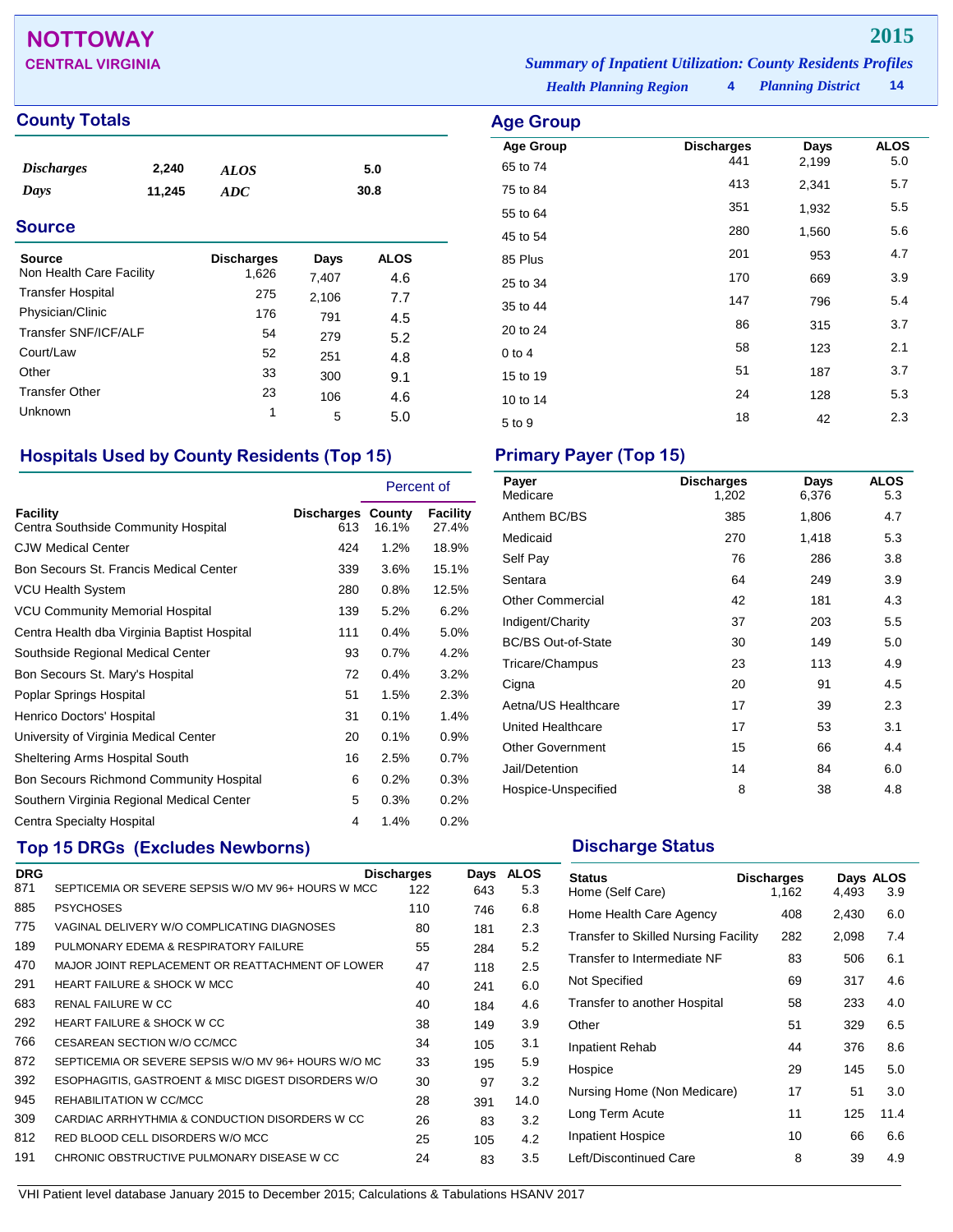## **PRINCE EDWARD 2015**

### **County Totals Age Group**

| <i>Discharges</i> | 2,870  | <b>ALOS</b> | 4.4  |
|-------------------|--------|-------------|------|
| Days              | 12,539 | ADC         | 34.4 |
|                   |        |             |      |

### **Source**

| Source                   | <b>Discharges</b> | Days  | <b>ALOS</b> |
|--------------------------|-------------------|-------|-------------|
| Non Health Care Facility | 1,904             | 7,000 | 3.7         |
| <b>Transfer Hospital</b> | 475               | 3,316 | 7.0         |
| Physician/Clinic         | 280               | 1,143 | 4.1         |
| Transfer SNF/ICF/ALF     | 137               | 610   | 4.5         |
| Non Health Care Facility | 91                | 418   | 4.6         |
| <b>Transfer Other</b>    | 31                | 207   | 6.7         |
| Court/Law                | 26                | 151   | 5.8         |
| <b>Transfer Hospital</b> | 24                | 145   | 6.0         |

### **Hospitals Used by County Residents (Top 15) Primary Payer (Top 15)**

|                                                        |                                   | Percent of |                          |
|--------------------------------------------------------|-----------------------------------|------------|--------------------------|
| <b>Facility</b><br>Centra Southside Community Hospital | <b>Discharges County</b><br>1,507 | 39.5%      | <b>Facility</b><br>52.5% |
| Centra Health dba Virginia Baptist Hospital            | 452                               | 1.7%       | 15.7%                    |
| VCU Health System                                      | 226                               | 0.7%       | 7.9%                     |
| <b>CJW Medical Center</b>                              | 213                               | 0.6%       | 7.4%                     |
| University of Virginia Medical Center                  | 125                               | 0.5%       | 4.4%                     |
| Bon Secours St. Francis Medical Center                 | 94                                | 1.0%       | 3.3%                     |
| Bon Secours St. Mary's Hospital                        | 63                                | 0.3%       | 2.2%                     |
| Centra Southside Community Hospital                    | 47                                | 1.2%       | 1.6%                     |
| Poplar Springs Hospital                                | 45                                | 1.3%       | 1.6%                     |
| Henrico Doctors' Hospital                              | 39                                | 0.2%       | 1.4%                     |
| <b>CJW Medical Center</b>                              | 20                                | 0.1%       | 0.7%                     |
| <b>VCU Health System</b>                               | 19                                | 0.1%       | 0.7%                     |
| Centra Specialty Hospital                              | 13                                | 4.7%       | $0.5\%$                  |
| Centra Health dba Virginia Baptist Hospital            | 13                                | $0.0\%$    | $0.5\%$                  |
| <b>VCU Community Memorial Hospital</b>                 | 10                                | 0.4%       | 0.3%                     |

### **Top 15 DRGs (Excludes Newborns) Discharge Status Discharge Status**

| <b>DRG</b> |                                                       | <b>Discharges</b> | Days | <b>ALOS</b> |
|------------|-------------------------------------------------------|-------------------|------|-------------|
| 871        | SEPTICEMIA OR SEVERE SEPSIS W/O MV 96+ HOURS W MCC    | 161               | 790  | 4.9         |
| 885        | <b>PSYCHOSES</b>                                      | 126               | 845  | 6.7         |
| 775        | VAGINAL DELIVERY W/O COMPLICATING DIAGNOSES           | 119               | 309  | 2.6         |
| 470        | MAJOR JOINT REPLACEMENT OR REATTACHMENT OF LOWER      | 72                | 241  | 3.4         |
| 392        | ESOPHAGITIS, GASTROENT & MISC DIGEST DISORDERS W/O    | 67                | 150  | 2.2         |
| 189        | PULMONARY EDEMA & RESPIRATORY FAILURE                 | 65                | 277  | 4.3         |
| 292        | <b>HEART FAILURE &amp; SHOCK W CC</b>                 | 53                | 157  | 3.0         |
| 872        | SEPTICEMIA OR SEVERE SEPSIS W/O MV 96+ HOURS W/O MC   | 50                | 187  | 3.7         |
| 683        | RENAL FAILURE W CC                                    | 47                | 167  | 3.5         |
| 191        | CHRONIC OBSTRUCTIVE PULMONARY DISEASE W CC            | 45                | 131  | 2.9         |
| 203        | BRONCHITIS & ASTHMA W/O CC/MCC                        | 44                | 92   | 2.1         |
| 291        | <b>HEART FAILURE &amp; SHOCK W MCC</b>                | 43                | 185  | 4.3         |
| 766        | CESAREAN SECTION W/O CC/MCC                           | 38                | 103  | 2.7         |
| 641        | MISC DISORDERS OF NUTRITION, METABOLISM, FLUIDS/ELECT | 36                | 88   | 2.4         |
| 682        | <b>RENAL FAILURE W MCC</b>                            | 35                | 177  | 5.1         |
|            |                                                       |                   |      |             |

*Planning District* **14 CENTRAL VIRGINIA** *Summary of Inpatient Utilization: County Residents Profiles*

*Health Planning Region* **4**

| Age Group        |                          |               |                    |
|------------------|--------------------------|---------------|--------------------|
| <b>Age Group</b> | <b>Discharges</b><br>516 | Days<br>2,400 | <b>ALOS</b><br>4.7 |
| 75 to 84         | 484                      |               |                    |
| 55 to 64         |                          | 2,211         | 4.6                |
| 65 to 74         | 443                      | 2,235         | 5.0                |
| 85 Plus          | 315                      | 1,211         | 3.8                |
| 45 to 54         | 311                      | 1,430         | 4.6                |
| 25 to 34         | 289                      | 1,000         | 3.5                |
| 35 to 44         | 195                      | 770           | 4.0                |
| 20 to 24         | 129                      | 479           | 3.7                |
| $0$ to 4         | 97                       | 463           | 4.8                |
| 15 to 19         | 37                       | 124           | 3.4                |
| 5 to 9           | 29                       | 78            | 2.7                |
| 55 to 64         | 28                       | 202           | 7.2                |

| Payer<br>Medicare         | <b>Discharges</b><br>1,521 | Days<br>7,016 | <b>ALOS</b><br>4.6 |
|---------------------------|----------------------------|---------------|--------------------|
| Anthem BC/BS              | 430                        | 1,686         | 3.9                |
| Medicaid                  | 287                        | 1,394         | 4.9                |
| Sentara                   | 162                        | 512           | 3.2                |
| Self Pay                  | 148                        | 534           | 3.6                |
| <b>Other Commercial</b>   | 69                         | 226           | 3.3                |
| Medicare                  | 61                         | 315           | 5.2                |
| Indigent/Charity          | 46                         | 244           | 5.3                |
| <b>Other Government</b>   | 32                         | 220           | 6.9                |
| Anthem BC/BS              | 28                         | 162           | 5.8                |
| <b>BC/BS Out-of-State</b> | 25                         | 128           | 5.1                |
| Tricare/Champus           | 23                         | 48            | 2.1                |
| Aetna/US Healthcare       | 22                         | 97            | 4.4                |
| Jail/Detention            | 19                         | 75            | 4.0                |
| Unknown                   | 16                         | 47            | 2.9                |

| <b>Status</b><br>Home (Self Care)           | <b>Discharges</b><br>1,447 | 4.839 | Days ALOS<br>3.3 |
|---------------------------------------------|----------------------------|-------|------------------|
| Home Health Care Agency                     | 531                        | 2,582 | 4.9              |
| <b>Transfer to Skilled Nursing Facility</b> | 492                        | 2,847 | 5.8              |
| Transfer to another Hospital                | 86                         | 347   | 4.0              |
| Home (Self Care)                            | 79                         | 292   | 3.7              |
| Transfer to Intermediate NF                 | 77                         | 345   | 4.5              |
| Other                                       | 68                         | 480   | 7.1              |
| Hospice                                     | 39                         | 174   | 4.5              |
| Inpatient Rehab                             | 37                         | 431   | 11.7             |
| Not Specified                               | 35                         | 201   | 5.7              |
| Home Health Care Agency                     | 27                         | 148   | 5.5              |
| Long Term Acute                             | 17                         | 110   | 6.5              |
| Left/Discontinued Care                      | 14                         | 16    | 1.1              |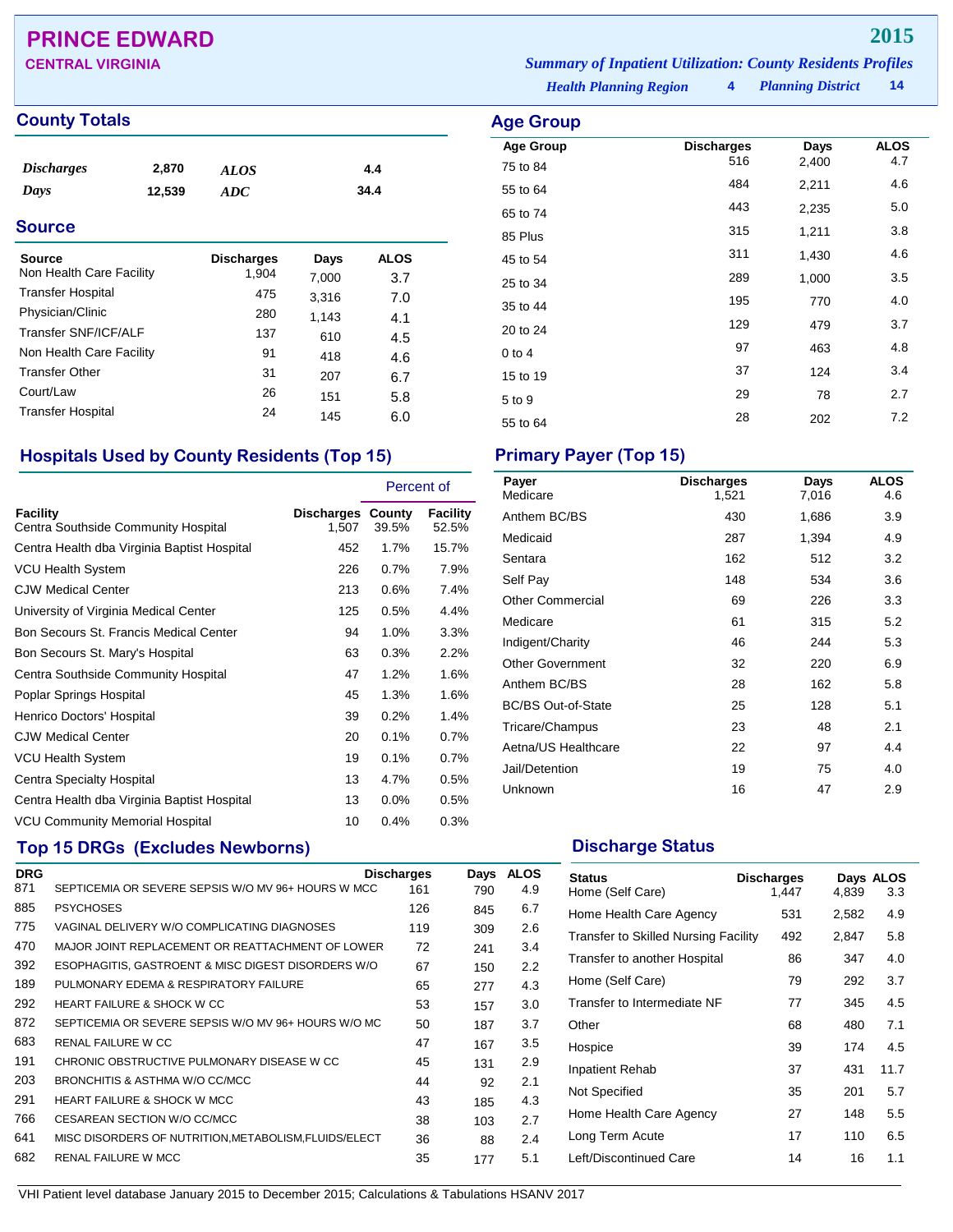## **CHARLES CITY 2015**

### **County Totals Age Group**

| <b>Source</b><br>$\mathbf{M}$ and $\mathbf{M}$ are $\mathbf{M}$ and $\mathbf{M}$ and $\mathbf{M}$ are $\mathbf{M}$ and $\mathbf{M}$ are $\mathbf{M}$ |       | <b>Discharges</b><br>-- - | Days | <b>ALOS</b> |  |
|------------------------------------------------------------------------------------------------------------------------------------------------------|-------|---------------------------|------|-------------|--|
| <b>Source</b>                                                                                                                                        |       |                           |      |             |  |
| Days                                                                                                                                                 | 3.298 | ADC                       |      | 9.0         |  |
| <b>Discharges</b>                                                                                                                                    | 666   | <b>ALOS</b>               |      | 5.0         |  |
|                                                                                                                                                      |       |                           |      |             |  |

| Non Health Care Facility | 501 | 2,327 | 4.6 |  |
|--------------------------|-----|-------|-----|--|
| Physician/Clinic         | 109 | 522   | 4.8 |  |
| <b>Transfer Hospital</b> | 34  | 331   | 9.7 |  |
| Other                    | 12  | 54    | 4.5 |  |
| <b>Transfer Other</b>    | 7   | 44    | 6.3 |  |
| Transfer SNF/ICF/ALF     | 2   | 12    | 6.0 |  |
| Court/Law                | 1   | 8     | 8.0 |  |
|                          |     |       |     |  |

### **Hospitals Used by County Residents (Top 15) Primary Payer (Top 15)**

|                                                                 |                                 | Percent of |                   |
|-----------------------------------------------------------------|---------------------------------|------------|-------------------|
| <b>Facility</b><br>Bon Secours Memorial Regional Medical Center | <b>Discharges County</b><br>205 | $1.5\%$    | Facility<br>30.8% |
| VCU Health System                                               | 113                             | 0.3%       | 17.0%             |
| Sentara Williamsburg Regional Medical Center                    | 84                              | 1.3%       | 12.6%             |
| John Randolph Medical Center                                    | 61                              | 1.3%       | 9.2%              |
| Bon Secours St. Mary's Hospital                                 | 60                              | 0.3%       | $9.0\%$           |
| <b>CJW Medical Center</b>                                       | 37                              | 0.1%       | 5.6%              |
| Henrico Doctors' Hospital                                       | 31                              | 0.1%       | 4.7%              |
| Riverside Regional Medical Center                               | 12                              | 0.1%       | 1.8%              |
| Sheltering Arms Hospital                                        | 12                              | 1.4%       | 1.8%              |
| Bon Secours St. Francis Medical Center                          | 8                               | 0.1%       | 1.2%              |
| <b>Bon Secours Richmond Community Hospital</b>                  | 7                               | 0.3%       | 1.1%              |
| Riverside Doctors' Hospital Williamsburg                        | $\overline{7}$                  | 0.5%       | 1.1%              |
| Bon Secours Mary Immaculate Hospital                            | 4                               | $0.0\%$    | 0.6%              |
| Poplar Springs Hospital                                         | 4                               | 0.1%       | $0.6\%$           |
| Southside Regional Medical Center                               | 4                               | $0.0\%$    | 0.6%              |

## **Top 15 DRGs (Excludes Newborns) Discharge Status Discharge Status**

| <b>DRG</b> |                                                       | <b>Discharges</b> | Days | ALOS |
|------------|-------------------------------------------------------|-------------------|------|------|
| 871        | SEPTICEMIA OR SEVERE SEPSIS W/O MV 96+ HOURS W MCC    | 32                | 180  | 5.6  |
| 470        | MAJOR JOINT REPLACEMENT OR REATTACHMENT OF LOWER      | 30                | 111  | 3.7  |
| 775        | VAGINAL DELIVERY W/O COMPLICATING DIAGNOSES           | 27                | 60   | 2.2  |
| 885        | <b>PSYCHOSES</b>                                      | 21                | 114  | 5.4  |
| 189        | PULMONARY EDEMA & RESPIRATORY FAILURE                 | 19                | 88   | 4.6  |
| 291        | <b>HEART FAILURE &amp; SHOCK W MCC</b>                | 16                | 95   | 5.9  |
| 945        | REHABILITATION W CC/MCC                               | 16                | 309  | 19.3 |
| 292        | HEART FAILURE & SHOCK W CC                            | 14                | 48   | 3.4  |
| 392        | ESOPHAGITIS, GASTROENT & MISC DIGEST DISORDERS W/O    | 13                | 44   | 3.4  |
| 202        | BRONCHITIS & ASTHMA W CC/MCC                          | 11                | 29   | 2.6  |
| 641        | MISC DISORDERS OF NUTRITION, METABOLISM, FLUIDS/ELECT | 11                | 47   | 4.3  |
| 683        | RENAL FAILURE W CC                                    | 11                | 44   | 4.0  |
| 312        | SYNCOPE & COLLAPSE                                    | 10                | 21   | 2.1  |
| 378        | <b>G.I. HEMORRHAGE W CC</b>                           | 10                | 40   | 4.0  |
| 872        | SEPTICEMIA OR SEVERE SEPSIS W/O MV 96+ HOURS W/O MC   | 10                | 51   | 5.1  |
|            |                                                       |                   |      |      |

| Payer<br>Medicare         | <b>Discharges</b><br>399 | Days<br>2,039 | <b>ALOS</b><br>5.1 |
|---------------------------|--------------------------|---------------|--------------------|
| Anthem BC/BS              | 81                       | 368           | 4.5                |
| Medicaid                  | 77                       | 423           | 5.5                |
| Self Pay                  | 27                       | 69            | 2.6                |
| Indigent/Charity          | 17                       | 68            | 4.0                |
| United Healthcare         | 13                       | 33            | 2.5                |
| Cigna                     | 10                       | 32            | 3.2                |
| <b>BC/BS Out-of-State</b> | 9                        | 78            | 8.7                |
| <b>Other Commercial</b>   | 7                        | 109           | 15.6               |
| Aetna/US Healthcare       | 5                        | 11            | 2.2                |
| Hospice-Unspecified       | 4                        | 5             | 1.3                |
| <b>Other Government</b>   | 3                        | 14            | 4.7                |
| Sentara                   | 3                        | 14            | 4.7                |
| Tricare/Champus           | 3                        | 5             | 1.7                |
| HMO/PPO-Unspecified       | 2                        | 10            | 5.0                |

| Home (Self Care)                            |     |     | 3.8  |
|---------------------------------------------|-----|-----|------|
| Home Health Care Agency                     | 144 | 923 | 6.4  |
| <b>Transfer to Skilled Nursing Facility</b> | 66  | 431 | 6.5  |
| Other                                       | 18  | 131 | 7.3  |
| <b>Inpatient Rehab</b>                      | 18  | 148 | 8.2  |
| Hospice                                     | 8   | 65  | 8.1  |
| <b>Inpatient Hospice</b>                    | 7   | 64  | 9.1  |
| Transfer to another Hospital                | 7   | 27  | 3.9  |
| Left/Discontinued Care                      | 6   | 12  | 2.0  |
| Long Term Acute                             | 2   | 35  | 17.5 |
| Transfer to Intermediate NF                 | 2   | 6   | 3.0  |
| Not Specified                               | 1   | 6   | 6.0  |
| Critical Access Hospital                    | 1   | ŋ   | 0.0  |

**CENTRAL VIRGINIA** *Summary of Inpatient Utilization: County Residents Profiles*

**Age Group Discharges Days ALOS**<br>65 to 74 **180** 878 4.9

75 to 84 <sup>121</sup> <sup>631</sup> 5.2 55 to 64 505 505 5.4 85 Plus 65 350 5.4 45 to 54 <sup>63</sup> <sup>255</sup> 4.0 35 to 44 <sup>60</sup> <sup>383</sup> 6.4 25 to 34 <sup>43</sup> <sup>156</sup> 3.6 20 to 24 <sup>17</sup> <sup>44</sup> 2.6 0 to 4  $10$   $34$   $3.4$ 15 to 19 10 32 3.2 10 to 14 3 29 9.7  $5 \text{ to } 9$  1 1 1.0

*Health Planning Region* **4**

65 to 74 180 878

*Planning District* **15**

| VHI Patient level database January 2015 to December 2015; Calculations & Tabulations HSANV 2017 |
|-------------------------------------------------------------------------------------------------|
|-------------------------------------------------------------------------------------------------|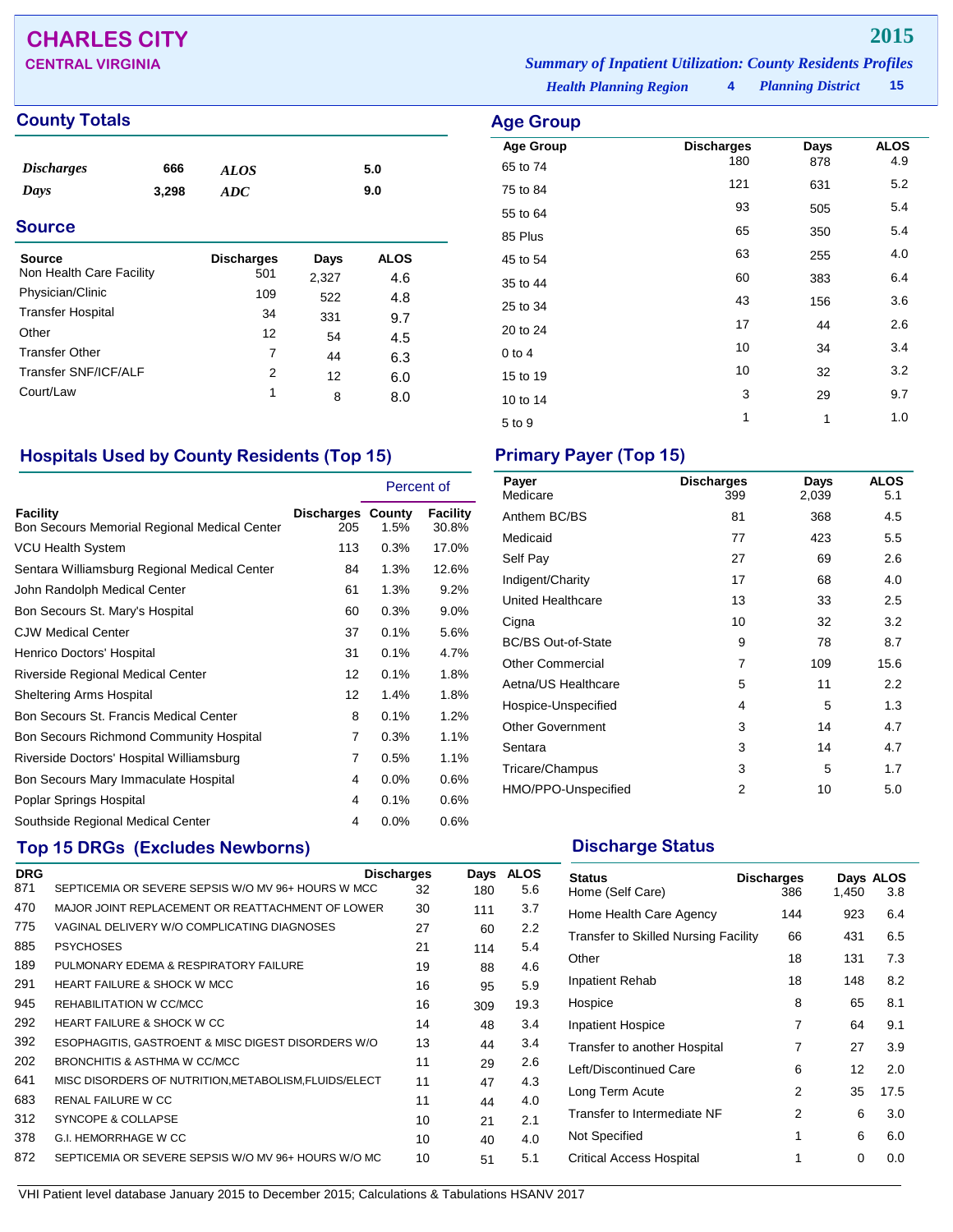## **CHESTERFIELD 2015**

### **County Totals Age Group**

| <i>Discharges</i> | 32,054  | ALOS | 4.9   |
|-------------------|---------|------|-------|
| Days              | 156,306 | ADC  | 428.2 |
|                   |         |      |       |

### **Source**

| Source<br>Non Health Care Facility | <b>Discharges</b><br>26,649 | Days<br>120,818 | ALOS<br>4.5 |
|------------------------------------|-----------------------------|-----------------|-------------|
| Physician/Clinic                   | 2,150                       | 9,840           | 4.6         |
| Other                              | 1,538                       | 11,000          | 7.2         |
| <b>Transfer Hospital</b>           | 1,264                       | 11,939          | 9.4         |
| <b>Transfer Other</b>              | 228                         | 1,106           | 4.8         |
| Transfer SNF/ICF/ALF               | 143                         | 971             | 6.8         |
| Court/Law                          | 58                          | 544             | 9.4         |
| Unknown                            | 24                          | 88              | 3.7         |

### **Hospitals Used by County Residents (Top 15) Primary Payer (Top 15)**

|                                                   |                                    | Percent of |                          |
|---------------------------------------------------|------------------------------------|------------|--------------------------|
| Facility<br><b>CJW Medical Center</b>             | <b>Discharges County</b><br>16,060 | 46.5%      | <b>Facility</b><br>50.1% |
| Bon Secours St. Francis Medical Center            | 5,290                              | 55.7%      | 16.5%                    |
| VCU Health System                                 | 4,117                              | 12.4%      | 12.8%                    |
| Bon Secours St. Mary's Hospital                   | 2,162                              | 11.3%      | 6.7%                     |
| Henrico Doctors' Hospital                         | 1,733                              | 8.2%       | 5.4%                     |
| Southside Regional Medical Center                 | 575                                | 4.5%       | 1.8%                     |
| John Randolph Medical Center                      | 523                                | 11.5%      | 1.6%                     |
| Sheltering Arms Hospital South                    | 326                                | 51.5%      | 1.0%                     |
| Poplar Springs Hospital                           | 307                                | 8.8%       | 1.0%                     |
| Bon Secours Memorial Regional Medical Center      | 171                                | 1.2%       | 0.5%                     |
| <b>Bon Secours Richmond Community Hospital</b>    | 154                                | 6.3%       | 0.5%                     |
| University of Virginia Medical Center             | 152                                | 0.6%       | 0.5%                     |
| HealthSouth Rehabilitation Hospital of Petersburg | 77                                 | 7.8%       | 0.2%                     |
| Health South Rehabilitation Hospital of Virginia  | 70                                 | 10.4%      | 0.2%                     |
| Sentara Norfolk General Hospital                  | 24                                 | 0.1%       | 0.1%                     |

## **Top 15 DRGs (Excludes Newborns) Discharge Status Discharge Status**

| <b>DRG</b> |                                                     | <b>Discharges</b> | Days   | <b>ALOS</b> |
|------------|-----------------------------------------------------|-------------------|--------|-------------|
| 775        | VAGINAL DELIVERY W/O COMPLICATING DIAGNOSES         | 2.084             | 4,747  | 2.3         |
| 885        | <b>PSYCHOSES</b>                                    | 2,027             | 13.887 | 6.8         |
| 470        | MAJOR JOINT REPLACEMENT OR REATTACHMENT OF LOWER    | 1,350             | 3,551  | 2.6         |
| 871        | SEPTICEMIA OR SEVERE SEPSIS W/O MV 96+ HOURS W MCC  | 964               | 6.433  | 6.7         |
| 766        | CESAREAN SECTION W/O CC/MCC                         | 672               | 2,128  | 3.2         |
| 945        | REHABILITATION W CC/MCC                             | 658               | 8.410  | 12.8        |
| 392        | ESOPHAGITIS, GASTROENT & MISC DIGEST DISORDERS W/O  | 653               | 2,124  | 3.3         |
| 765        | <b>CESAREAN SECTION W CC/MCC</b>                    | 569               | 2,361  | 4.2         |
| 189        | PULMONARY EDEMA & RESPIRATORY FAILURE               | 490               | 2,327  | 4.8         |
| 897        | ALCOHOL/DRUG ABUSE OR DEPENDENCE W/O REHABILITATI   | 469               | 2,005  | 4.3         |
| 872        | SEPTICEMIA OR SEVERE SEPSIS W/O MV 96+ HOURS W/O MC | 406               | 1.783  | 4.4         |
| 774        | VAGINAL DELIVERY W COMPLICATING DIAGNOSES           | 390               | 1,095  | 2.8         |
| 603        | CELLULITIS W/O MCC                                  | 359               | 1.238  | 3.5         |
| 291        | <b>HEART FAILURE &amp; SHOCK W MCC</b>              | 331               | 1,863  | 5.6         |
| 881        | DEPRESSIVE NEUROSES                                 | 309               | 1,410  | 4.6         |
|            |                                                     |                   |        |             |

*Health Planning Region* **4** *Planning District* **15 CENTRAL VIRGINIA** *Summary of Inpatient Utilization: County Residents Profiles*

| <b>\ge Group</b> |                   |        |             |
|------------------|-------------------|--------|-------------|
| <b>Age Group</b> | <b>Discharges</b> | Days   | <b>ALOS</b> |
| 65 to 74         | 5,525             | 29,926 | 5.4         |
| 55 to 64         | 5,009             | 27,109 | 5.4         |
| 25 to 34         | 4,188             | 14,334 | 3.4         |
| 75 to 84         | 4,158             | 23,423 | 5.6         |
| 45 to 54         | 3,532             | 17,860 | 5.1         |
| 35 to 44         | 3,082             | 13,171 | 4.3         |
| 85 Plus          | 2,622             | 13,917 | 5.3         |
| 20 to 24         | 1,503             | 5,664  | 3.8         |
| 15 to 19         | 972               | 4,845  | 5.0         |
| $0$ to 4         | 620               | 2,028  | 3.3         |
| 10 to 14         | 531               | 2,843  | 5.3         |
| 5 to 9           | 312               | 1,186  | 3.8         |

| Payer<br>Medicare         | <b>Discharges</b><br>13,619 | Days<br>75,804 | <b>ALOS</b><br>5.6 |
|---------------------------|-----------------------------|----------------|--------------------|
| Anthem BC/BS              | 5,413                       | 22,914         | 4.2                |
| Medicaid                  | 3,874                       | 17,233         | 4.5                |
| Cigna                     | 1,576                       | 6,267          | 4.0                |
| Self Pay                  | 1,536                       | 6,759          | 4.4                |
| Aetna/US Healthcare       | 1,317                       | 5,195          | 3.9                |
| Indigent/Charity          | 900                         | 4,538          | 5.0                |
| <b>BC/BS Out-of-State</b> | 818                         | 3,884          | 4.8                |
| United Healthcare         | 658                         | 2,667          | 4.0                |
| <b>Other Commercial</b>   | 545                         | 2,747          | 5.0                |
| Tricare/Champus           | 510                         | 1,848          | 3.6                |
| Southern Health           | 326                         | 1,559          | 4.8                |
| Hospice-Unspecified       | 281                         | 1,131          | 4.0                |
| Sentara                   | 187                         | 882            | 4.7                |
| <b>Other Government</b>   | 112                         | 701            | 6.3                |

| <b>Status</b><br>Home (Self Care)           | <b>Discharges</b><br>21,122 | 79,650 | Days ALOS<br>3.8 |
|---------------------------------------------|-----------------------------|--------|------------------|
| Home Health Care Agency                     | 5,015                       | 32,538 | 6.5              |
| <b>Transfer to Skilled Nursing Facility</b> | 2,212                       | 18,621 | 8.4              |
| Inpatient Rehab                             | 944                         | 8.070  | 8.6              |
| Other                                       | 845                         | 5,725  | 6.8              |
| Hospice                                     | 371                         | 2,490  | 6.7              |
| Left/Discontinued Care                      | 365                         | 872    | 2.4              |
| Transfer to another Hospital                | 266                         | 1,705  | 6.4              |
| <b>Inpatient Hospice</b>                    | 242                         | 1,917  | 7.9              |
| Nursing Home (Non Medicare)                 | 228                         | 1,087  | 4.8              |
| Not Specified                               | 145                         | 903    | 6.2              |
| Transfer to Intermediate NF                 | 115                         | 587    | 5.1              |
| Other institution                           | 86                          | 487    | 5.7              |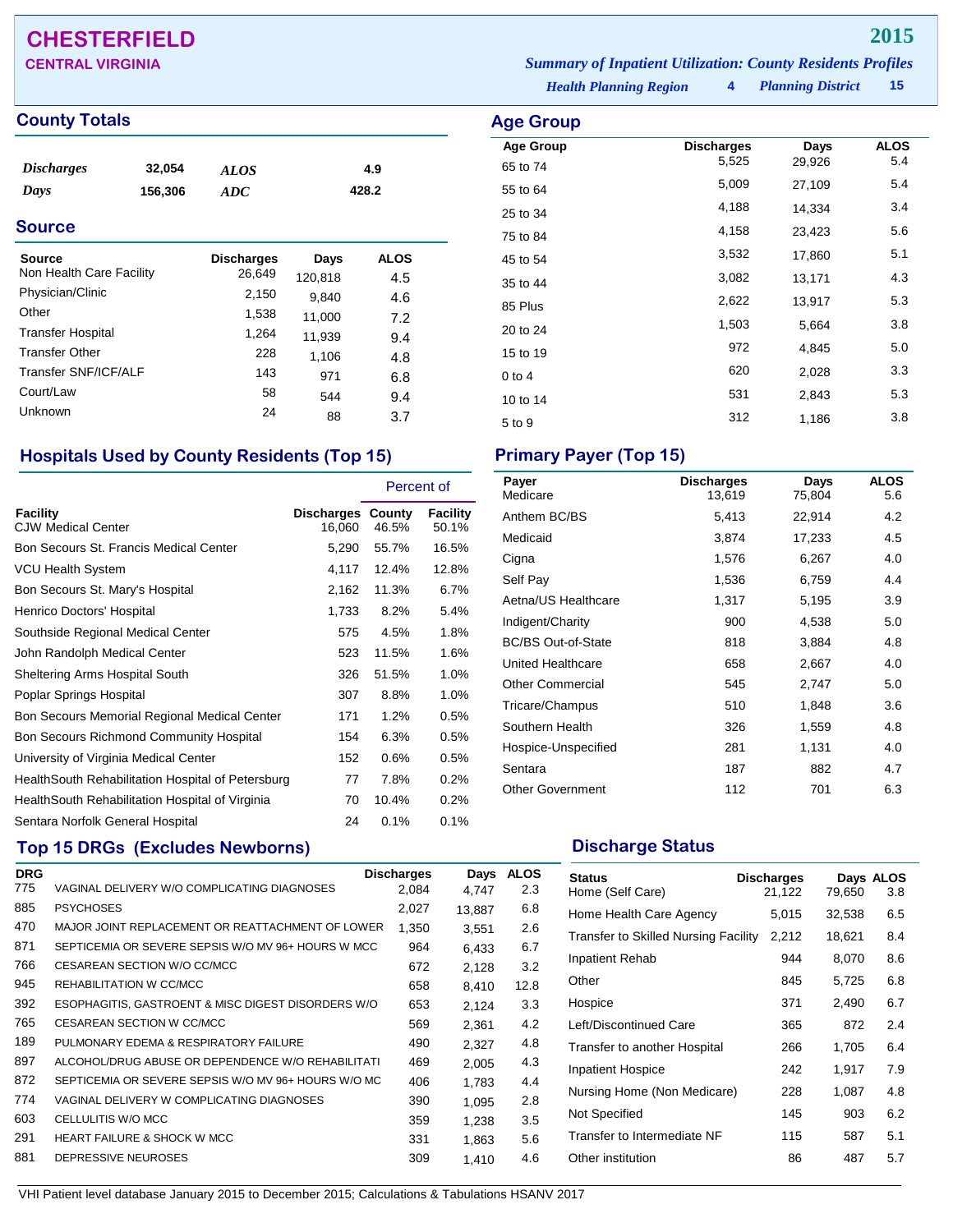## **GOOCHLAND 2015**

### **County Totals Age Group**

| $P_{\text{out}}$  |        | <b>Dicohormon</b> | <b>Doug</b> | $\mathbf{A}$ $\mathbf{A}$ |  |
|-------------------|--------|-------------------|-------------|---------------------------|--|
| <b>Source</b>     |        |                   |             |                           |  |
| Days              | 10,536 | ADC               |             | 28.9                      |  |
| <b>Discharges</b> | 1,859  | <b>ALOS</b>       |             | 5.7                       |  |
|                   |        |                   |             |                           |  |

| Source                   | <b>Discharges</b> | Days  | <b>ALOS</b> |  |
|--------------------------|-------------------|-------|-------------|--|
| Non Health Care Facility | 1,503             | 7,278 | 4.8         |  |
| Court/Law                | 93                | 896   | 9.6         |  |
| <b>Transfer Hospital</b> | 93                | 987   | 10.6        |  |
| Physician/Clinic         | 83                | 651   | 7.8         |  |
| Other                    | 39                | 278   | 7.1         |  |
| <b>Transfer Other</b>    | 36                | 362   | 10.1        |  |
| Transfer SNF/ICF/ALF     | 12                | 84    | 7.0         |  |
|                          |                   |       |             |  |

### **Hospitals Used by County Residents (Top 15) Primary Payer (Top 15)**

|                                                  |                                 | Percent of |                   |
|--------------------------------------------------|---------------------------------|------------|-------------------|
| Facility<br>Henrico Doctors' Hospital            | <b>Discharges County</b><br>857 | $4.1\%$    | Facility<br>46.1% |
| Bon Secours St. Mary's Hospital                  | 402                             | 2.1%       | 21.6%             |
| <b>VCU Health System</b>                         | 319                             | 1.0%       | 17.2%             |
| <b>CJW Medical Center</b>                        | 86                              | 0.2%       | 4.6%              |
| Bon Secours St. Francis Medical Center           | 51                              | 0.5%       | 2.7%              |
| University of Virginia Medical Center            | 33                              | 0.1%       | 1.8%              |
| Bon Secours Memorial Regional Medical Center     | 28                              | 0.2%       | 1.5%              |
| Health South Rehabilitation Hospital of Virginia | 12                              | 1.8%       | 0.6%              |
| Sheltering Arms Hospital South                   | 11                              | 1.7%       | 0.6%              |
| Martha Jefferson Hospital                        | 9                               | 0.1%       | 0.5%              |
| Poplar Springs Hospital                          | 9                               | 0.3%       | 0.5%              |
| <b>Sheltering Arms Hospital</b>                  | 9                               | 1.1%       | 0.5%              |
| <b>Bon Secours Richmond Community Hospital</b>   | 4                               | 0.2%       | 0.2%              |
| Southside Regional Medical Center                | 4                               | 0.0%       | 0.2%              |
| Riverside Walter Reed Hospital                   | 3                               | 0.1%       | 0.2%              |

## **Top 15 DRGs (Excludes Newborns) Discharge Status Discharge Status**

| <b>DRG</b> |                                                     | <b>Discharges</b> | Days | <b>ALOS</b> |
|------------|-----------------------------------------------------|-------------------|------|-------------|
| 470        | MAJOR JOINT REPLACEMENT OR REATTACHMENT OF LOWER    | 115               | 264  | 2.3         |
| 871        | SEPTICEMIA OR SEVERE SEPSIS W/O MV 96+ HOURS W MCC  | 87                | 598  | 6.9         |
| 885        | <b>PSYCHOSES</b>                                    | 72                | 592  | 8.2         |
| 775        | VAGINAL DELIVERY W/O COMPLICATING DIAGNOSES         | 52                | 139  | 2.7         |
| 945        | REHABILITATION W CC/MCC                             | 44                | 584  | 13.3        |
| 392        | ESOPHAGITIS, GASTROENT & MISC DIGEST DISORDERS W/O  | 39                | 105  | 2.7         |
| 765        | CESAREAN SECTION W CC/MCC                           | 28                | 150  | 5.4         |
| 766        | CESAREAN SECTION W/O CC/MCC                         | 25                | 83   | 3.3         |
| 189        | PULMONARY EDEMA & RESPIRATORY FAILURE               | 22                | 110  | 5.0         |
| 190        | CHRONIC OBSTRUCTIVE PULMONARY DISEASE W MCC         | 22                | 119  | 5.4         |
| 287        | CIRCULATORY DISORDERS EXCEPT AMI, W CARD CATH W/O   | 21                | 90   | 4.3         |
| 872        | SEPTICEMIA OR SEVERE SEPSIS W/O MV 96+ HOURS W/O MC | 21                | 102  | 4.9         |
| 291        | <b>HEART FAILURE &amp; SHOCK W MCC</b>              | 20                | 89   | 4.5         |
| 310        | CARDIAC ARRHYTHMIA & CONDUCTION DISORDERS W/O CC/   | 20                | 47   | 2.4         |
| 460        | SPINAL FUSION EXCEPT CERVICAL W/O MCC               | 20                | 110  | 5.5         |
|            |                                                     |                   |      |             |

*Health Planning Region* **4** *Planning District* **15 CENTRAL VIRGINIA** *Summary of Inpatient Utilization: County Residents Profiles*

| Age Group        |                   |       |             |
|------------------|-------------------|-------|-------------|
| <b>Age Group</b> | <b>Discharges</b> | Days  | <b>ALOS</b> |
| 65 to 74         | 387               | 2,448 | 6.3         |
| 55 to 64         | 332               | 1,932 | 5.8         |
| 75 to 84         | 281               | 1,510 | 5.4         |
| 45 to 54         | 234               | 1,198 | 5.1         |
| 85 Plus          | 169               | 1,024 | 6.1         |
| 25 to 34         | 167               | 827   | 5.0         |
| 35 to 44         | 151               | 941   | 6.2         |
| 20 to 24         | 51                | 277   | 5.4         |
| $0$ to $4$       | 34                | 104   | 3.1         |
| 15 to 19         | 27                | 156   | 5.8         |
| 10 to 14         | 14                | 89    | 6.4         |
| 5 to 9           | 12                | 30    | 2.5         |
|                  |                   |       |             |

| Payer<br>Medicare         | <b>Discharges</b><br>841 | Days<br>4,980 | <b>ALOS</b><br>5.9 |
|---------------------------|--------------------------|---------------|--------------------|
| Anthem BC/BS              | 386                      | 2,082         | 5.4                |
| Medicaid                  | 202                      | 1,241         | 6.1                |
| Jail/Detention            | 69                       | 476           | 6.9                |
| Aetna/US Healthcare       | 68                       | 281           | 4.1                |
| Cigna                     | 57                       | 246           | 4.3                |
| Self Pay                  | 50                       | 200           | 4.0                |
| <b>BC/BS Out-of-State</b> | 35                       | 201           | 5.7                |
| United Healthcare         | 31                       | 123           | 4.0                |
| Indigent/Charity          | 29                       | 203           | 7.0                |
| Hospice-Unspecified       | 24                       | 130           | 5.4                |
| <b>Other Commercial</b>   | 22                       | 97            | 4.4                |
| Sentara                   | 18                       | 91            | 5.1                |
| Southern Health           | 7                        | 27            | 3.9                |
| Worker's Comp             | 6                        | 108           | 18.0               |

| <b>Status</b><br>Home (Self Care)           | <b>Discharges</b><br>954 | 3,791 | Days ALOS<br>4.0 |
|---------------------------------------------|--------------------------|-------|------------------|
| Home Health Care Agency                     | 303                      | 1,811 | 6.0              |
| Not Specified                               | 192                      | 1,649 | 8.6              |
| <b>Transfer to Skilled Nursing Facility</b> | 168                      | 1,376 | 8.2              |
| Inpatient Rehab                             | 69                       | 604   | 8.8              |
| Other                                       | 57                       | 449   | 7.9              |
| Hospice                                     | 34                       | 256   | 7.5              |
| <b>Inpatient Hospice</b>                    | 22                       | 153   | 7.0              |
| Transfer to another Hospital                | 17                       | 148   | 8.7              |
| Left/Discontinued Care                      | 16                       | 31    | 1.9              |
| Transfer to Intermediate NF                 | 8                        | 108   | 13.5             |
| Nursing Home (Non Medicare)                 | 7                        | 23    | 3.3              |
| Other institution                           | 7                        | 62    | 8.9              |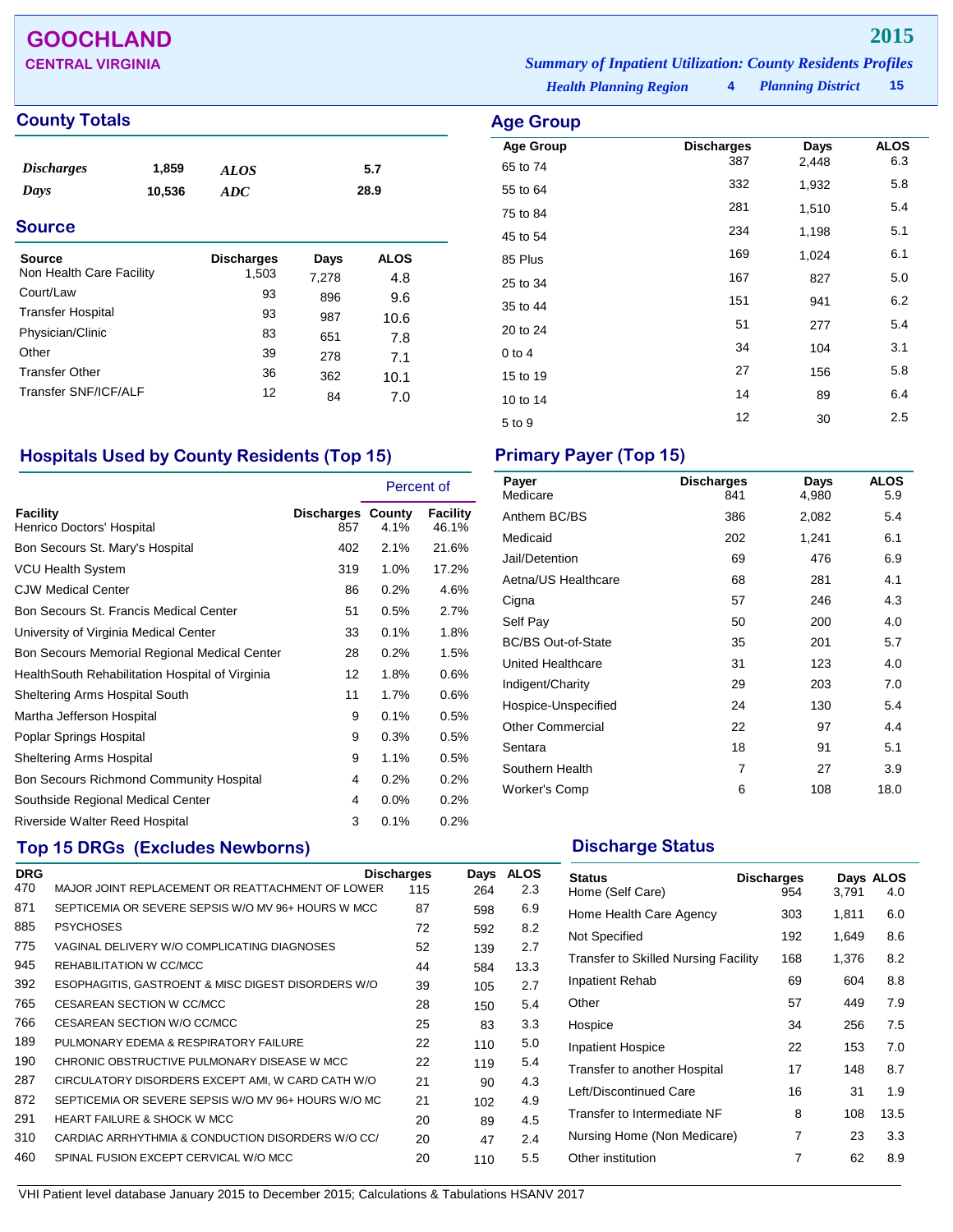## **HANOVER 2015**

### **County Totals Age Group**

| <i>Discharges</i> | 9,435  | <b>ALOS</b> | 5.3   |
|-------------------|--------|-------------|-------|
| Days              | 49,693 | ADC         | 136.1 |

### **Source**

| Source                   | <b>Discharges</b> | Days   | <b>ALOS</b> |
|--------------------------|-------------------|--------|-------------|
| Non Health Care Facility | 7,870             | 38,168 | 4.8         |
| <b>Transfer Hospital</b> | 657               | 6,550  | 10.0        |
| Physician/Clinic         | 493               | 2,661  | 5.4         |
| Other                    | 235               | 1,171  | 5.0         |
| <b>Transfer Other</b>    | 135               | 579    | 4.3         |
| Transfer SNF/ICF/ALF     | 20                | 149    | 7.5         |
| Court/Law                | 19                | 381    | 20.1        |
| Unknown                  | 6                 | 34     | 5.7         |

## **Hospitals Used by County Residents (Top 15) Primary Payer (Top 15)**

|                                                          |                                   | Percent of |                   |
|----------------------------------------------------------|-----------------------------------|------------|-------------------|
| Facility<br>Bon Secours Memorial Regional Medical Center | <b>Discharges County</b><br>3,942 | 28.7%      | Facility<br>41.8% |
| Henrico Doctors' Hospital                                | 1,800                             | 8.5%       | 19.1%             |
| Bon Secours St. Mary's Hospital                          | 1,465                             | 7.7%       | 15.5%             |
| <b>VCU Health System</b>                                 | 1,044                             | 3.2%       | 11.1%             |
| <b>CJW Medical Center</b>                                | 358                               | 1.0%       | 3.8%              |
| Sheltering Arms Hospital                                 | 186                               | 22.2%      | 2.0%              |
| Bon Secours Richmond Community Hospital                  | 136                               | 5.6%       | 1.4%              |
| Mary Washington Hospital                                 | 92                                | 0.4%       | 1.0%              |
| Bon Secours St. Francis Medical Center                   | 83                                | 0.9%       | 0.9%              |
| University of Virginia Medical Center                    | 52                                | 0.2%       | $0.6\%$           |
| Poplar Springs Hospital                                  | 45                                | 1.3%       | 0.5%              |
| Health South Rehabilitation Hospital of Virginia         | 43                                | 6.4%       | 0.5%              |
| Spotsylvania Regional Medical Center                     | 37                                | 0.6%       | 0.4%              |
| John Randolph Medical Center                             | 13                                | 0.3%       | 0.1%              |
| The Pavilion at Williamsburg Place                       | 13                                | 0.9%       | 0.1%              |

## **Top 15 DRGs (Excludes Newborns) Discharge Status Discharge Status**

| <b>DRG</b> |                                                     | <b>Discharges</b> | Days  | <b>ALOS</b> |
|------------|-----------------------------------------------------|-------------------|-------|-------------|
| 775        | VAGINAL DELIVERY W/O COMPLICATING DIAGNOSES         | 493               | 1.134 | 2.3         |
| 885        | <b>PSYCHOSES</b>                                    | 482               | 4.076 | 8.5         |
| 871        | SEPTICEMIA OR SEVERE SEPSIS W/O MV 96+ HOURS W MCC  | 454               | 2,788 | 6.1         |
| 470        | MAJOR JOINT REPLACEMENT OR REATTACHMENT OF LOWER    | 427               | 931   | 2.2         |
| 945        | REHABILITATION W CC/MCC                             | 190               | 2,992 | 15.8        |
| 189        | PULMONARY EDEMA & RESPIRATORY FAILURE               | 178               | 681   | 3.8         |
| 872        | SEPTICEMIA OR SEVERE SEPSIS W/O MV 96+ HOURS W/O MC | 175               | 788   | 4.5         |
| 766        | CESAREAN SECTION W/O CC/MCC                         | 168               | 530   | 3.1         |
| 765        | CESAREAN SECTION W CC/MCC                           | 157               | 660   | 4.2         |
| 392        | ESOPHAGITIS, GASTROENT & MISC DIGEST DISORDERS W/O  | 156               | 535   | 3.4         |
| 291        | <b>HEART FAILURE &amp; SHOCK W MCC</b>              | 141               | 800   | 5.7         |
| 774        | VAGINAL DELIVERY W COMPLICATING DIAGNOSES           | 110               | 343   | 3.1         |
| 378        | <b>G.I. HEMORRHAGE W CC</b>                         | 106               | 364   | 3.4         |
| 603        | CELLULITIS W/O MCC                                  | 106               | 383   | 3.6         |
| 897        | ALCOHOL/DRUG ABUSE OR DEPENDENCE W/O REHABILITATI   | 103               | 417   | 4.0         |

*Health Planning Region* **4** *Planning District* **15 CENTRAL VIRGINIA** *Summary of Inpatient Utilization: County Residents Profiles*

| ge Group                     |                            |               |                    |
|------------------------------|----------------------------|---------------|--------------------|
| <b>Age Group</b><br>65 to 74 | <b>Discharges</b><br>1,749 | Days<br>9,940 | <b>ALOS</b><br>5.7 |
| 75 to 84                     | 1,538                      | 9,073         | 5.9                |
| 55 to 64                     | 1,432                      | 8,066         | 5.6                |
| 25 to 34                     | 1,065                      | 3,937         | 3.7                |
| 45 to 54                     | 1,027                      | 5,328         | 5.2                |
| 85 Plus                      | 948                        | 5,662         | 6.0                |
| 35 to 44                     | 703                        | 3,127         | 4.5                |
| 20 to 24                     | 329                        | 1,210         | 3.7                |
| 15 to 19                     | 253                        | 1,639         | 6.5                |
| 0 to 4                       | 172                        | 571           | 3.3                |
| 10 to 14                     | 135                        | 839           | 6.2                |
| 5 to 9                       | 84                         | 301           | 3.6                |

| Payer<br>Medicare         | <b>Discharges</b><br>4,428 | Days<br>26,369 | <b>ALOS</b><br>6.0 |
|---------------------------|----------------------------|----------------|--------------------|
| Anthem BC/BS              | 1,796                      | 7,258          | 4.0                |
| Medicaid                  | 670                        | 4,242          | 6.3                |
| Aetna/US Healthcare       | 432                        | 1,668          | 3.9                |
| Cigna                     | 431                        | 1,888          | 4.4                |
| Self Pay                  | 348                        | 1,584          | 4.5                |
| United Healthcare         | 225                        | 974            | 4.3                |
| <b>BC/BS Out-of-State</b> | 219                        | 1,073          | 4.9                |
| Indigent/Charity          | 206                        | 1,063          | 5.2                |
| <b>Other Commercial</b>   | 196                        | 958            | 4.9                |
| Hospice-Unspecified       | 140                        | 541            | 3.9                |
| Sentara                   | 84                         | 513            | 6.1                |
| Tricare/Champus           | 66                         | 303            | 4.6                |
| Southern Health           | 61                         | 471            | 7.7                |
| Jail/Detention            | 38                         | 202            | 5.3                |

| <b>Status</b><br>Home (Self Care)           | <b>Discharges</b><br>5,689 | 23,239 | Days ALOS<br>4.1 |
|---------------------------------------------|----------------------------|--------|------------------|
| Home Health Care Agency                     | 1,645                      | 9,997  | 6.1              |
| <b>Transfer to Skilled Nursing Facility</b> | 993                        | 8,177  | 8.2              |
| Other                                       | 308                        | 1,835  | 6.0              |
| <b>Inpatient Rehab</b>                      | 294                        | 2,921  | 9.9              |
| <b>Inpatient Hospice</b>                    | 118                        | 796    | 6.8              |
| Hospice                                     | 117                        | 731    | 6.3              |
| Left/Discontinued Care                      | 64                         | 104    | 1.6              |
| Transfer to another Hospital                | 63                         | 646    | 10.3             |
| Nursing Home (Non Medicare)                 | 50                         | 157    | 3.1              |
| Not Specified                               | 32                         | 148    | 4.6              |
| Transfer to Intermediate NF                 | 25                         | 197    | 7.9              |
| Long Term Acute                             | 24                         | 673    | 28.0             |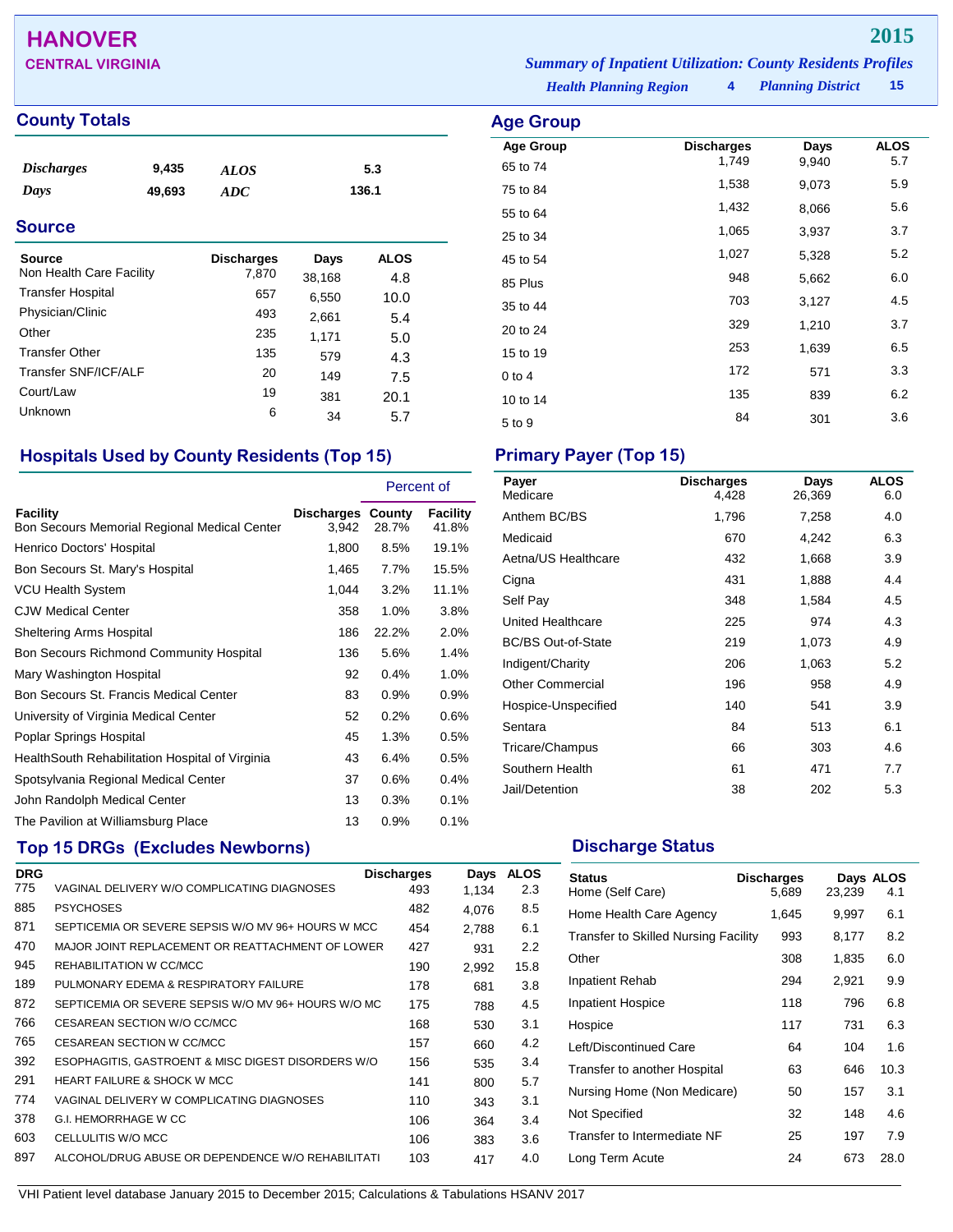## **HENRICO 2015**

### **County Totals Age Group Age Group**

| <i>Discharges</i> | 31,201  | ALOS | 5.3   |
|-------------------|---------|------|-------|
| Days              | 164,368 | ADC  | 450.3 |

### **Source**

| Source<br>Non Health Care Facility | <b>Discharges</b><br>26,504 | Days<br>125,963 | <b>ALOS</b><br>4.8 |
|------------------------------------|-----------------------------|-----------------|--------------------|
| Physician/Clinic                   | 1,579                       | 9,980           | 6.3                |
| <b>Transfer Hospital</b>           | 1,459                       | 15,861          | 10.9               |
| Other                              | 867                         | 6,142           | 7.1                |
| <b>Transfer Other</b>              | 466                         | 4,212           | 9.0                |
| Transfer SNF/ICF/ALF               | 266                         | 1,690           | 6.3                |
| Court/Law                          | 44                          | 471             | 10.7               |
| Unknown                            | 16                          | 49              | 3.1                |

### **Hospitals Used by County Residents (Top 15) Primary Payer (Top 15)**

|                                                  |                                    | Percent of |                          |
|--------------------------------------------------|------------------------------------|------------|--------------------------|
| Facility<br>Henrico Doctors' Hospital            | <b>Discharges County</b><br>10,322 | 49.0%      | <b>Facility</b><br>33.1% |
| Bon Secours St. Mary's Hospital                  | 8,238                              | 43.1%      | 26.4%                    |
| <b>VCU Health System</b>                         | 4,881                              | 14.7%      | 15.6%                    |
| Bon Secours Memorial Regional Medical Center     | 3,610                              | 26.3%      | 11.6%                    |
| <b>CJW Medical Center</b>                        | 1,861                              | 5.4%       | 6.0%                     |
| Bon Secours Richmond Community Hospital          | 578                                | 23.7%      | 1.9%                     |
| Bon Secours St. Francis Medical Center           | 328                                | 3.5%       | 1.1%                     |
| Health South Rehabilitation Hospital of Virginia | 311                                | 46.1%      | 1.0%                     |
| Sheltering Arms Hospital                         | 248                                | 29.6%      | 0.8%                     |
| Poplar Springs Hospital                          | 161                                | 4.6%       | 0.5%                     |
| University of Virginia Medical Center            | 113                                | 0.4%       | 0.4%                     |
| John Randolph Medical Center                     | 57                                 | 1.3%       | 0.2%                     |
| Sheltering Arms Hospital South                   | 38                                 | 6.0%       | 0.1%                     |
| Southside Regional Medical Center                | 38                                 | 0.3%       | 0.1%                     |
| The Pavilion at Williamsburg Place               | 31                                 | 2.3%       | 0.1%                     |

## **Top 15 DRGs (Excludes Newborns) Discharge Status Discharge Status**

| <b>DRG</b> |                                                     | <b>Discharges</b> | Days   | <b>ALOS</b> |
|------------|-----------------------------------------------------|-------------------|--------|-------------|
| 775        | VAGINAL DELIVERY W/O COMPLICATING DIAGNOSES         | 2,160             | 5,111  | 2.4         |
| 885        | <b>PSYCHOSES</b>                                    | 1,837             | 14.032 | 7.6         |
| 871        | SEPTICEMIA OR SEVERE SEPSIS W/O MV 96+ HOURS W MCC  | 1,190             | 8,027  | 6.8         |
| 470        | MAJOR JOINT REPLACEMENT OR REATTACHMENT OF LOWER    | 1,141             | 2.972  | 2.6         |
| 766        | CESAREAN SECTION W/O CC/MCC                         | 778               | 2,631  | 3.4         |
| 945        | REHABILITATION W CC/MCC                             | 710               | 9.909  | 14.0        |
| 765        | CESAREAN SECTION W CC/MCC                           | 586               | 2,595  | 4.4         |
| 291        | <b>HEART FAILURE &amp; SHOCK W MCC</b>              | 493               | 2,880  | 5.8         |
| 392        | ESOPHAGITIS, GASTROENT & MISC DIGEST DISORDERS W/O  | 486               | 1.866  | 3.8         |
| 189        | PULMONARY EDEMA & RESPIRATORY FAILURE               | 459               | 2.178  | 4.8         |
| 774        | VAGINAL DELIVERY W COMPLICATING DIAGNOSES           | 420               | 1,183  | 2.8         |
| 872        | SEPTICEMIA OR SEVERE SEPSIS W/O MV 96+ HOURS W/O MC | 386               | 1,692  | 4.4         |
| 897        | ALCOHOL/DRUG ABUSE OR DEPENDENCE W/O REHABILITATI   | 373               | 1.527  | 4.1         |
| 603        | CELLULITIS W/O MCC                                  | 363               | 1.422  | 3.9         |
| 881        | DEPRESSIVE NEUROSES                                 | 335               | 1,262  | 3.8         |

*Health Planning Region* **4 CENTRAL VIRGINIA** *Summary of Inpatient Utilization: County Residents Profiles*

| Age Group        |                            |        |                    |
|------------------|----------------------------|--------|--------------------|
| <b>Age Group</b> | <b>Discharges</b><br>5,009 | Days   | <b>ALOS</b><br>5.8 |
| 65 to 74         |                            | 28,963 |                    |
| 55 to 64         | 4,556                      | 27,039 | 5.9                |
| 25 to 34         | 4,274                      | 15,763 | 3.7                |
| 75 to 84         | 4,226                      | 25,228 | 6.0                |
| 85 Plus          | 3,721                      | 20,703 | 5.6                |
| 45 to 54         | 3,251                      | 18,296 | 5.6                |
| 35 to 44         | 2,769                      | 12,584 | 4.5                |
| 20 to 24         | 1,289                      | 5,102  | 4.0                |
| 15 to 19         | 810                        | 4,916  | 6.1                |
| $0$ to 4         | 659                        | 2,782  | 4.2                |
| 10 to 14         | 335                        | 1,720  | 5.1                |
| 5 to 9           | 302                        | 1,272  | 4.2                |

| Payer<br>Medicare         | <b>Discharges</b><br>14.027 | Days<br>82,744 | <b>ALOS</b><br>5.9 |
|---------------------------|-----------------------------|----------------|--------------------|
| Anthem BC/BS              | 4,833                       | 21,845         | 4.5                |
| Medicaid                  | 3,764                       | 19,689         | 5.2                |
| Self Pay                  | 1,406                       | 5,935          | 4.2                |
| Aetna/US Healthcare       | 1,342                       | 5,730          | 4.3                |
| Cigna                     | 1,215                       | 5,230          | 4.3                |
| Indigent/Charity          | 1,035                       | 5,021          | 4.8                |
| <b>BC/BS Out-of-State</b> | 779                         | 4,160          | 5.3                |
| United Healthcare         | 733                         | 3,523          | 4.8                |
| <b>Other Commercial</b>   | 681                         | 3,453          | 5.1                |
| Hospice-Unspecified       | 325                         | 1,423          | 4.4                |
| Southern Health           | 270                         | 1,433          | 5.3                |
| Tricare/Champus           | 181                         | 650            | 3.6                |
| Sentara                   | 165                         | 682            | 4.1                |
| Jail/Detention            | 141                         | 892            | 6.3                |

| <b>Status</b><br>Home (Self Care)           | <b>Discharges</b><br>19,190 | 76,607 | Days ALOS<br>4.0 |
|---------------------------------------------|-----------------------------|--------|------------------|
| Home Health Care Agency                     | 4,639                       | 31,167 | 6.7              |
| <b>Transfer to Skilled Nursing Facility</b> | 3,429                       | 27,292 | 8.0              |
| <b>Inpatient Rehab</b>                      | 1,041                       | 8,927  | 8.6              |
| Other                                       | 944                         | 6,440  | 6.8              |
| Hospice                                     | 341                         | 2,361  | 6.9              |
| <b>Inpatient Hospice</b>                    | 292                         | 2,437  | 8.3              |
| Left/Discontinued Care                      | 283                         | 633    | 2.2              |
| Transfer to Intermediate NF                 | 261                         | 1,670  | 6.4              |
| Transfer to another Hospital                | 255                         | 2,422  | 9.5              |
| Nursing Home (Non Medicare)                 | 192                         | 963    | 5.0              |
| Not Specified                               | 145                         | 850    | 5.9              |
| Other institution                           | 87                          | 423    | 4.9              |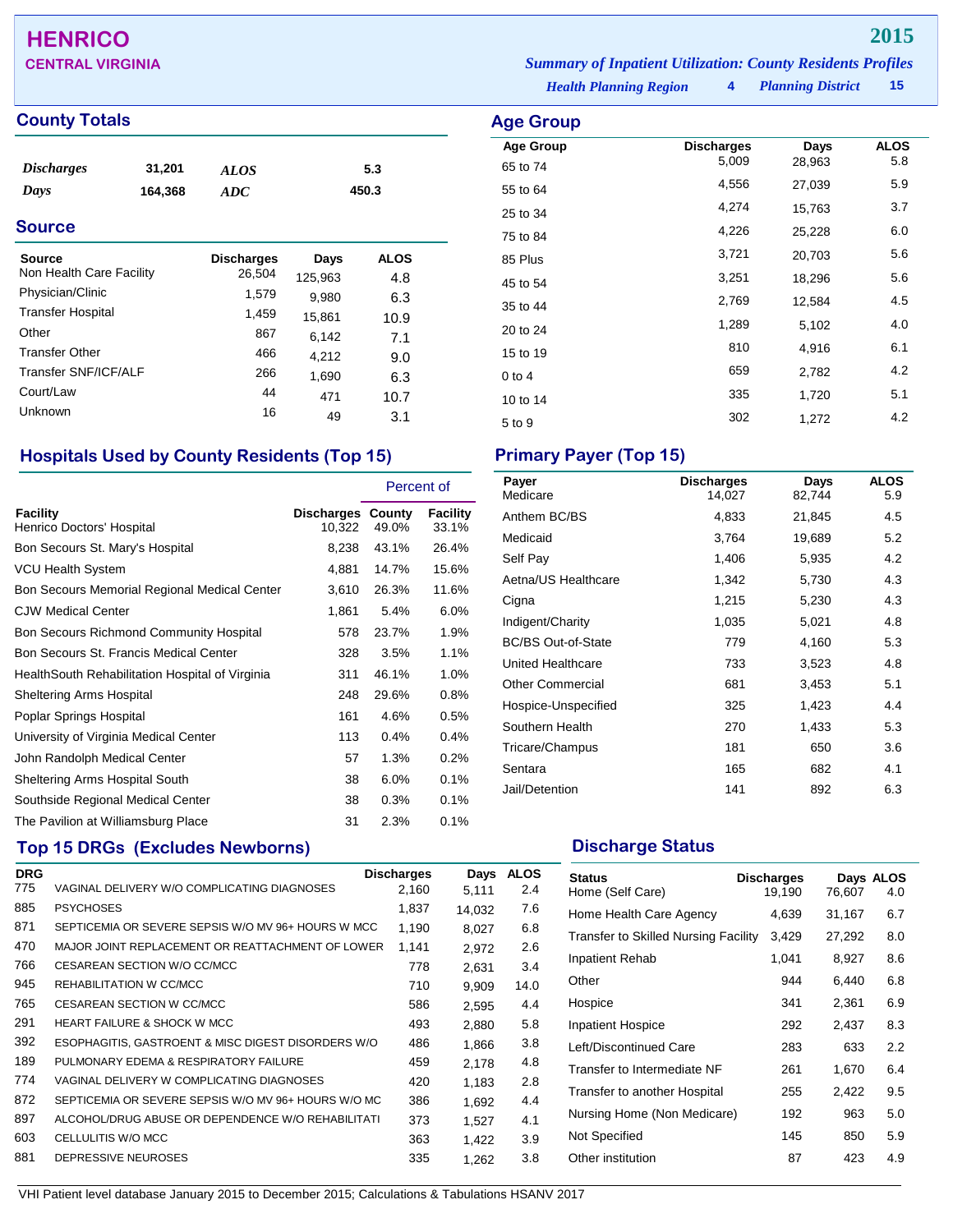## **NEW KENT 2015**

## **County Totals Age Group**

| <i><b>Discharges</b></i><br>Days<br><b>Source</b> | 2,100<br>10,897 | <b>ALOS</b><br>ADC | 5.2<br>29.9 |             |  |
|---------------------------------------------------|-----------------|--------------------|-------------|-------------|--|
|                                                   |                 |                    |             |             |  |
| Source                                            |                 | <b>Discharges</b>  | Days        | <b>ALOS</b> |  |
| Non Health Care Facility                          |                 | 1,408              | 6,945       | 4.9         |  |
| Physician/Clinic                                  |                 | 485                | 2,202       | 4.5         |  |
| <b>Transfer Hospital</b>                          |                 | 137                |             |             |  |
|                                                   |                 |                    | 1,406       | 10.3        |  |
| Other                                             |                 | 33                 | 195         | 5.9         |  |
| <b>Transfer Other</b>                             |                 | 20                 | 61          | 3.0         |  |
| Transfer SNF/ICF/ALF                              |                 | 10                 | 49          | 4.9         |  |
|                                                   |                 |                    |             |             |  |

### *Planning District* **15 CENTRAL VIRGINIA** *Summary of Inpatient Utilization: County Residents Profiles*

*Health Planning Region* **4**

| Age Group        |                          |               |                    |
|------------------|--------------------------|---------------|--------------------|
| <b>Age Group</b> | <b>Discharges</b><br>459 | Days<br>2,449 | <b>ALOS</b><br>5.3 |
| 65 to 74         |                          |               |                    |
| 55 to 64         | 362                      | 1,911         | 5.3                |
| 75 to 84         | 336                      | 1,850         | 5.5                |
| 45 to 54         | 235                      | 1,152         | 4.9                |
| 25 to 34         | 215                      | 852           | 4.0                |
| 35 to 44         | 168                      | 882           | 5.3                |
| 85 Plus          | 124                      | 668           | 5.4                |
| 20 to 24         | 92                       | 360           | 3.9                |
| 15 to 19         | 43                       | 216           | 5.0                |
| $0$ to 4         | 31                       | 81            | 2.6                |
| 10 to 14         | 29                       | 462           | 15.9               |
| 5 to 9           | 6                        | 14            | 2.3                |
|                  |                          |               |                    |

### **Hospitals Used by County Residents (Top 15) Primary Payer (Top 15)**

Court/Law 7 39 5.6

|                                                          |                                 | Percent of |                   |
|----------------------------------------------------------|---------------------------------|------------|-------------------|
| Facility<br>Bon Secours Memorial Regional Medical Center | <b>Discharges County</b><br>670 | 4.9%       | Facility<br>31.9% |
| Sentara Williamsburg Regional Medical Center             | 393                             | 6.1%       | 18.7%             |
| <b>VCU Health System</b>                                 | 368                             | 1.1%       | 17.5%             |
| Bon Secours St. Mary's Hospital                          | 185                             | 1.0%       | 8.8%              |
| Henrico Doctors' Hospital                                | 137                             | 0.6%       | 6.5%              |
| <b>CJW Medical Center</b>                                | 62                              | 0.2%       | $3.0\%$           |
| Riverside Regional Medical Center                        | 48                              | 0.3%       | 2.3%              |
| Riverside Doctors' Hospital Williamsburg                 | 36                              | 2.5%       | 1.7%              |
| Bon Secours Mary Immaculate Hospital                     | 32                              | 0.4%       | 1.5%              |
| Sheltering Arms Hospital                                 | 32                              | 3.8%       | 1.5%              |
| Bon Secours Richmond Community Hospital                  | 20                              | 0.8%       | 1.0%              |
| Sentara Careplex Hospital                                | 15                              | 0.2%       | 0.7%              |
| Sentara Norfolk General Hospital                         | 12                              | $0.0\%$    | 0.6%              |
| The Pavilion at Williamsburg Place                       | 11                              | 0.8%       | 0.5%              |
| University of Virginia Medical Center                    | 11                              | 0.0%       | 0.5%              |

## **Top 15 DRGs (Excludes Newborns) Discharge Status Discharge Status**

| <b>DRG</b> |                                                     | <b>Discharges</b> | Days | <b>ALOS</b> |
|------------|-----------------------------------------------------|-------------------|------|-------------|
| 775        | VAGINAL DELIVERY W/O COMPLICATING DIAGNOSES         | 121               | 281  | 2.3         |
| 470        | MAJOR JOINT REPLACEMENT OR REATTACHMENT OF LOWER    | 101               | 225  | 2.2         |
| 885        | <b>PSYCHOSES</b>                                    | 84                | 913  | 10.9        |
| 871        | SEPTICEMIA OR SEVERE SEPSIS W/O MV 96+ HOURS W MCC  | 81                | 511  | 6.3         |
| 392        | ESOPHAGITIS, GASTROENT & MISC DIGEST DISORDERS W/O  | 42                | 142  | 3.4         |
| 872        | SEPTICEMIA OR SEVERE SEPSIS W/O MV 96+ HOURS W/O MC | 41                | 154  | 3.8         |
| 945        | REHABILITATION W CC/MCC                             | 37                | 543  | 14.7        |
| 766        | CESAREAN SECTION W/O CC/MCC                         | 35                | 112  | 3.2         |
| 189        | PULMONARY EDEMA & RESPIRATORY FAILURE               | 34                | 149  | 4.4         |
| 460        | SPINAL FUSION EXCEPT CERVICAL W/O MCC               | 31                | 86   | 2.8         |
| 765        | CESAREAN SECTION W CC/MCC                           | 30                | 96   | 3.2         |
| 193        | SIMPLE PNEUMONIA & PLEURISY W MCC                   | 22                | 116  | 5.3         |
| 291        | <b>HEART FAILURE &amp; SHOCK W MCC</b>              | 22                | 126  | 5.7         |
| 683        | RENAL FAILURE W CC                                  | 22                | 83   | 3.8         |
| 065        | INTRACRANIAL HEMORRHAGE OR CEREBRAL INFARCTION W    | 20                | 83   | 4.2         |

| <b>Discharges</b><br>973 | Days<br>5,476 | <b>ALOS</b><br>5.6 |
|--------------------------|---------------|--------------------|
| 390                      | 1,927         | 4.9                |
| 161                      | 603           | 3.8                |
| 96                       | 486           | 5.1                |
| 72                       | 300           | 4.2                |
| 66                       | 333           | 5.0                |
| 62                       | 244           | 3.9                |
| 52                       | 205           | 3.9                |
| 47                       | 370           | 7.9                |
| 45                       | 291           | 6.5                |
| 31                       | 123           | 4.0                |
| 29                       | 111           | 3.8                |
| 18                       | 54            | 3.0                |
| 16                       | 86            | 5.4                |
| 12                       | 67            | 5.6                |
|                          |               |                    |

| <b>Status</b><br>Home (Self Care)           | <b>Discharges</b><br>1,318 | 5,462 | Days ALOS<br>4.1 |
|---------------------------------------------|----------------------------|-------|------------------|
| Home Health Care Agency                     | 377                        | 2,326 | 6.2              |
| <b>Transfer to Skilled Nursing Facility</b> | 179                        | 1,579 | 8.8              |
| Inpatient Rehab                             | 57                         | 472   | 8.3              |
| Other                                       | 53                         | 404   | 7.6              |
| Transfer to another Hospital                | 37                         | 131   | 3.5              |
| Hospice                                     | 31                         | 217   | 7.0              |
| Left/Discontinued Care                      | 14                         | 27    | 1.9              |
| <b>Inpatient Hospice</b>                    | 13                         | 150   | 11.5             |
| Not Specified                               | 6                          | 52    | 8.7              |
| Transfer to Intermediate NF                 | 6                          | 22    | 3.7              |
| Nursing Home (Non Medicare)                 | 3                          | 22    | 7.3              |
| Cancer Center or Childrens                  | 2                          | 8     | 4.0              |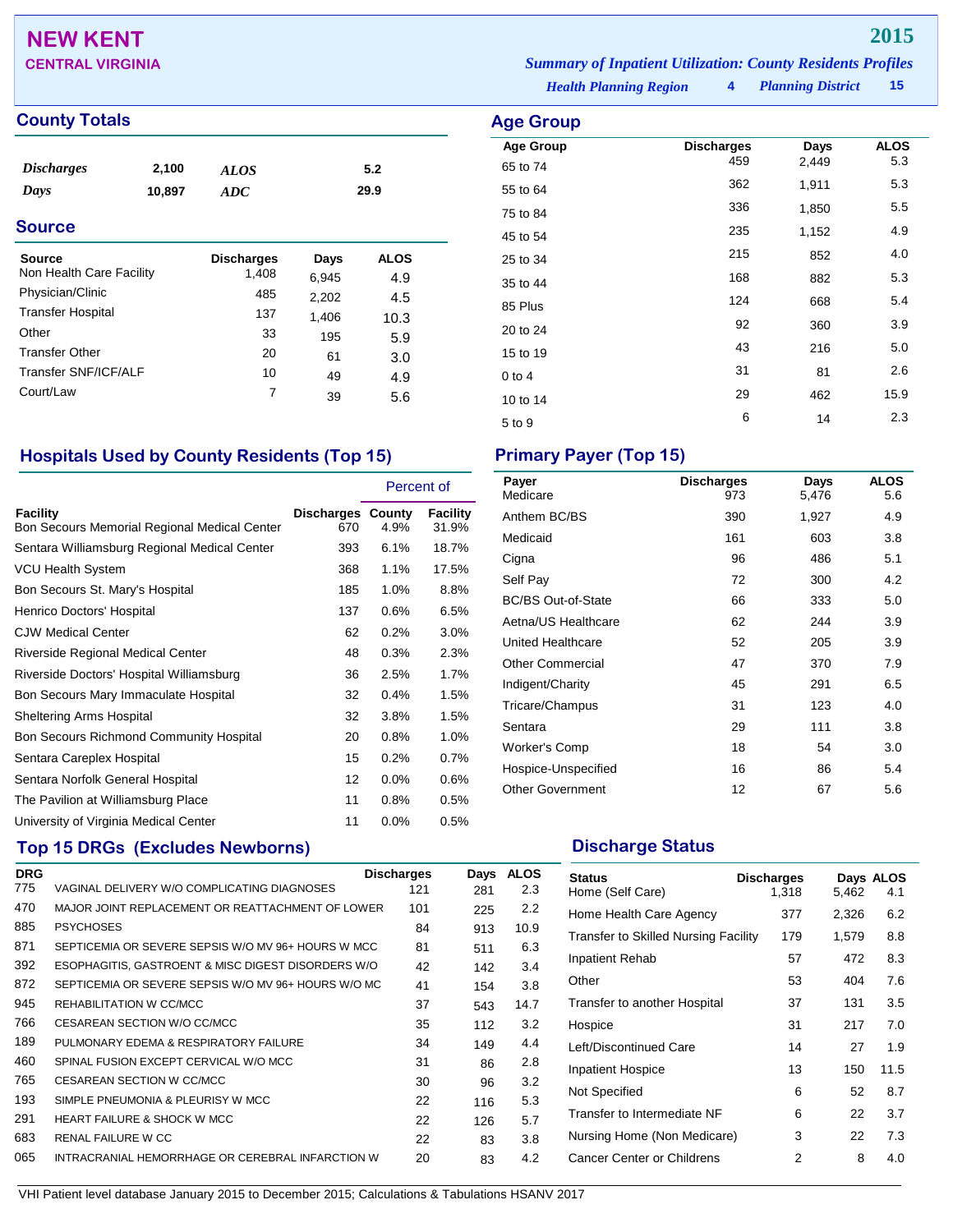## **POWHATAN 2015**

### **County Totals Age Group Age Group Age Group**

| <i><b>Discharges</b></i> | 2,483  | <b>ALOS</b> | 5.2  |
|--------------------------|--------|-------------|------|
| Days                     | 12,789 | ADC         | 35.0 |
|                          |        |             |      |

### **Source**

| <b>Source</b><br>Non Health Care Facility | <b>Discharges</b><br>2,029 | Days<br>9,453 | <b>ALOS</b><br>4.7 |
|-------------------------------------------|----------------------------|---------------|--------------------|
| <b>Transfer Hospital</b>                  | 161                        | 1,431         | 8.9                |
| Physician/Clinic                          | 152                        | 657           | 4.3                |
| Other                                     | 116                        | 945           | 8.2                |
| <b>Transfer Other</b>                     | 18                         | 72            | 4.0                |
| Transfer SNF/ICF/ALF                      | 4                          | 220           | 55.0               |
| Court/Law                                 | 2                          | 9             | 4.5                |
| Unknown                                   | 1                          | 2             | 2.0                |

### **Hospitals Used by County Residents (Top 15) Primary Payer (Top 15)**

|                                                  |                                 | Percent of |                   |
|--------------------------------------------------|---------------------------------|------------|-------------------|
| <b>Facility</b><br><b>CJW Medical Center</b>     | <b>Discharges County</b><br>999 | 2.9%       | Facility<br>40.2% |
| Bon Secours St. Francis Medical Center           | 798                             | 8.4%       | 32.1%             |
| Bon Secours St. Mary's Hospital                  | 225                             | 1.2%       | 9.1%              |
| <b>VCU Health System</b>                         | 186                             | 0.6%       | 7.5%              |
| Henrico Doctors' Hospital                        | 140                             | 0.7%       | 5.6%              |
| Sheltering Arms Hospital South                   | 44                              | $7.0\%$    | 1.8%              |
| University of Virginia Medical Center            | 18                              | 0.1%       | 0.7%              |
| Poplar Springs Hospital                          | 15                              | 0.4%       | 0.6%              |
| <b>Bon Secours Richmond Community Hospital</b>   | 13                              | 0.5%       | 0.5%              |
| Bon Secours Memorial Regional Medical Center     | 7                               | 0.1%       | 0.3%              |
| Health South Rehabilitation Hospital of Virginia | 6                               | 0.9%       | 0.2%              |
| Southside Regional Medical Center                | 5                               | 0.0%       | 0.2%              |
| <b>Carilion Medical Center</b>                   | 3                               | 0.0%       | 0.1%              |
| Centra Health dba Virginia Baptist Hospital      | 3                               | $0.0\%$    | 0.1%              |
| Sentara Norfolk General Hospital                 | 3                               | $0.0\%$    | 0.1%              |

## **Top 15 DRGs (Excludes Newborns) Discharge Status Discharge Status**

| <b>DRG</b> |                                                     | <b>Discharges</b> | Days  | <b>ALOS</b> |
|------------|-----------------------------------------------------|-------------------|-------|-------------|
| 470        | MAJOR JOINT REPLACEMENT OR REATTACHMENT OF LOWER    | 138               | 383   | 2.8         |
| 885        | <b>PSYCHOSES</b>                                    | 114               | 939   | 8.2         |
| 775        | VAGINAL DELIVERY W/O COMPLICATING DIAGNOSES         | 112               | 250   | 2.2         |
| 871        | SEPTICEMIA OR SEVERE SEPSIS W/O MV 96+ HOURS W MCC  | 95                | 616   | 6.5         |
| 945        | REHABILITATION W CC/MCC                             | 75                | 1.146 | 15.3        |
| 189        | PULMONARY EDEMA & RESPIRATORY FAILURE               | 47                | 217   | 4.6         |
| 291        | <b>HEART FAILURE &amp; SHOCK W MCC</b>              | 43                | 208   | 4.8         |
| 392        | ESOPHAGITIS, GASTROENT & MISC DIGEST DISORDERS W/O  | 43                | 131   | 3.0         |
| 766        | CESAREAN SECTION W/O CC/MCC                         | 43                | 130   | 3.0         |
| 872        | SEPTICEMIA OR SEVERE SEPSIS W/O MV 96+ HOURS W/O MC | 43                | 164   | 3.8         |
| 765        | CESAREAN SECTION W CC/MCC                           | 31                | 146   | 4.7         |
| 897        | ALCOHOL/DRUG ABUSE OR DEPENDENCE W/O REHABILITATI   | 27                | 93    | 3.4         |
| 292        | <b>HEART FAILURE &amp; SHOCK W CC</b>               | 26                | 97    | 3.7         |
| 193        | SIMPLE PNEUMONIA & PLEURISY W MCC                   | 24                | 102   | 4.3         |
| 378        | G.I. HEMORRHAGE W CC                                | 24                | 81    | 3.4         |
|            |                                                     |                   |       |             |

*Health Planning Region* **4** *Planning District* **15 CENTRAL VIRGINIA** *Summary of Inpatient Utilization: County Residents Profiles*

| <b>ge Group</b>              |                          |               |                    |
|------------------------------|--------------------------|---------------|--------------------|
| <b>Age Group</b><br>65 to 74 | <b>Discharges</b><br>561 | Days<br>3,163 | <b>ALOS</b><br>5.6 |
| 55 to 64                     | 404                      | 2,156         | 5.3                |
| 75 to 84                     | 404                      | 2,346         | 5.8                |
| 45 to 54                     | 314                      | 1,736         | 5.5                |
| 25 to 34                     | 206                      | 623           | 3.0                |
| 35 to 44                     | 183                      | 792           | 4.3                |
| 85 Plus                      | 166                      | 894           | 5.4                |
| 20 to 24                     | 89                       | 326           | 3.7                |
| 15 to 19                     | 72                       | 450           | 6.3                |
| $0$ to 4                     | 42                       | 110           | 2.6                |
| 10 to 14                     | 27                       | 152           | 5.6                |
| 5 to 9                       | 15                       | 41            | 2.7                |

| Payer<br>Medicare         | <b>Discharges</b><br>1,215 | Days<br>6,877 | <b>ALOS</b><br>5.7 |
|---------------------------|----------------------------|---------------|--------------------|
| Anthem BC/BS              | 491                        | 1,932         | 3.9                |
| Medicaid                  | 202                        | 1,313         | 6.5                |
| Self Pay                  | 110                        | 389           | 3.5                |
| Aetna/US Healthcare       | 88                         | 414           | 4.7                |
| Cigna                     | 84                         | 345           | 4.1                |
| Indigent/Charity          | 58                         | 469           | 8.1                |
| United Healthcare         | 46                         | 142           | 3.1                |
| <b>Other Commercial</b>   | 35                         | 142           | 4.1                |
| <b>BC/BS Out-of-State</b> | 34                         | 104           | 3.1                |
| Southern Health           | 26                         | 128           | 4.9                |
| Hospice-Unspecified       | 21                         | 103           | 4.9                |
| Sentara                   | 18                         | 75            | 4.2                |
| Tricare/Champus           | 16                         | 96            | 6.0                |
| Worker's Comp             | 12                         | 32            | 2.7                |

| <b>Status</b><br>Home (Self Care)           | <b>Discharges</b><br>1,559 | 5.780 | Days ALOS<br>3.7 |
|---------------------------------------------|----------------------------|-------|------------------|
| Home Health Care Agency                     | 462                        | 3,202 | 6.9              |
| <b>Transfer to Skilled Nursing Facility</b> | 156                        | 1,302 | 8.3              |
| <b>Inpatient Rehab</b>                      | 101                        | 955   | 9.5              |
| Other                                       | 64                         | 533   | 8.3              |
| Hospice                                     | 34                         | 335   | 9.8              |
| Transfer to another Hospital                | 26                         | 198   | 7.6              |
| Left/Discontinued Care                      | 25                         | 55    | 2.2              |
| <b>Inpatient Hospice</b>                    | 16                         | 94    | 5.9              |
| Nursing Home (Non Medicare)                 | 12                         | 40    | 3.3              |
| Not Specified                               | 10                         | 37    | 3.7              |
| Long Term Acute                             | 5                          | 158   | 31.6             |
| Transfer to Intermediate NF                 | 5                          | 29    | 5.8              |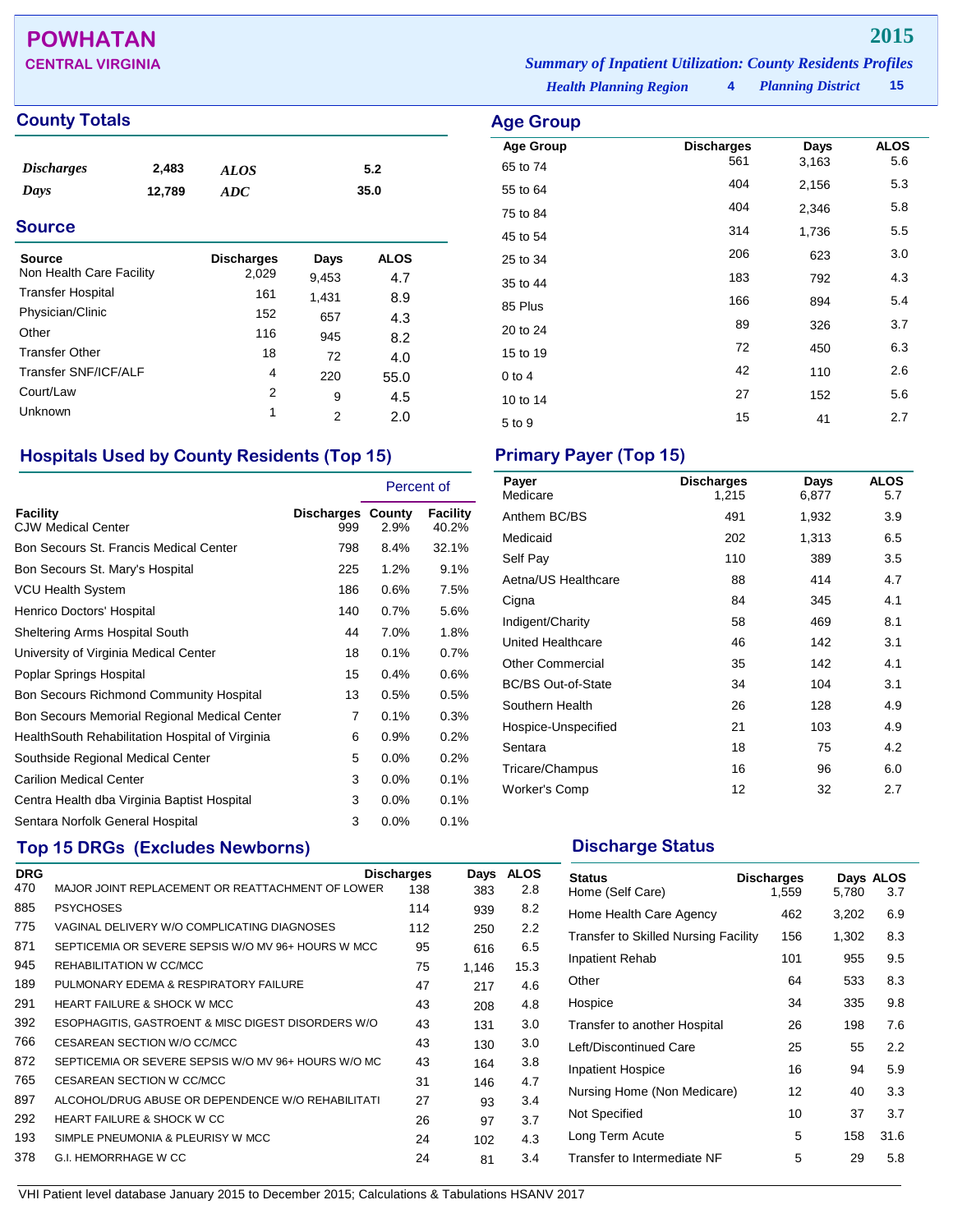## **RICHMOND CITY 2015**

**CENTRAL VIRGINIA** *Summary of Inpatient Utilization: County Residents Profiles*

### **County Totals Age Group**

| <i>Discharges</i> | 26,956  | <b>ALOS</b> | 5.4   |
|-------------------|---------|-------------|-------|
| Days              | 145,212 | ADC         | 397.8 |

### **Source**

| <b>Source</b><br>Non Health Care Facility | <b>Discharges</b><br>22,938 | Days<br>114,212 | <b>ALOS</b><br>5.0 |
|-------------------------------------------|-----------------------------|-----------------|--------------------|
| Other                                     | 1,416                       | 9,779           | 6.9                |
| Physician/Clinic                          | 1,141                       | 7,949           | 7.0                |
| <b>Transfer Hospital</b>                  | 1,059                       | 10,259          | 9.7                |
| <b>Transfer Other</b>                     | 180                         | 1,177           | 6.5                |
| Transfer SNF/ICF/ALF                      | 115                         | 1,051           | 9.1                |
| Court/Law                                 | 97                          | 751             | 7.7                |
| <b>Unknown</b>                            | 10                          | 34              | 3.4                |

### **Hospitals Used by County Residents (Top 15) Primary Payer (Top 15)**

|                                                  |                                   | Percent of |                   |
|--------------------------------------------------|-----------------------------------|------------|-------------------|
| Facility<br><b>VCU Health System</b>             | <b>Discharges County</b><br>8,411 | 25.4%      | Facility<br>31.2% |
| <b>CJW Medical Center</b>                        | 7,856                             | 22.7%      | 29.1%             |
| Bon Secours St. Mary's Hospital                  | 3,365                             | 17.6%      | 12.5%             |
| Henrico Doctors' Hospital                        | 2,597                             | 12.3%      | 9.6%              |
| Bon Secours Memorial Regional Medical Center     | 2,155                             | 15.7%      | 8.0%              |
| <b>Bon Secours Richmond Community Hospital</b>   | 1,223                             | 50.1%      | 4.5%              |
| Bon Secours St. Francis Medical Center           | 408                               | 4.3%       | 1.5%              |
| Health South Rehabilitation Hospital of Virginia | 121                               | 17.9%      | 0.4%              |
| Poplar Springs Hospital                          | 109                               | 3.1%       | 0.4%              |
| <b>Sheltering Arms Hospital</b>                  | 105                               | 12.5%      | $0.4\%$           |
| John Randolph Medical Center                     | 83                                | 1.8%       | 0.3%              |
| LewisGale Medical Center                         | 76                                | 0.5%       | 0.3%              |
| Southside Regional Medical Center                | 65                                | 0.5%       | 0.2%              |
| Spotsylvania Regional Medical Center             | 55                                | 0.9%       | 0.2%              |
| University of Virginia Medical Center            | 53                                | 0.2%       | 0.2%              |

## **Top 15 DRGs (Excludes Newborns) Discharge Status Discharge Status**

| <b>DRG</b> |                                                    | <b>Discharges</b> | Days   | <b>ALOS</b> |
|------------|----------------------------------------------------|-------------------|--------|-------------|
| 885        | <b>PSYCHOSES</b>                                   | 2,766             | 19,276 | 7.0         |
| 775        | VAGINAL DELIVERY W/O COMPLICATING DIAGNOSES        | 1,404             | 3.313  | 2.4         |
| 871        | SEPTICEMIA OR SEVERE SEPSIS W/O MV 96+ HOURS W MCC | 829               | 5,938  | 7.2         |
| 897        | ALCOHOL/DRUG ABUSE OR DEPENDENCE W/O REHABILITATI  | 619               | 2.653  | 4.3         |
| 470        | MAJOR JOINT REPLACEMENT OR REATTACHMENT OF LOWER   | 563               | 1,499  | 2.7         |
| 765        | CESAREAN SECTION W CC/MCC                          | 519               | 2.414  | 4.7         |
| 392        | ESOPHAGITIS, GASTROENT & MISC DIGEST DISORDERS W/O | 465               | 1.436  | 3.1         |
| 189        | PULMONARY EDEMA & RESPIRATORY FAILURE              | 451               | 2.462  | 5.5         |
| 291        | <b>HEART FAILURE &amp; SHOCK W MCC</b>             | 424               | 2,524  | 6.0         |
| 766        | CESAREAN SECTION W/O CC/MCC                        | 395               | 1.298  | 3.3         |
| 945        | REHABILITATION W CC/MCC                            | 381               | 5.384  | 14.1        |
| 881        | DEPRESSIVE NEUROSES                                | 371               | 1,420  | 3.8         |
| 774        | VAGINAL DELIVERY W COMPLICATING DIAGNOSES          | 368               | 1.070  | 2.9         |
| 812        | RED BLOOD CELL DISORDERS W/O MCC                   | 364               | 1.762  | 4.8         |
| 292        | <b>HEART FAILURE &amp; SHOCK W CC</b>              | 337               | 1.499  | 4.5         |

| Payer<br>Medicare         | <b>Discharges</b><br>10,251 | Days<br>62,605 | <b>ALOS</b><br>6.1 |
|---------------------------|-----------------------------|----------------|--------------------|
| Medicaid                  | 6,805                       | 35,559         | 5.2                |
| Anthem BC/BS              | 2,307                       | 10,970         | 4.8                |
| Indigent/Charity          | 2,068                       | 10,840         | 5.2                |
| Self Pay                  | 1,875                       | 7,396          | 3.9                |
| Cigna                     | 753                         | 3,167          | 4.2                |
| Aetna/US Healthcare       | 504                         | 2,159          | 4.3                |
| <b>BC/BS Out-of-State</b> | 474                         | 2,172          | 4.6                |
| <b>Other Commercial</b>   | 455                         | 2,257          | 5.0                |
| United Healthcare         | 336                         | 1,357          | 4.0                |
| Hospice-Unspecified       | 221                         | 1,104          | 5.0                |
| Southern Health           | 203                         | 1,070          | 5.3                |
| Jail/Detention            | 202                         | 1,417          | 7.0                |
| <b>Other Government</b>   | 124                         | 748            | 6.0                |
| Sentara                   | 111                         | 670            | 6.0                |

| <b>Status</b><br>Home (Self Care)           | <b>Discharges</b><br>18,161 | 76,169 | Days ALOS<br>4.2 |
|---------------------------------------------|-----------------------------|--------|------------------|
| Home Health Care Agency                     | 3,537                       | 24,901 | 7.0              |
| <b>Transfer to Skilled Nursing Facility</b> | 2,140                       | 19,959 | 9.3              |
| <b>Inpatient Rehab</b>                      | 623                         | 6,594  | 10.6             |
| Other                                       | 614                         | 4,743  | 7.7              |
| Left/Discontinued Care                      | 579                         | 1,571  | 2.7              |
| Hospice                                     | 238                         | 1,731  | 7.3              |
| Nursing Home (Non Medicare)                 | 220                         | 1,177  | 5.3              |
| <b>Inpatient Hospice</b>                    | 175                         | 1,592  | 9.1              |
| Transfer to Intermediate NF                 | 175                         | 1,627  | 9.3              |
| Not Specified                               | 157                         | 1,110  | 7.1              |
| Transfer to another Hospital                | 152                         | 1,605  | 10.6             |
| Other institution                           | 93                          | 767    | 8.3              |

*Health Planning Region* **4**

*Planning District* **15**

| <b>Age Group</b> |                   |        |             |
|------------------|-------------------|--------|-------------|
| <b>Age Group</b> | <b>Discharges</b> | Days   | <b>ALOS</b> |
| 55 to 64         | 5,165             | 32,396 | 6.3         |
| 45 to 54         | 4,073             | 22,488 | 5.5         |
| 25 to 34         | 3,858             | 16,326 | 4.2         |
| 65 to 74         | 3,540             | 21,712 | 6.1         |
| 35 to 44         | 2,979             | 14,914 | 5.0         |
| 75 to 84         | 2,241             | 13,997 | 6.3         |
| 20 to 24         | 1,718             | 6,493  | 3.8         |
| 85 Plus          | 1,414             | 7,942  | 5.6         |
| 15 to 19         | 729               | 3,345  | 4.6         |
| $0$ to 4         | 625               | 2,630  | 4.2         |
| 10 to 14         | 316               | 1,864  | 5.9         |
| 5 to 9           | 298               | 1,105  | 3.7         |
|                  |                   |        |             |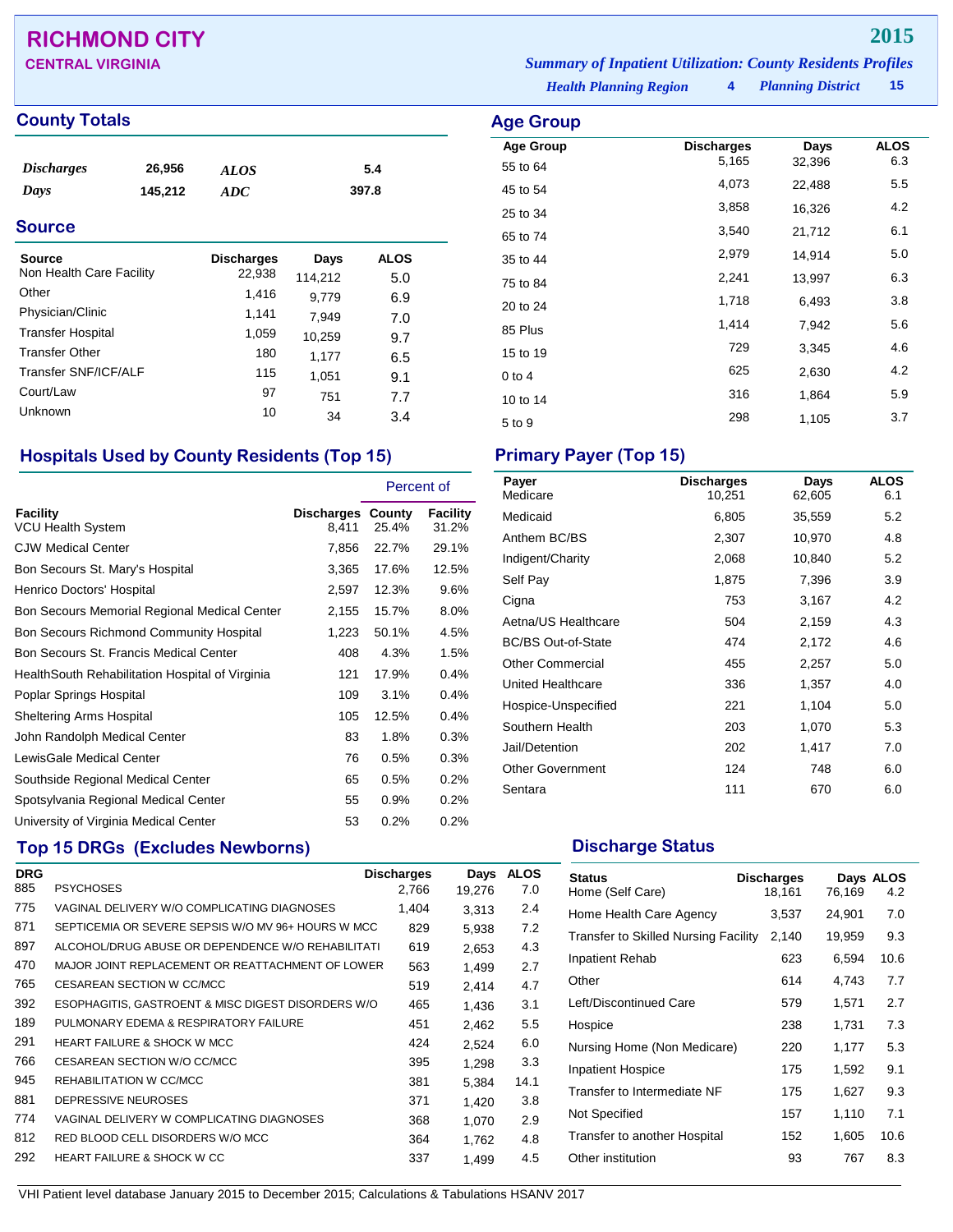## **COLONIAL HEIGHTS CITY 2015**

### **County Totals Age Group Age Group Age Group**

| <b>Discharges</b> | 3,528  | <b>ALOS</b> | 5.2  |
|-------------------|--------|-------------|------|
| Days              | 18,250 | ADC         | 50.0 |
|                   |        |             |      |

### **Source**

| Source<br>Non Health Care Facility | <b>Discharges</b><br>2,763 | Days<br>13,167 | ALOS<br>4.8 |
|------------------------------------|----------------------------|----------------|-------------|
| Physician/Clinic                   | 352                        | 1,495          | 4.3         |
| <b>Transfer Hospital</b>           | 242                        | 2,469          | 10.2        |
| Transfer SNF/ICF/ALF               | 70                         | 352            | 5.0         |
| Other                              | 55                         | 424            | 7.7         |
| <b>Transfer Other</b>              | 22                         | 166            | 7.5         |
| Court/Law                          | 19                         | 144            | 7.6         |
| <b>Unknown</b>                     | 5                          | 33             | 6.6         |

### **Hospitals Used by County Residents (Top 15) Primary Payer (Top 15)**

|                                                   |                            | Percent of |                   |
|---------------------------------------------------|----------------------------|------------|-------------------|
| Facility<br>Southside Regional Medical Center     | Discharges County<br>1.412 | 11.0%      | Facility<br>40.0% |
| <b>CJW Medical Center</b>                         | 786                        | 2.3%       | 22.3%             |
| <b>VCU Health System</b>                          | 456                        | 1.4%       | 12.9%             |
| John Randolph Medical Center                      | 247                        | 5.4%       | 7.0%              |
| Bon Secours St. Francis Medical Center            | 186                        | 2.0%       | 5.3%              |
| HealthSouth Rehabilitation Hospital of Petersburg | 103                        | 10.4%      | 2.9%              |
| Bon Secours St. Mary's Hospital                   | 93                         | 0.5%       | 2.6%              |
| Henrico Doctors' Hospital                         | 79                         | 0.4%       | 2.2%              |
| Poplar Springs Hospital                           | 77                         | 2.2%       | 2.2%              |
| Bon Secours Memorial Regional Medical Center      | 16                         | 0.1%       | 0.5%              |
| Sheltering Arms Hospital South                    | 16                         | 2.5%       | 0.5%              |
| University of Virginia Medical Center             | 10                         | 0.0%       | 0.3%              |
| Bon Secours Richmond Community Hospital           | 8                          | 0.3%       | 0.2%              |
| The Pavilion at Williamsburg Place                | 4                          | 0.3%       | 0.1%              |
| <b>VCU Community Memorial Hospital</b>            | 4                          | 0.1%       | 0.1%              |

## **Top 15 DRGs (Excludes Newborns) Discharge Status Discharge Status**

| <b>DRG</b> |                                                    | <b>Discharges</b> | Days  | <b>ALOS</b> |
|------------|----------------------------------------------------|-------------------|-------|-------------|
| 885        | <b>PSYCHOSES</b>                                   | 224               | 1,539 | 6.9         |
| 775        | VAGINAL DELIVERY W/O COMPLICATING DIAGNOSES        | 161               | 359   | 2.2         |
| 470        | MAJOR JOINT REPLACEMENT OR REATTACHMENT OF LOWER   | 95                | 207   | 2.2         |
| 871        | SEPTICEMIA OR SEVERE SEPSIS W/O MV 96+ HOURS W MCC | 95                | 610   | 6.4         |
| 945        | REHABILITATION W CC/MCC                            | 93                | 1.342 | 14.4        |
| 392        | ESOPHAGITIS, GASTROENT & MISC DIGEST DISORDERS W/O | 91                | 257   | 2.8         |
| 766        | CESAREAN SECTION W/O CC/MCC                        | 64                | 195   | 3.0         |
| 291        | <b>HEART FAILURE &amp; SHOCK W MCC</b>             | 58                | 311   | 5.4         |
| 603        | CELLULITIS W/O MCC                                 | 56                | 204   | 3.6         |
| 765        | CESAREAN SECTION W CC/MCC                          | 53                | 182   | 3.4         |
| 683        | <b>RENAL FAILURE W CC</b>                          | 50                | 197   | 3.9         |
| 292        | <b>HEART FAILURE &amp; SHOCK W CC</b>              | 49                | 247   | 5.0         |
| 287        | CIRCULATORY DISORDERS EXCEPT AMI, W CARD CATH W/O  | 44                | 123   | 2.8         |
| 897        | ALCOHOL/DRUG ABUSE OR DEPENDENCE W/O REHABILITATI  | 40                | 177   | 4.4         |
| 189        | PULMONARY EDEMA & RESPIRATORY FAILURE              | 39                | 170   | 4.4         |

**CENTRAL VIRGINIA** *Summary of Inpatient Utilization: County Residents Profiles*

*Health Planning Region* **4**

| Age Group        |                   |       |             |
|------------------|-------------------|-------|-------------|
| <b>Age Group</b> | <b>Discharges</b> | Days  | <b>ALOS</b> |
| 55 to 64         | 593               | 3,541 | 6.0         |
| 65 to 74         | 576               | 3,158 | 5.5         |
| 75 to 84         | 539               | 3,001 | 5.6         |
| 85 Plus          | 420               | 2,392 | 5.7         |
| 25 to 34         | 403               | 1,589 | 3.9         |
| 45 to 54         | 333               | 1,745 | 5.2         |
| 35 to 44         | 259               | 1,083 | 4.2         |
| 20 to 24         | 195               | 717   | 3.7         |
| 15 to 19         | 86                | 435   | 5.1         |
| $0$ to $4$       | 60                | 284   | 4.7         |
| 10 to 14         | 43                | 265   | 6.2         |
| 5 to 9           | 20                | 32    | 1.6         |

| Payer<br>Medicare         | <b>Discharges</b><br>1,786 | Days<br>10,130 | <b>ALOS</b><br>5.7 |
|---------------------------|----------------------------|----------------|--------------------|
| Anthem BC/BS              | 470                        | 2,071          | 4.4                |
| Medicaid                  | 396                        | 2,049          | 5.2                |
| Self Pay                  | 156                        | 658            | 4.2                |
| <b>BC/BS Out-of-State</b> | 116                        | 475            | 4.1                |
| Cigna                     | 104                        | 583            | 5.6                |
| Tricare/Champus           | 101                        | 529            | 5.2                |
| Indigent/Charity          | 78                         | 279            | 3.6                |
| Aetna/US Healthcare       | 76                         | 246            | 3.2                |
| Sentara                   | 62                         | 189            | 3.0                |
| <b>Other Commercial</b>   | 54                         | 222            | 4.1                |
| United Healthcare         | 42                         | 165            | 3.9                |
| Southern Health           | 22                         | 129            | 5.9                |
| Hospice-Unspecified       | 18                         | 78             | 4.3                |
| <b>Other Government</b>   | 15                         | 107            | 7.1                |

| <b>Status</b><br>Home (Self Care)           | <b>Discharges</b><br>2,165 | 8,160 | Days ALOS<br>3.8 |
|---------------------------------------------|----------------------------|-------|------------------|
| Home Health Care Agency                     | 576                        | 3,956 | 6.9              |
| <b>Transfer to Skilled Nursing Facility</b> | 293                        | 2,697 | 9.2              |
| Inpatient Rehab                             | 134                        | 1,208 | 9.0              |
| Other                                       | 90                         | 563   | 6.3              |
| Transfer to another Hospital                | 69                         | 401   | 5.8              |
| Left/Discontinued Care                      | 54                         | 97    | 1.8              |
| Hospice                                     | 45                         | 324   | 7.2              |
| <b>Inpatient Hospice</b>                    | 27                         | 209   | 7.7              |
| Not Specified                               | 25                         | 182   | 7.3              |
| Transfer to Intermediate NF                 | 20                         | 156   | 7.8              |
| Nursing Home (Non Medicare)                 | 11                         | 90    | 8.2              |
| Long Term Acute                             | 9                          | 147   | 16.3             |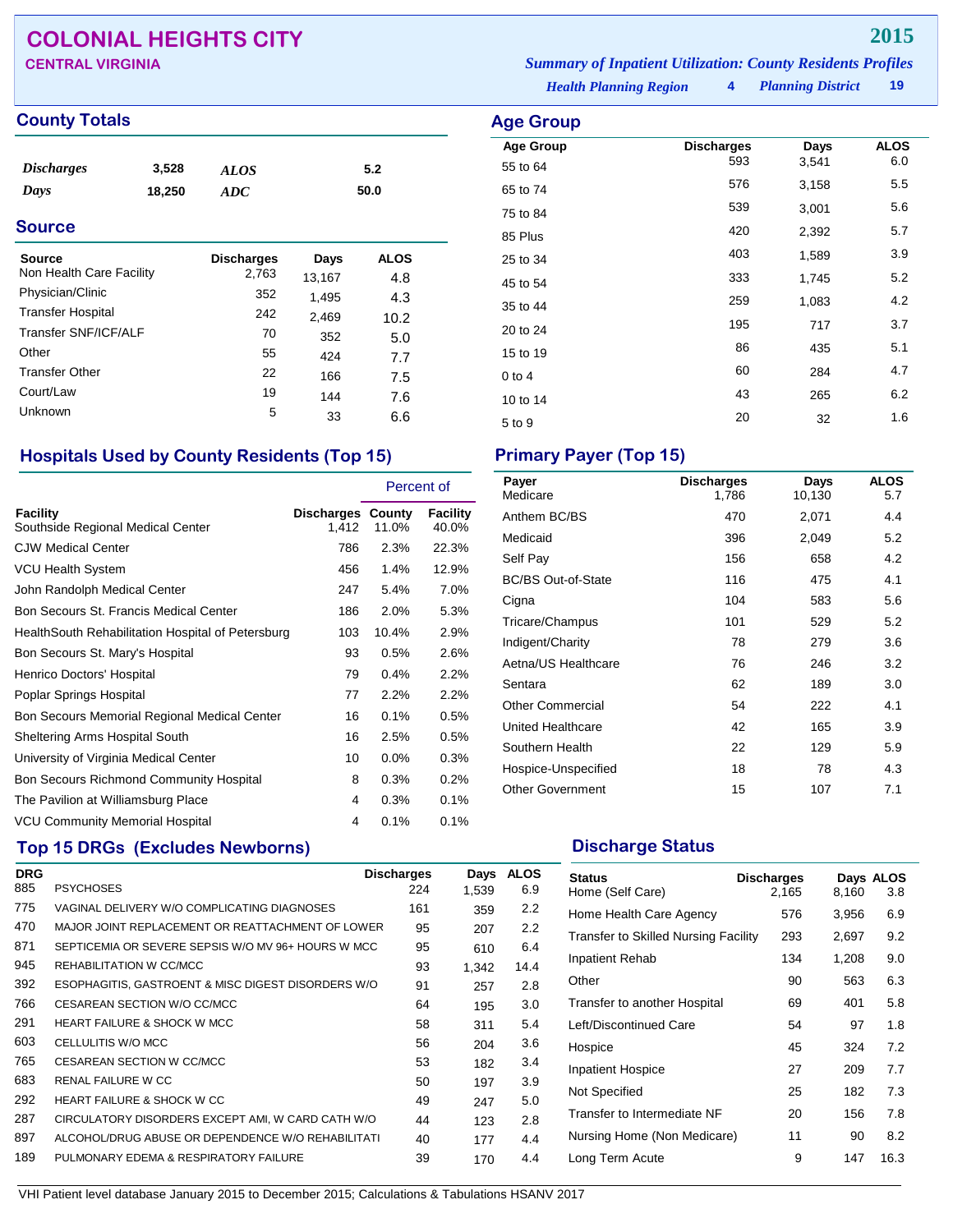## **DINWIDDIE 2015**

### **County Totals Age Group**

| <i>Discharges</i> | 2,235  | <b>ALOS</b> | 5.5  |
|-------------------|--------|-------------|------|
| Days              | 12,204 | ADC         | 33.4 |
|                   |        |             |      |

### **Source**

| Source<br>Non Health Care Facility | <b>Discharges</b><br>1,716 | Days<br>8,348 | ALOS<br>4.9 |
|------------------------------------|----------------------------|---------------|-------------|
| Physician/Clinic                   | 256                        | 951           | 3.7         |
| <b>Transfer Hospital</b>           | 187                        | 2,062         | 11.0        |
| Court/Law                          | 23                         | 431           | 18.7        |
| Transfer SNF/ICF/ALF               | 20                         | 157           | 7.8         |
| Other                              | 14                         | 129           | 9.2         |
| <b>Transfer Other</b>              | 13                         | 96            | 7.4         |
| Unknown                            | 6                          | 30            | 5.0         |

### **Hospitals Used by County Residents (Top 15) Primary Payer (Top 15)**

|                                                      |                                   | Percent of |                   |
|------------------------------------------------------|-----------------------------------|------------|-------------------|
| <b>Facility</b><br>Southside Regional Medical Center | <b>Discharges County</b><br>1,104 | 8.6%       | Facility<br>49.4% |
| <b>CJW Medical Center</b>                            | 294                               | 0.9%       | 13.2%             |
| <b>VCU Health System</b>                             | 276                               | 0.8%       | 12.3%             |
| Bon Secours St. Francis Medical Center               | 126                               | 1.3%       | 5.6%              |
| John Randolph Medical Center                         | 104                               | 2.3%       | 4.7%              |
| HealthSouth Rehabilitation Hospital of Petersburg    | 92                                | 9.3%       | 4.1%              |
| Poplar Springs Hospital                              | 74                                | 2.1%       | 3.3%              |
| Henrico Doctors' Hospital                            | 48                                | 0.2%       | 2.1%              |
| Bon Secours St. Mary's Hospital                      | 47                                | 0.2%       | 2.1%              |
| <b>VCU Community Memorial Hospital</b>               | 23                                | 0.9%       | 1.0%              |
| Sheltering Arms Hospital South                       | 9                                 | 1.4%       | 0.4%              |
| Bon Secours Memorial Regional Medical Center         | 4                                 | 0.0%       | 0.2%              |
| Bon Secours Richmond Community Hospital              | 3                                 | 0.1%       | 0.1%              |
| Centra Southside Community Hospital                  | 3                                 | 0.1%       | 0.1%              |
| Chesapeake Regional Medical Center                   | 3                                 | 0.0%       | 0.1%              |

## **Top 15 DRGs (Excludes Newborns) Discharge Status Discharge Status**

| <b>DRG</b> |                                                    | <b>Discharges</b> | Days  | <b>ALOS</b> |
|------------|----------------------------------------------------|-------------------|-------|-------------|
| 885        | <b>PSYCHOSES</b>                                   | 169               | 1.431 | 8.5         |
| 775        | VAGINAL DELIVERY W/O COMPLICATING DIAGNOSES        | 94                | 206   | 2.2         |
| 945        | REHABILITATION W CC/MCC                            | 77                | 1.098 | 14.3        |
| 470        | MAJOR JOINT REPLACEMENT OR REATTACHMENT OF LOWER   | 73                | 158   | 2.2         |
| 291        | <b>HEART FAILURE &amp; SHOCK W MCC</b>             | 56                | 299   | 5.3         |
| 871        | SEPTICEMIA OR SEVERE SEPSIS W/O MV 96+ HOURS W MCC | 50                | 410   | 8.2         |
| 392        | ESOPHAGITIS, GASTROENT & MISC DIGEST DISORDERS W/O | 39                | 103   | 2.6         |
| 189        | PULMONARY EDEMA & RESPIRATORY FAILURE              | 37                | 172   | 4.7         |
| 292        | <b>HEART FAILURE &amp; SHOCK W CC</b>              | 36                | 144   | 4.0         |
| 881        | DEPRESSIVE NEUROSES                                | 31                | 158   | 5.1         |
| 190        | CHRONIC OBSTRUCTIVE PULMONARY DISEASE W MCC        | 30                | 136   | 4.5         |
| 287        | CIRCULATORY DISORDERS EXCEPT AMI, W CARD CATH W/O  | 30                | 114   | 3.8         |
| 191        | CHRONIC OBSTRUCTIVE PULMONARY DISEASE W CC         | 25                | 112   | 4.5         |
| 313        | <b>CHEST PAIN</b>                                  | 24                | 49    | 2.0         |
| 378        | <b>G.I. HEMORRHAGE W CC</b>                        | 23                | 87    | 3.8         |

*Planning District* **19 CENTRAL VIRGINIA** *Summary of Inpatient Utilization: County Residents Profiles*

# *Health Planning Region* **4**

| nye Gruup        |                   |       |             |
|------------------|-------------------|-------|-------------|
| <b>Age Group</b> | <b>Discharges</b> | Days  | <b>ALOS</b> |
| 65 to 74         | 519               | 3,078 | 5.9         |
| 75 to 84         | 350               | 1,970 | 5.6         |
| 55 to 64         | 348               | 2,447 | 7.0         |
| 45 to 54         | 314               | 1,453 | 4.6         |
| 25 to 34         | 204               | 805   | 4.0         |
| 85 Plus          | 156               | 993   | 6.4         |
| 35 to 44         | 131               | 549   | 4.2         |
| 20 to 24         | 80                | 257   | 3.2         |
| 15 to 19         | 68                | 362   | 5.3         |
| 10 to 14         | 29                | 143   | 4.9         |
| $0$ to 4         | 27                | 78    | 2.9         |
| 5 to 9           | 9                 | 69    | 7.7         |
|                  |                   |       |             |

| Payer<br>Medicare         | <b>Discharges</b><br>1,175 | Days<br>7,304 | <b>ALOS</b><br>6.2 |
|---------------------------|----------------------------|---------------|--------------------|
| Anthem BC/BS              | 302                        | 1,413         | 4.7                |
| Medicaid                  | 267                        | 1,317         | 4.9                |
| Cigna                     | 87                         | 425           | 4.9                |
| <b>BC/BS Out-of-State</b> | 85                         | 292           | 3.4                |
| Self Pay                  | 79                         | 273           | 3.5                |
| Other Commercial          | 40                         | 177           | 4.4                |
| Aetna/US Healthcare       | 38                         | 179           | 4.7                |
| Indigent/Charity          | 36                         | 212           | 5.9                |
| Tricare/Champus           | 32                         | 137           | 4.3                |
| Sentara                   | 30                         | 123           | 4.1                |
| United Healthcare         | 23                         | 164           | 7.1                |
| Southern Health           | 9                          | 52            | 5.8                |
| Hospice-Unspecified       | 8                          | 45            | 5.6                |
| Jail/Detention            | 6                          | 19            | 3.2                |

| <b>Status</b><br>Home (Self Care)           | <b>Discharges</b><br>1,366 | 5,336 | Days ALOS<br>3.9 |
|---------------------------------------------|----------------------------|-------|------------------|
| Home Health Care Agency                     | 437                        | 2,805 | 6.4              |
| <b>Transfer to Skilled Nursing Facility</b> | 151                        | 1,687 | 11.2             |
| Inpatient Rehab                             | 87                         | 790   | 9.1              |
| Transfer to another Hospital                | 55                         | 267   | 4.8              |
| Other                                       | 44                         | 309   | 7.0              |
| Left/Discontinued Care                      | 26                         | 44    | 1.7              |
| Hospice                                     | 17                         | 102   | 6.0              |
| Long Term Acute                             | 12                         | 167   | 13.9             |
| Not Specified                               | 11                         | 360   | 32.7             |
| <b>Inpatient Hospice</b>                    | 11                         | 154   | 14.0             |
| Nursing Home (Non Medicare)                 | 8                          | 36    | 4.5              |
| Transfer to Intermediate NF                 | 5                          | 118   | 23.6             |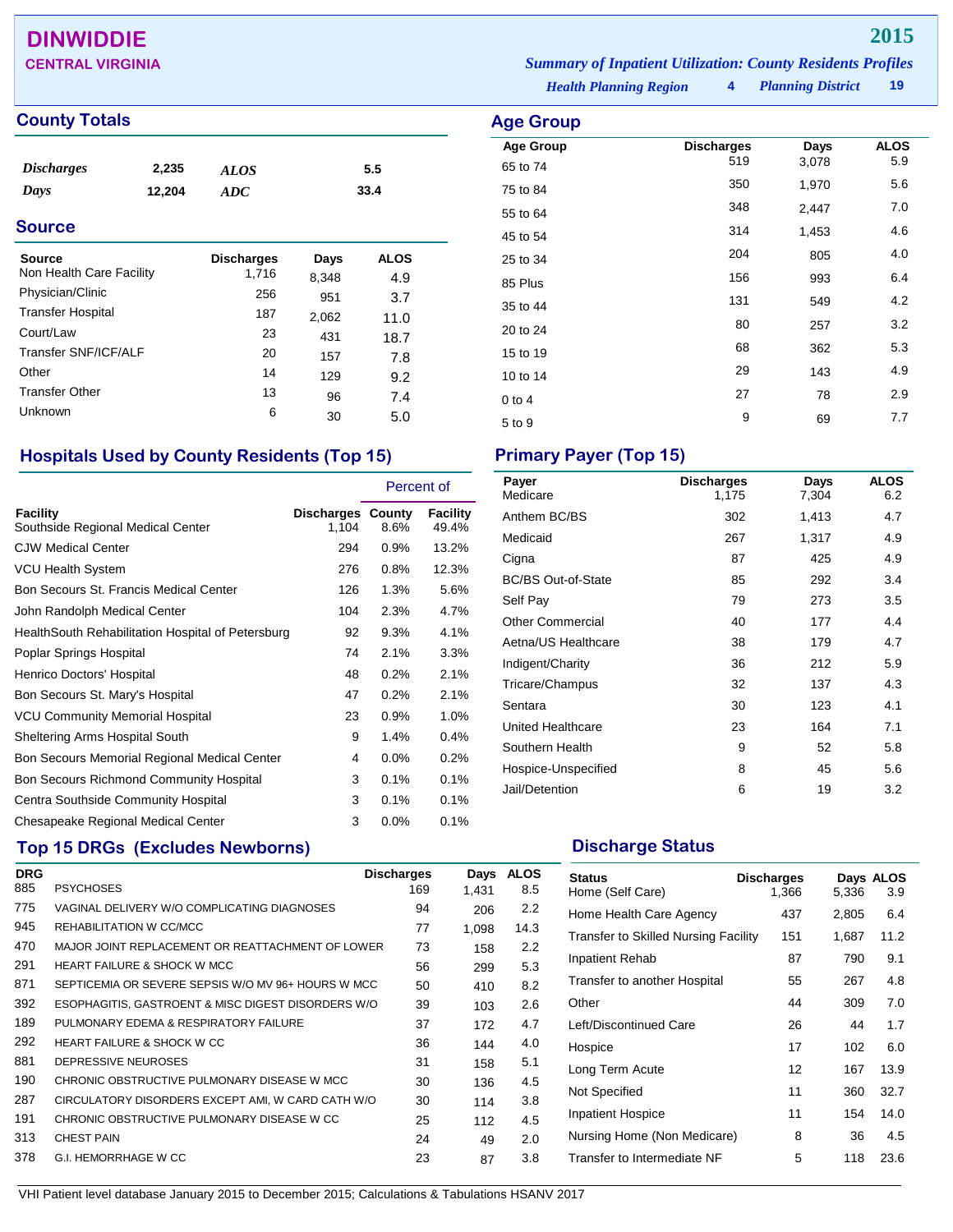## **EMPORIA CITY 2015**

### **County Totals Age Group**

| <i>Discharges</i> | 2,009 | <b>ALOS</b> | 4.9  |
|-------------------|-------|-------------|------|
| Days              | 9.871 | ADC         | 27.0 |
|                   |       |             |      |

### **Source**

| Source<br>Non Health Care Facility | <b>Discharges</b><br>1,505 | Days  | <b>ALOS</b> |
|------------------------------------|----------------------------|-------|-------------|
| <b>Transfer Hospital</b>           | 300                        | 6,527 | 4.3         |
| Physician/Clinic                   |                            | 2,216 | 7.4         |
|                                    | 153                        | 743   | 4.9         |
| Other                              | 14                         | 147   | 10.5        |
| Court/Law                          | 13                         | 92    | 7.1         |
| Transfer SNF/ICF/ALF               | 13                         | 73    | 5.6         |
| <b>Transfer Other</b>              | 9                          | 67    | 7.4         |
| Unknown                            | 2                          | 6     | 3.0         |

## **Hospitals Used by County Residents (Top 15) Primary Payer (Top 15)**

|                                                       |                                 | Percent of |                   |
|-------------------------------------------------------|---------------------------------|------------|-------------------|
| Facility<br>Southern Virginia Regional Medical Center | <b>Discharges County</b><br>900 | 54.5%      | Facility<br>44.8% |
| <b>VCU Health System</b>                              | 364                             | 1.1%       | 18.1%             |
| Southside Regional Medical Center                     | 300                             | 2.3%       | 14.9%             |
| <b>CJW Medical Center</b>                             | 121                             | 0.4%       | 6.0%              |
| Southampton Memorial Hospital                         | 64                              | 3.4%       | 3.2%              |
| Henrico Doctors' Hospital                             | 36                              | 0.2%       | 1.8%              |
| Poplar Springs Hospital                               | 35                              | 1.0%       | 1.7%              |
| Bon Secours St. Mary's Hospital                       | 34                              | 0.2%       | 1.7%              |
| HealthSouth Rehabilitation Hospital of Petersburg     | 34                              | 3.4%       | 1.7%              |
| Children's Hospital of The King's Daughters           | 22                              | 0.5%       | 1.1%              |
| John Randolph Medical Center                          | 20                              | 0.4%       | 1.0%              |
| Bon Secours St. Francis Medical Center                | 16                              | 0.2%       | 0.8%              |
| Sentara Obici Hospital                                | 15                              | 0.2%       | 0.7%              |
| Sentara Norfolk General Hospital                      | 11                              | $0.0\%$    | 0.5%              |
| <b>VCU Community Memorial Hospital</b>                | 11                              | 0.4%       | 0.5%              |

## **Top 15 DRGs (Excludes Newborns) Discharge Status Discharge Status**

| <b>DRG</b> |                                                    | <b>Discharges</b> | Days | <b>ALOS</b> |
|------------|----------------------------------------------------|-------------------|------|-------------|
| 885        | <b>PSYCHOSES</b>                                   | 120               | 866  | 7.2         |
| 775        | VAGINAL DELIVERY W/O COMPLICATING DIAGNOSES        | 68                | 170  | $2.5\,$     |
| 871        | SEPTICEMIA OR SEVERE SEPSIS W/O MV 96+ HOURS W MCC | 57                | 314  | 5.5         |
| 194        | SIMPLE PNEUMONIA & PLEURISY W CC                   | 43                | 198  | 4.6         |
| 291        | <b>HEART FAILURE &amp; SHOCK W MCC</b>             | 43                | 230  | 5.3         |
| 292        | <b>HEART FAILURE &amp; SHOCK W CC</b>              | 40                | 118  | 3.0         |
| 945        | REHABILITATION W CC/MCC                            | 39                | 536  | 13.7        |
| 470        | MAJOR JOINT REPLACEMENT OR REATTACHMENT OF LOWER   | 37                | 120  | 3.2         |
| 812        | RED BLOOD CELL DISORDERS W/O MCC                   | 33                | 105  | 3.2         |
| 766        | CESAREAN SECTION W/O CC/MCC                        | 31                | 96   | 3.1         |
| 392        | ESOPHAGITIS, GASTROENT & MISC DIGEST DISORDERS W/O | 29                | 72   | $2.5\,$     |
| 603        | CELLULITIS W/O MCC                                 | 29                | 157  | 5.4         |
| 690        | KIDNEY & URINARY TRACT INFECTIONS W/O MCC          | 29                | 106  | 3.7         |
| 881        | DEPRESSIVE NEUROSES                                | 29                | 132  | 4.5         |
| 765        | CESAREAN SECTION W CC/MCC                          | 25                | 80   | 3.2         |
|            |                                                    |                   |      |             |

*Health Planning Region* **4** *Planning District* **19 CENTRAL VIRGINIA** *Summary of Inpatient Utilization: County Residents Profiles*

|  | District |  |  |
|--|----------|--|--|

| Aye Group        |                   |       |                    |
|------------------|-------------------|-------|--------------------|
| <b>Age Group</b> | <b>Discharges</b> | Days  | <b>ALOS</b><br>5.9 |
| 65 to 74         | 398               | 2,362 |                    |
| 55 to 64         | 321               | 1,597 | 5.0                |
| 75 to 84         | 319               | 1,631 | 5.1                |
| 45 to 54         | 229               | 1,115 | 4.9                |
| 85 Plus          | 197               | 1,024 | 5.2                |
| 25 to 34         | 177               | 632   | 3.6                |
| 35 to 44         | 150               | 677   | 4.5                |
| 20 to 24         | 88                | 269   | 3.1                |
| 15 to 19         | 52                | 209   | 4.0                |
| $0$ to 4         | 34                | 96    | 2.8                |
| 10 to 14         | 22                | 196   | 8.9                |
| 5 to 9           | 22                | 63    | 2.9                |
|                  |                   |       |                    |

| Payer<br>Medicare         | <b>Discharges</b><br>1,064 | Days<br>5,723 | <b>ALOS</b><br>5.4 |
|---------------------------|----------------------------|---------------|--------------------|
| Medicaid                  | 406                        | 1,673         | 4.1                |
| Anthem BC/BS              | 236                        | 1,118         | 4.7                |
| Self Pay                  | 82                         | 288           | 3.5                |
| <b>BC/BS Out-of-State</b> | 42                         | 226           | 5.4                |
| <b>Other Commercial</b>   | 38                         | 157           | 4.1                |
| Sentara                   | 38                         | 174           | 4.6                |
| Indigent/Charity          | 26                         | 88            | 3.4                |
| Jail/Detention            | 22                         | 102           | 4.6                |
| <b>United Healthcare</b>  | 10                         | 45            | 4.5                |
| Worker's Comp             | $\overline{7}$             | 85            | 12.1               |
| Aetna/US Healthcare       | 6                          | 36            | 6.0                |
| <b>Other Government</b>   | 6                          | 20            | 3.3                |
| Tricare/Champus           | 6                          | 22            | 3.7                |
| Cigna                     | 5                          | 13            | 2.6                |

| <b>Status</b><br>Home (Self Care)           | <b>Discharges</b><br>1,176 | 4,494 | Days ALOS<br>3.8 |
|---------------------------------------------|----------------------------|-------|------------------|
| Home Health Care Agency                     | 290                        | 1,941 | 6.7              |
| <b>Transfer to Skilled Nursing Facility</b> | 181                        | 1,345 | 7.4              |
| Transfer to another Hospital                | 98                         | 352   | 3.6              |
| Other                                       | 60                         | 285   | 4.8              |
| <b>Inpatient Rehab</b>                      | 51                         | 378   | 7.4              |
| Transfer to Intermediate NF                 | 38                         | 183   | 4.8              |
| Hospice                                     | 27                         | 194   | 7.2              |
| Left/Discontinued Care                      | 21                         | 49    | 2.3              |
| Not Specified                               | 19                         | 99    | 5.2              |
| Swing Bed                                   | 14                         | 94    | 6.7              |
| <b>Inpatient Hospice</b>                    | 12                         | 101   | 8.4              |
| Nursing Home (Non Medicare)                 | 9                          | 32    | 3.6              |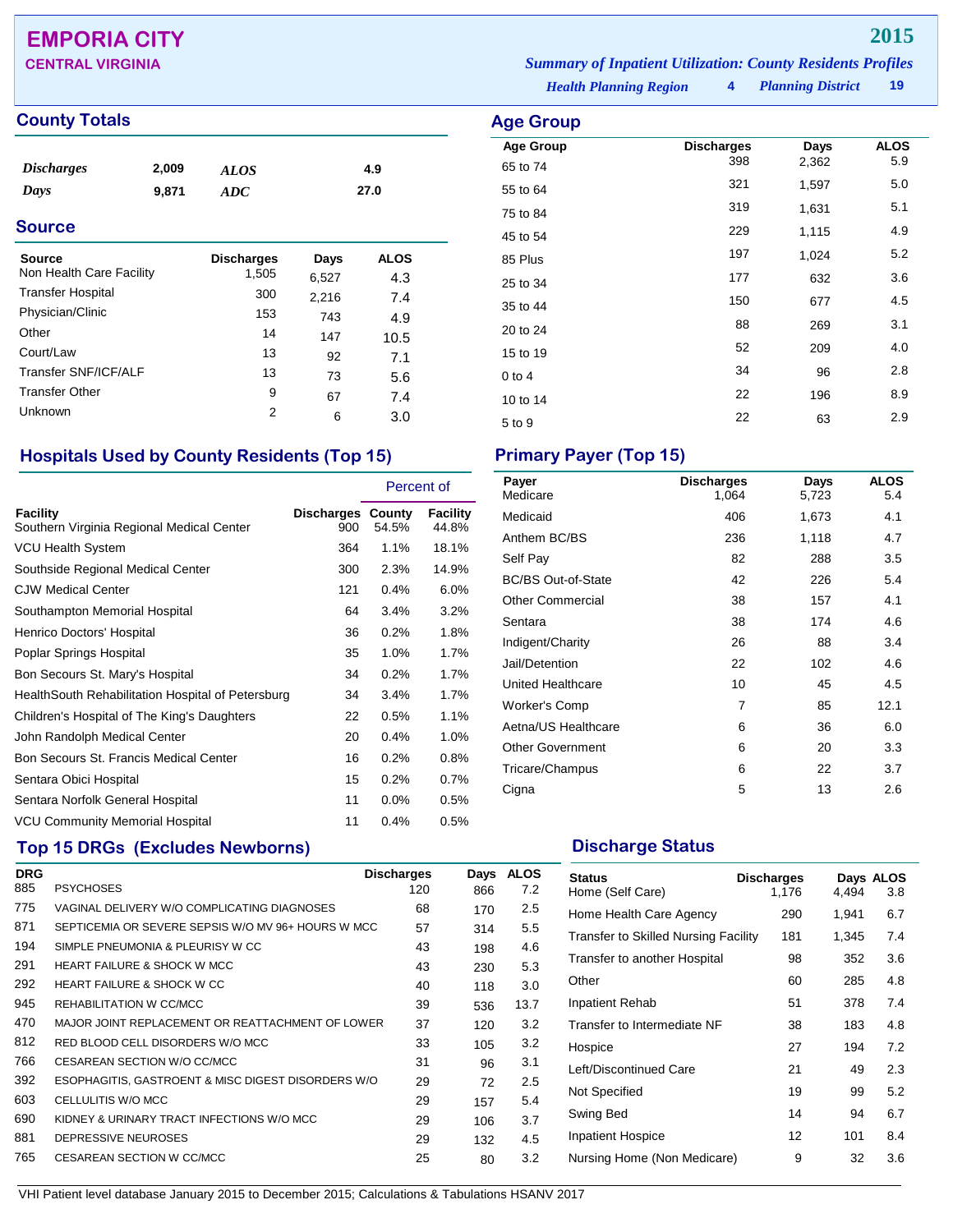## **GREENSVILLE 2015**

### **County Totals Age Group Age Group Age Group**

| <i><b>Discharges</b></i><br>Days | 639<br>3,843 | <b>ALOS</b><br><b>ADC</b> |       | 6.0<br>10.5 |
|----------------------------------|--------------|---------------------------|-------|-------------|
| <b>Source</b>                    |              |                           |       |             |
| Source                           |              | <b>Discharges</b>         | Days  | <b>ALOS</b> |
| Non Health Care Facility         |              | 370                       | 2,010 | 5.4         |
| Court/Law                        |              | 115                       | 821   | 7.1         |
| <b>Transfer Hospital</b>         |              | 79                        | 656   | 8.3         |
| Physician/Clinic                 |              | 73                        | 338   | 4.6         |
| Other                            |              | 1                         | 15    | 15.0        |
| Transfer SNF/ICF/ALF             |              | 1                         | 3     | 3.0         |

### *Planning District* **19 CENTRAL VIRGINIA** *Summary of Inpatient Utilization: County Residents Profiles*

*Health Planning Region* **4**

| <b>Age Group</b> |                          |      |                    |
|------------------|--------------------------|------|--------------------|
| <b>Age Group</b> | <b>Discharges</b><br>128 | Days | <b>ALOS</b><br>6.7 |
| 55 to 64         |                          | 852  |                    |
| 65 to 74         | 110                      | 701  | 6.4                |
| 45 to 54         | 98                       | 524  | 5.3                |
| 35 to 44         | 77                       | 447  | 5.8                |
| 75 to 84         | 70                       | 398  | 5.7                |
| 25 to 34         | 58                       | 280  | 4.8                |
| 20 to 24         | 38                       | 328  | 8.6                |
| 5 to 9           | 15                       | 76   | 5.1                |
| 85 Plus          | 15                       | 63   | 4.2                |
| 15 to 19         | 14                       | 127  | 9.1                |
| $0$ to $4$       | 13                       | 26   | 2.0                |
| 10 to 14         | 3                        | 21   | 7.0                |

### **Hospitals Used by County Residents (Top 15) Primary Payer (Top 15)**

|                                                   |                                 | Percent of |                   |
|---------------------------------------------------|---------------------------------|------------|-------------------|
| Facility<br><b>VCU Health System</b>              | <b>Discharges County</b><br>250 | 0.8%       | Facility<br>39.1% |
| Southside Regional Medical Center                 | 150                             | $1.2\%$    | 23.5%             |
| Southern Virginia Regional Medical Center         | 139                             | 8.4%       | 21.8%             |
| <b>CJW Medical Center</b>                         | 30                              | 0.1%       | 4.7%              |
| Southampton Memorial Hospital                     | 19                              | 1.0%       | 3.0%              |
| Bon Secours St. Mary's Hospital                   | 10                              | 0.1%       | 1.6%              |
| Poplar Springs Hospital                           | 10                              | 0.3%       | 1.6%              |
| Henrico Doctors' Hospital                         | 8                               | $0.0\%$    | 1.3%              |
| HealthSouth Rehabilitation Hospital of Petersburg | 7                               | 0.7%       | 1.1%              |
| Augusta Health                                    | 2                               | 0.0%       | 0.3%              |
| Bon Secours Memorial Regional Medical Center      | 2                               | 0.0%       | 0.3%              |
| Centra Health dba Virginia Baptist Hospital       | 2                               | $0.0\%$    | 0.3%              |
| John Randolph Medical Center                      | 2                               | $0.0\%$    | 0.3%              |
| Sentara Obici Hospital                            | 2                               | 0.0%       | 0.3%              |
| Bon Secours Richmond Community Hospital           | 1                               | 0.0%       | 0.2%              |

## **Top 15 DRGs (Excludes Newborns) Discharge Status Discharge Status**

|                                                    |    | Days                                                                  | <b>ALOS</b> |
|----------------------------------------------------|----|-----------------------------------------------------------------------|-------------|
| CHEMOTHERAPY W/O ACUTE LEUKEMIA AS SECONDARY DIA   | 29 | 138                                                                   | 4.8         |
| <b>PSYCHOSES</b>                                   | 21 | 167                                                                   | 8.0         |
| SEPTICEMIA OR SEVERE SEPSIS W/O MV 96+ HOURS W MCC | 16 | 99                                                                    | 6.2         |
| ESOPHAGITIS, GASTROENT & MISC DIGEST DISORDERS W/O | 13 | 45                                                                    | 3.5         |
| CIRCULATORY DISORDERS EXCEPT AMI, W CARD CATH W/O  | 11 | 24                                                                    | 2.2         |
| G.I. HEMORRHAGE W CC                               | 11 | 46                                                                    | 4.2         |
|                                                    | 11 | 35                                                                    | 3.2         |
| SIMPLE PNEUMONIA & PLEURISY W MCC                  | 10 | 60                                                                    | 6.0         |
| <b>CHEST PAIN</b>                                  | 10 | 29                                                                    | 2.9         |
| OTHER CIRCULATORY SYSTEM DIAGNOSES W MCC           | 10 | 119                                                                   | 11.9        |
| REHABILITATION W CC/MCC                            | 10 | 221                                                                   | 22.1        |
| INTRACRANIAL HEMORRHAGE OR CEREBRAL INFARCTION W   | 8  | 32                                                                    | 4.0         |
| <b>HEART FAILURE &amp; SHOCK W MCC</b>             | 8  | 49                                                                    | 6.1         |
| <b>RENAL FAILURE W CC</b>                          | 8  | 30                                                                    | 3.8         |
| VAGINAL DELIVERY W/O COMPLICATING DIAGNOSES        | 8  | 18                                                                    | 2.3         |
|                                                    |    | <b>Discharges</b><br>MAJOR JOINT REPLACEMENT OR REATTACHMENT OF LOWER |             |

| Payer<br>Anthem BC/BS     | <b>Discharges</b><br>240 | Days<br>1,425 | <b>ALOS</b><br>5.9 |
|---------------------------|--------------------------|---------------|--------------------|
| Medicare                  | 166                      | 946           | 5.7                |
| Medicaid                  | 117                      | 851           | 7.3                |
| Jail/Detention            | 37                       | 319           | 8.6                |
| Self Pay                  | 20                       | 63            | 3.1                |
| <b>BC/BS Out-of-State</b> | 19                       | 71            | 3.7                |
| Indigent/Charity          | 12                       | 63            | 5.3                |
| Sentara                   | 11                       | 44            | 4.0                |
| Tricare/Champus           | 5                        | 16            | 3.2                |
| Cigna                     | 2                        | 6             | 3.0                |
| Hospice-Unspecified       | 2                        | 2             | 1.0                |
| <b>Local Government</b>   | 2                        | 12            | 6.0                |
| <b>Other Commercial</b>   | 2                        | 4             | 2.0                |
| United Healthcare         | 2                        | 6             | 3.0                |
| Medicaid Out-of-State     | 1                        | 9             | 9.0                |

| <b>Status</b><br>Not Specified              | <b>Discharges</b><br>238 | 1,625 | Days ALOS<br>6.8 |
|---------------------------------------------|--------------------------|-------|------------------|
| Home (Self Care)                            | 233                      | 941   | 4.0              |
| Home Health Care Agency                     | 67                       | 534   | 8.0              |
| Other                                       | 26                       | 161   | 6.2              |
| <b>Transfer to Skilled Nursing Facility</b> | 22                       | 211   | 9.6              |
| Transfer to another Hospital                | 22                       | 80    | 3.6              |
| <b>Inpatient Rehab</b>                      | 11                       | 90    | 8.2              |
| Left/Discontinued Care                      | 5                        | 13    | 2.6              |
| Hospice                                     | 4                        | 21    | 5.3              |
| Cancer Center or Childrens                  | 3                        | 64    | 21.3             |
| Inpatient Hospice                           | 3                        | 57    | 19.0             |
| Nursing Home (Non Medicare)                 | 2                        | 5     | 2.5              |
| Other institution                           | 1                        | 19    | 19.0             |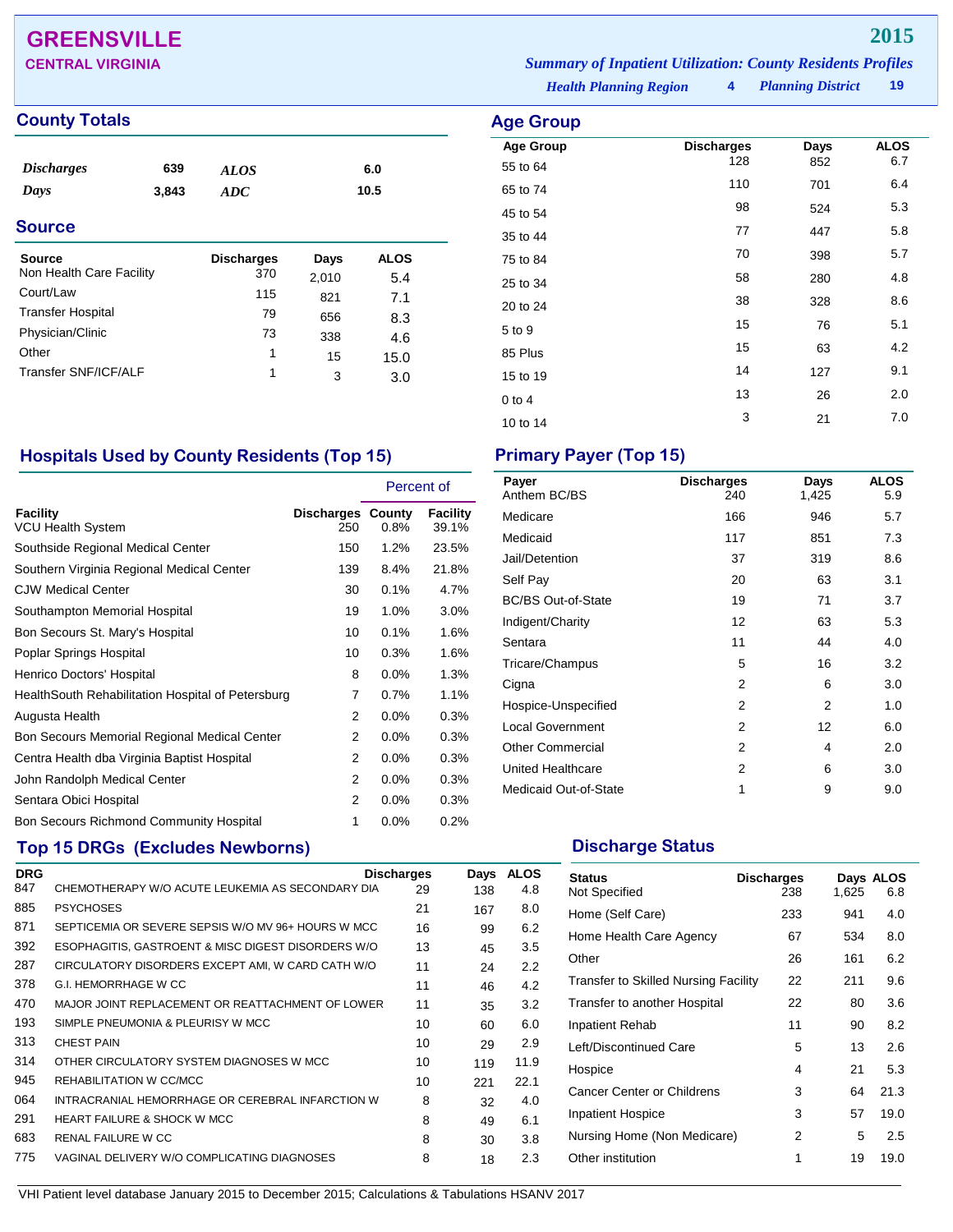## **HOPEWELL CITY 2015**

### **County Totals Age Group**

| <i>Discharges</i> | 4,504  | ALOS | 5.2  |
|-------------------|--------|------|------|
| Days              | 23,568 | ADC  | 64.6 |
|                   |        |      |      |

### **Source**

| Source                   | <b>Discharges</b> | Days   | <b>ALOS</b> |
|--------------------------|-------------------|--------|-------------|
| Non Health Care Facility | 3,354             | 16,399 | 4.9         |
| Physician/Clinic         | 516               | 2,212  | 4.3         |
| <b>Transfer Hospital</b> | 242               | 2,611  | 10.8        |
| Transfer SNF/ICF/ALF     | 112               | 749    | 6.7         |
| <b>Transfer Other</b>    | 105               | 542    | 5.2         |
| Court/Law                | 102               | 552    | 5.4         |
| Other                    | 64                | 474    | 7.4         |
| Unknown                  | 9                 | 29     | 3.2         |

### **Hospitals Used by County Residents (Top 15) Primary Payer (Top 15)**

|                                                    |                                   | Percent of |                   |
|----------------------------------------------------|-----------------------------------|------------|-------------------|
| Facility<br>John Randolph Medical Center           | <b>Discharges County</b><br>1,963 | 43.2%      | Facility<br>43.6% |
| <b>CJW Medical Center</b>                          | 757                               | 2.2%       | 16.8%             |
| Southside Regional Medical Center                  | 749                               | 5.8%       | 16.6%             |
| <b>VCU Health System</b>                           | 457                               | 1.4%       | 10.1%             |
| Bon Secours St. Francis Medical Center             | 162                               | 1.7%       | 3.6%              |
| Poplar Springs Hospital                            | 94                                | 2.7%       | 2.1%              |
| Health South Rehabilitation Hospital of Petersburg | 90                                | 9.1%       | 2.0%              |
| Henrico Doctors' Hospital                          | 72                                | 0.3%       | 1.6%              |
| Bon Secours St. Mary's Hospital                    | 71                                | 0.4%       | 1.6%              |
| Bon Secours Memorial Regional Medical Center       | 17                                | 0.1%       | 0.4%              |
| University of Virginia Medical Center              | 16                                | 0.1%       | 0.4%              |
| Sheltering Arms Hospital South                     | 10                                | 1.6%       | 0.2%              |
| <b>Bon Secours Richmond Community Hospital</b>     | 8                                 | 0.3%       | 0.2%              |
| <b>VCU Community Memorial Hospital</b>             | 5                                 | 0.2%       | 0.1%              |
| Centra Health dba Virginia Baptist Hospital        | 4                                 | $0.0\%$    | 0.1%              |

## **Top 15 DRGs (Excludes Newborns) Discharge Status Discharge Status**

| <b>DRG</b> |                                                    | <b>Discharges</b> | Days  | <b>ALOS</b> |
|------------|----------------------------------------------------|-------------------|-------|-------------|
| 885        | <b>PSYCHOSES</b>                                   | 414               | 2.791 | 6.7         |
| 775        | VAGINAL DELIVERY W/O COMPLICATING DIAGNOSES        | 181               | 412   | 2.3         |
| 470        | MAJOR JOINT REPLACEMENT OR REATTACHMENT OF LOWER   | 108               | 262   | 2.4         |
| 871        | SEPTICEMIA OR SEVERE SEPSIS W/O MV 96+ HOURS W MCC | 104               | 779   | 7.5         |
| 945        | REHABILITATION W CC/MCC                            | 88                | 1,220 | 13.9        |
| 392        | ESOPHAGITIS, GASTROENT & MISC DIGEST DISORDERS W/O | 84                | 289   | 3.4         |
| 766        | CESAREAN SECTION W/O CC/MCC                        | 77                | 230   | 3.0         |
| 189        | PULMONARY EDEMA & RESPIRATORY FAILURE              | 74                | 445   | 6.0         |
| 683        | RENAL FAILURE W CC                                 | 74                | 304   | 4.1         |
| 603        | CELLULITIS W/O MCC                                 | 73                | 272   | 3.7         |
| 881        | DEPRESSIVE NEUROSES                                | 65                | 282   | 4.3         |
| 292        | HEART FAILURE & SHOCK W CC                         | 64                | 260   | 4.1         |
| 690        | KIDNEY & URINARY TRACT INFECTIONS W/O MCC          | 63                | 235   | 3.7         |
| 291        | <b>HEART FAILURE &amp; SHOCK W MCC</b>             | 59                | 325   | 5.5         |
| 765        | CESAREAN SECTION W CC/MCC                          | 55                | 209   | 3.8         |

*Planning District* **19 CENTRAL VIRGINIA** *Summary of Inpatient Utilization: County Residents Profiles*

*Health Planning Region* **4**

| 4              | <i>Funning District</i> | ıэ                 |
|----------------|-------------------------|--------------------|
|                |                         |                    |
| charges<br>783 | Days<br>4.733           | <b>ALOS</b><br>6.0 |

| <b>Age Group</b> | <b>Discharges</b> | Days  | <b>ALOS</b> |
|------------------|-------------------|-------|-------------|
| 55 to 64         | 783               | 4,733 | 6.0         |
| 65 to 74         | 729               | 4,234 | 5.8         |
| 75 to 84         | 617               | 3,765 | 6.1         |
| 45 to 54         | 543               | 2,623 | 4.8         |
| 25 to 34         | 499               | 2,147 | 4.3         |
| 35 to 44         | 434               | 2,013 | 4.6         |
| 85 Plus          | 352               | 1,905 | 5.4         |
| 20 to 24         | 257               | 948   | 3.7         |
| 15 to 19         | 133               | 596   | 4.5         |
| $0$ to 4         | 67                | 227   | 3.4         |
| 10 to 14         | 55                | 274   | 5.0         |
| 5 to 9           | 35                | 103   | 2.9         |
|                  |                   |       |             |

| Payer<br>Medicare         | <b>Discharges</b><br>2,065 | Days<br>12,053 | <b>ALOS</b><br>5.8 |
|---------------------------|----------------------------|----------------|--------------------|
| Medicaid                  | 780                        | 3,878          | 5.0                |
| Anthem BC/BS              | 421                        | 2,017          | 4.8                |
| Self Pay                  | 285                        | 1,198          | 4.2                |
| Indigent/Charity          | 175                        | 779            | 4.5                |
| Jail/Detention            | 120                        | 722            | 6.0                |
| Cigna                     | 117                        | 454            | 3.9                |
| <b>BC/BS Out-of-State</b> | 102                        | 527            | 5.2                |
| Aetna/US Healthcare       | 95                         | 427            | 4.5                |
| Tricare/Champus           | 95                         | 383            | 4.0                |
| United Healthcare         | 61                         | 314            | 5.2                |
| Sentara                   | 56                         | 187            | 3.3                |
| <b>Other Commercial</b>   | 52                         | 266            | 5.1                |
| Hospice-Unspecified       | 27                         | 78             | 2.9                |
| <b>Other Government</b>   | 14                         | 92             | 6.6                |

| <b>Status</b><br>Home (Self Care)           | <b>Discharges</b><br>2,871 | 12,035 | Days ALOS<br>4.2 |
|---------------------------------------------|----------------------------|--------|------------------|
| Home Health Care Agency                     | 551                        | 3,908  | 7.1              |
| <b>Transfer to Skilled Nursing Facility</b> | 398                        | 3,082  | 7.7              |
| Not Specified                               | 132                        | 739    | 5.6              |
| Other                                       | 120                        | 842    | 7.0              |
| Inpatient Rehab                             | 114                        | 973    | 8.5              |
| Transfer to another Hospital                | 98                         | 454    | 4.6              |
| Left/Discontinued Care                      | 62                         | 189    | 3.0              |
| Hospice                                     | 43                         | 364    | 8.5              |
| Nursing Home (Non Medicare)                 | 34                         | 100    | 2.9              |
| <b>Inpatient Hospice</b>                    | 28                         | 213    | 7.6              |
| Long Term Acute                             | 24                         | 490    | 20.4             |
| Other institution                           | 14                         | 80     | 5.7              |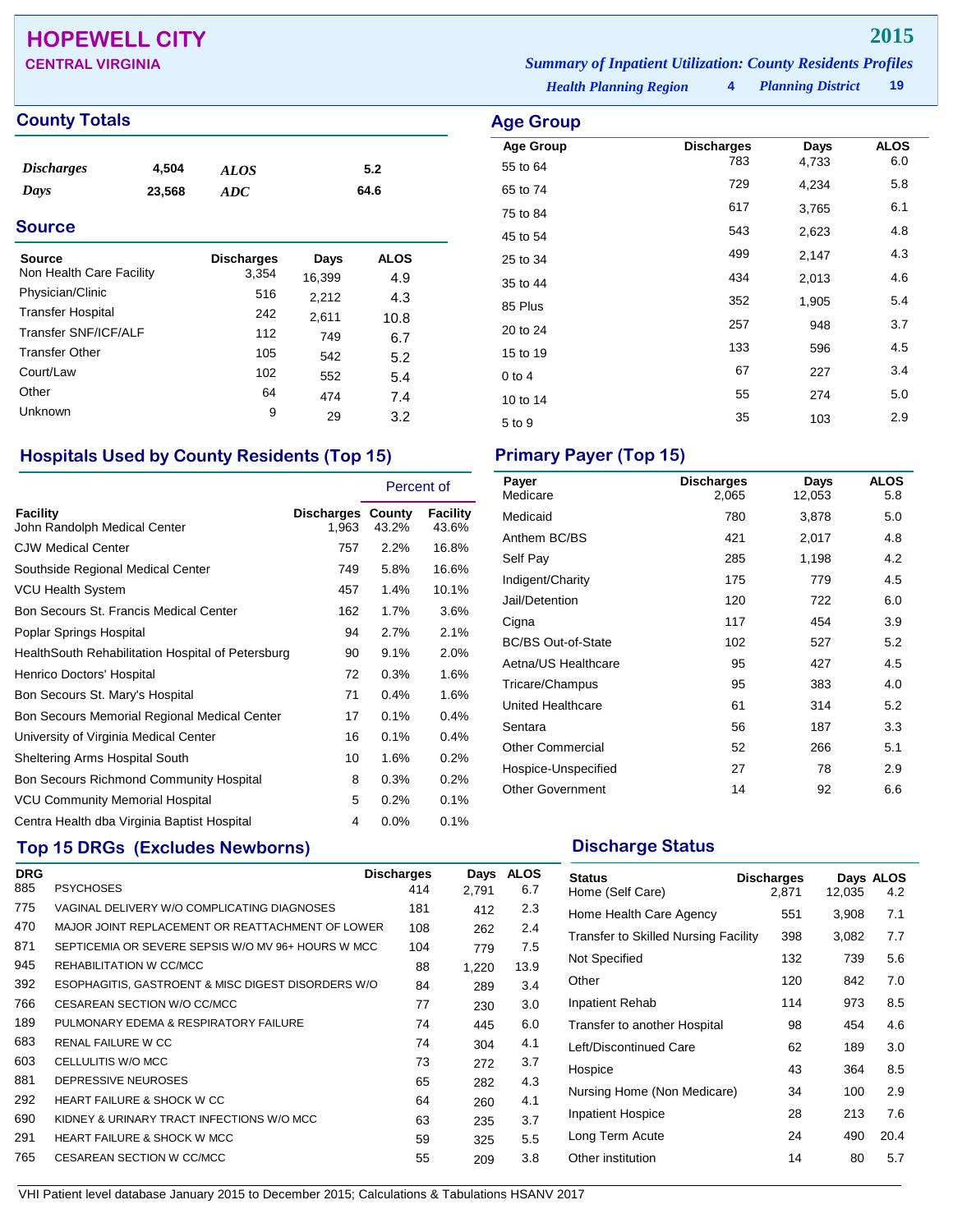## **PETERSBURG CITY 2015**

### **County Totals Age Group Age Group Age Group**

| <i><b>Discharges</b></i> | 9,745  | ALOS | 5.4   |  |
|--------------------------|--------|------|-------|--|
| Days                     | 52,148 | ADC  | 142.9 |  |

### **Source**

| Source<br>Non Health Care Facility | <b>Discharges</b><br>7,517 | Days<br>36,302 | <b>ALOS</b> |  |
|------------------------------------|----------------------------|----------------|-------------|--|
| Physician/Clinic                   | 996                        | 4,115          | 4.8<br>4.1  |  |
| <b>Transfer Hospital</b>           | 714                        | 7,715          | 10.8        |  |
| Transfer SNF/ICF/ALF               | 186                        | 1,367          | 7.3         |  |
| Court/Law                          | 112                        | 890            | 8.0         |  |
| Other                              | 106                        | 895            | 8.4         |  |
| <b>Transfer Other</b>              | 104                        | 835            | 8.0         |  |
| Unknown                            | 10                         | 29             | 2.9         |  |

### **Hospitals Used by County Residents (Top 15) Primary Payer (Top 15)**

|                                                    |                            | Percent of |                          |
|----------------------------------------------------|----------------------------|------------|--------------------------|
| Facility<br>Southside Regional Medical Center      | Discharges County<br>5,592 | 43.6%      | <b>Facility</b><br>57.4% |
| <b>VCU Health System</b>                           | 1,178                      | $3.6\%$    | 12.1%                    |
| <b>CJW Medical Center</b>                          | 1,023                      | $3.0\%$    | 10.5%                    |
| John Randolph Medical Center                       | 570                        | 12.5%      | 5.8%                     |
| Poplar Springs Hospital                            | 333                        | 9.5%       | 3.4%                     |
| Health South Rehabilitation Hospital of Petersburg | 319                        | 32.3%      | 3.3%                     |
| Bon Secours St. Francis Medical Center             | 252                        | 2.7%       | 2.6%                     |
| Bon Secours St. Mary's Hospital                    | 179                        | 0.9%       | 1.8%                     |
| Henrico Doctors' Hospital                          | 152                        | 0.7%       | 1.6%                     |
| Bon Secours Memorial Regional Medical Center       | 22                         | 0.2%       | 0.2%                     |
| Bon Secours Richmond Community Hospital            | 15                         | 0.6%       | 0.2%                     |
| University of Virginia Medical Center              | 12                         | $0.0\%$    | 0.1%                     |
| Sheltering Arms Hospital South                     | 10                         | 1.6%       | 0.1%                     |
| Southern Virginia Regional Medical Center          | 9                          | 0.5%       | 0.1%                     |
| Centra Health dba Virginia Baptist Hospital        | 8                          | $0.0\%$    | 0.1%                     |

## **Top 15 DRGs (Excludes Newborns) Discharge Status Discharge Status**

| <b>DRG</b> |                                                    | <b>Discharges</b> | Days  | <b>ALOS</b> |
|------------|----------------------------------------------------|-------------------|-------|-------------|
| 885        | <b>PSYCHOSES</b>                                   | 1.040             | 7,539 | 7.3         |
| 775        | VAGINAL DELIVERY W/O COMPLICATING DIAGNOSES        | 405               | 914   | 2.3         |
| 871        | SEPTICEMIA OR SEVERE SEPSIS W/O MV 96+ HOURS W MCC | 288               | 2,055 | 7.1         |
| 945        | REHABILITATION W CC/MCC                            | 265               | 3,790 | 14.3        |
| 470        | MAJOR JOINT REPLACEMENT OR REATTACHMENT OF LOWER   | 204               | 460   | 2.3         |
| 392        | ESOPHAGITIS, GASTROENT & MISC DIGEST DISORDERS W/O | 175               | 569   | 3.3         |
| 313        | <b>CHEST PAIN</b>                                  | 154               | 275   | 1.8         |
| 292        | HEART FAILURE & SHOCK W CC                         | 148               | 685   | 4.6         |
| 291        | <b>HEART FAILURE &amp; SHOCK W MCC</b>             | 138               | 810   | 5.9         |
| 766        | CESAREAN SECTION W/O CC/MCC                        | 134               | 358   | 2.7         |
| 683        | <b>RENAL FAILURE W CC</b>                          | 128               | 474   | 3.7         |
| 881        | DEPRESSIVE NEUROSES                                | 123               | 540   | 4.4         |
| 682        | <b>RENAL FAILURE W MCC</b>                         | 118               | 788   | 6.7         |
| 765        | <b>CESAREAN SECTION W CC/MCC</b>                   | 110               | 406   | 3.7         |
| 189        | PULMONARY EDEMA & RESPIRATORY FAILURE              | 105               | 564   | 5.4         |

*Health Planning Region* **4** *Planning District* **19 CENTRAL VIRGINIA** *Summary of Inpatient Utilization: County Residents Profiles*

| <b>ge Group</b>              |                            |                |                    |
|------------------------------|----------------------------|----------------|--------------------|
| <b>Age Group</b><br>55 to 64 | <b>Discharges</b><br>1,714 | Days<br>10,061 | <b>ALOS</b><br>5.9 |
| 65 to 74                     | 1,583                      | 9,497          | 6.0                |
| 45 to 54                     | 1,558                      | 8,028          | 5.2                |
| 75 to 84                     | 1,199                      | 7,339          | 6.1                |
| 25 to 34                     | 1,106                      | 4,735          | 4.3                |
| 35 to 44                     | 834                        | 3,918          | 4.7                |
| 85 Plus                      | 689                        | 3,953          | 5.7                |
| 20 to 24                     | 555                        | 2,025          | 3.6                |
| 15 to 19                     | 226                        | 960            | 4.3                |
| $0$ to 4                     | 138                        | 658            | 4.8                |
| 10 to 14                     | 93                         | 798            | 8.6                |
| 5 to 9                       | 50                         | 176            | 3.5                |

| Payer<br>Medicare         | <b>Discharges</b><br>4,469 | Days<br>26,996 | <b>ALOS</b><br>6.0 |
|---------------------------|----------------------------|----------------|--------------------|
| Medicaid                  | 1,702                      | 8,757          | 5.2                |
| Anthem BC/BS              | 1,023                      | 4,459          | 4.4                |
| Self Pay                  | 732                        | 3,090          | 4.2                |
| <b>BC/BS Out-of-State</b> | 307                        | 1,333          | 4.3                |
| Indigent/Charity          | 255                        | 1,673          | 6.6                |
| Sentara                   | 249                        | 1,053          | 4.2                |
| Tricare/Champus           | 191                        | 821            | 4.3                |
| Cigna                     | 176                        | 727            | 4.1                |
| <b>Other Commercial</b>   | 157                        | 851            | 5.4                |
| Aetna/US Healthcare       | 154                        | 618            | 4.0                |
| United Healthcare         | 95                         | 497            | 5.2                |
| <b>Other Government</b>   | 71                         | 384            | 5.4                |
| Jail/Detention            | 40                         | 236            | 5.9                |
| <b>Local Government</b>   | 35                         | 221            | 6.3                |

| <b>Status</b><br>Home (Self Care)           | <b>Discharges</b><br>6.340 | 26,611 | Days ALOS<br>4.2 |
|---------------------------------------------|----------------------------|--------|------------------|
| Home Health Care Agency                     | 1,428                      | 10,501 | 7.3              |
| <b>Transfer to Skilled Nursing Facility</b> | 658                        | 6,172  | 9.4              |
| Inpatient Rehab                             | 369                        | 2,731  | 7.4              |
| Other                                       | 209                        | 1,330  | 6.4              |
| Transfer to another Hospital                | 183                        | 1,231  | 6.7              |
| Left/Discontinued Care                      | 143                        | 284    | 2.0              |
| Hospice                                     | 93                         | 752    | 8.1              |
| Not Specified                               | 83                         | 538    | 6.5              |
| Transfer to Intermediate NF                 | 72                         | 493    | 6.8              |
| <b>Inpatient Hospice</b>                    | 49                         | 460    | 9.4              |
| Nursing Home (Non Medicare)                 | 44                         | 146    | 3.3              |
| Long Term Acute                             | 38                         | 555    | 14.6             |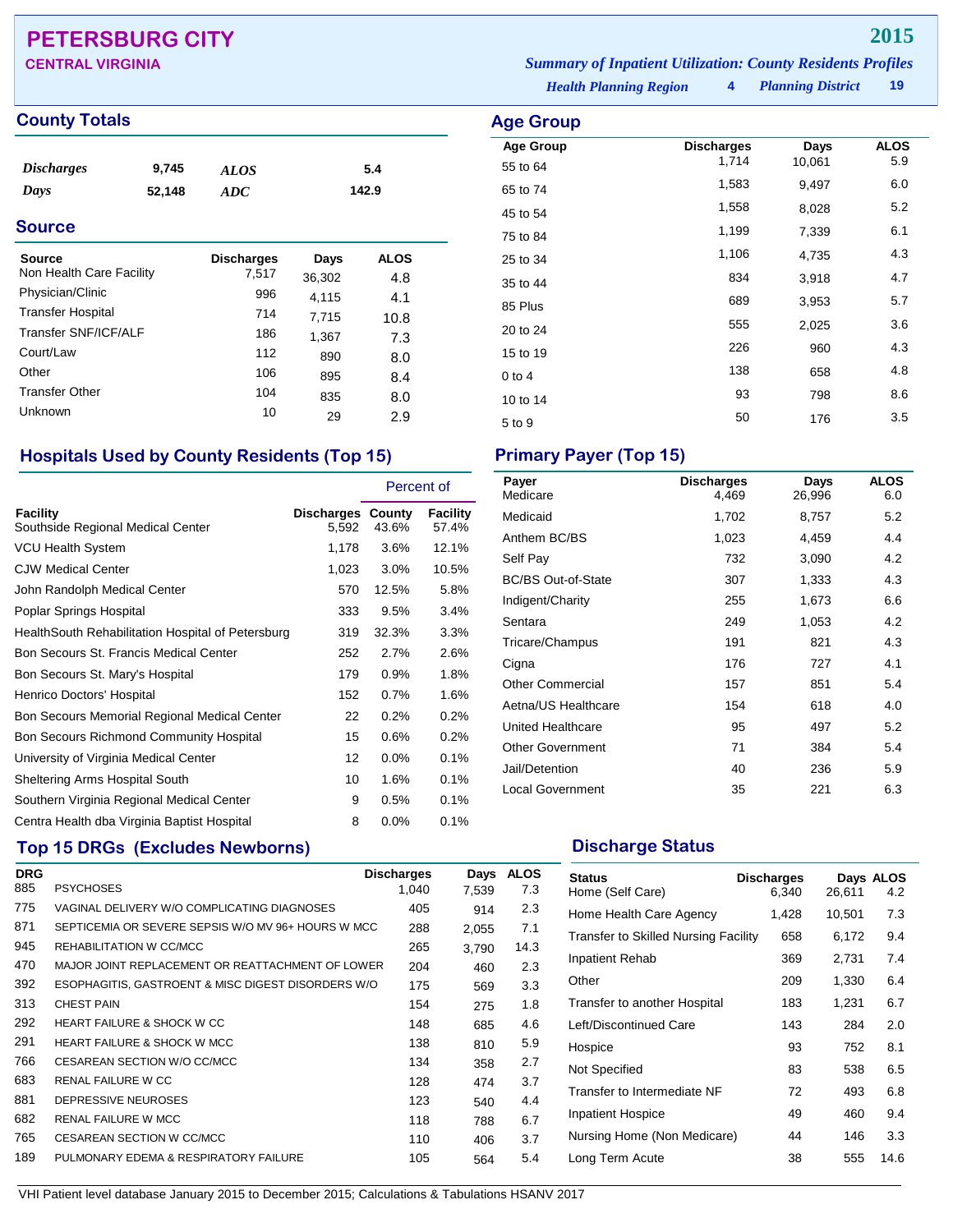## **PRINCE GEORGE 2015**

### **County Totals Age Group**

| <i><b>Discharges</b></i> | 2,588  | ALOS | 5.0  |
|--------------------------|--------|------|------|
| Days                     | 12,867 | ADC  | 35.3 |

### **Source**

| Source<br>Non Health Care Facility | <b>Discharges</b><br>1,962 | Days<br>9,446 | <b>ALOS</b><br>4.8 |
|------------------------------------|----------------------------|---------------|--------------------|
| Physician/Clinic                   | 383                        | 1,429         | 3.7                |
| <b>Transfer Hospital</b>           | 155                        | 1,423         | 9.2                |
| Other                              | 37                         | 252           | 6.8                |
| <b>Transfer Other</b>              | 26                         | 144           | 5.5                |
| Transfer SNF/ICF/ALF               | 11                         | 50            | 4.5                |
| Court/Law                          | 9                          | 106           | 11.8               |
| Unknown                            | 5                          | 17            | 3.4                |

### **Hospitals Used by County Residents (Top 15) Primary Payer (Top 15)**

|                                                   |                                   | Percent of |                   |
|---------------------------------------------------|-----------------------------------|------------|-------------------|
| Facility<br>Southside Regional Medical Center     | <b>Discharges County</b><br>1,029 | 8.0%       | Facility<br>39.8% |
| <b>CJW Medical Center</b>                         | 435                               | $1.3\%$    | 16.8%             |
| John Randolph Medical Center                      | 373                               | 8.2%       | 14.4%             |
| VCU Health System                                 | 269                               | 0.8%       | 10.4%             |
| Bon Secours St. Francis Medical Center            | 165                               | 1.7%       | 6.4%              |
| Poplar Springs Hospital                           | 101                               | 2.9%       | 3.9%              |
| Bon Secours St. Mary's Hospital                   | 65                                | 0.3%       | 2.5%              |
| HealthSouth Rehabilitation Hospital of Petersburg | 65                                | 6.6%       | 2.5%              |
| Henrico Doctors' Hospital                         | 49                                | 0.2%       | 1.9%              |
| Sheltering Arms Hospital South                    | 4                                 | 0.6%       | 0.2%              |
| University of Virginia Medical Center             | 4                                 | $0.0\%$    | 0.2%              |
| Bon Secours Memorial Regional Medical Center      | 3                                 | 0.0%       | 0.1%              |
| LewisGale Hospital Montgomery                     | 2                                 | 0.0%       | 0.1%              |
| Mary Washington Hospital                          | 2                                 | 0.0%       | 0.1%              |
| Sentara Norfolk General Hospital                  | 2                                 | 0.0%       | 0.1%              |

## **Top 15 DRGs (Excludes Newborns) Discharge Status Discharge Status**

| <b>DRG</b> |                                                       | <b>Discharges</b> | Days  | <b>ALOS</b> |
|------------|-------------------------------------------------------|-------------------|-------|-------------|
| 885        | <b>PSYCHOSES</b>                                      | 184               | 1.572 | 8.5         |
| 775        | VAGINAL DELIVERY W/O COMPLICATING DIAGNOSES           | 160               | 363   | 2.3         |
| 470        | MAJOR JOINT REPLACEMENT OR REATTACHMENT OF LOWER      | 99                | 207   | 2.1         |
| 766        | CESAREAN SECTION W/O CC/MCC                           | 63                | 167   | 2.6         |
| 881        | DEPRESSIVE NEUROSES                                   | 60                | 401   | 6.7         |
| 392        | ESOPHAGITIS, GASTROENT & MISC DIGEST DISORDERS W/O    | 57                | 204   | 3.6         |
| 945        | REHABILITATION W CC/MCC                               | 56                | 699   | 12.5        |
| 871        | SEPTICEMIA OR SEVERE SEPSIS W/O MV 96+ HOURS W MCC    | 55                | 305   | 5.5         |
| 765        | CESAREAN SECTION W CC/MCC                             | 41                | 137   | 3.3         |
| 603        | CELLULITIS W/O MCC                                    | 32                | 94    | 2.9         |
| 313        | <b>CHEST PAIN</b>                                     | 31                | 52    | 1.7         |
| 189        | PULMONARY EDEMA & RESPIRATORY FAILURE                 | 29                | 146   | 5.0         |
| 641        | MISC DISORDERS OF NUTRITION, METABOLISM, FLUIDS/ELECT | 29                | 87    | 3.0         |
| 287        | CIRCULATORY DISORDERS EXCEPT AMI, W CARD CATH W/O     | 27                | 83    | 3.1         |
| 882        | NEUROSES EXCEPT DEPRESSIVE                            | 26                | 357   | 13.7        |

*Health Planning Region* **4** *Planning District* **19 CENTRAL VIRGINIA** *Summary of Inpatient Utilization: County Residents Profiles*

| Age Group        |                          |               |                    |
|------------------|--------------------------|---------------|--------------------|
| <b>Age Group</b> | <b>Discharges</b><br>439 | Days<br>2,497 | <b>ALOS</b><br>5.7 |
| 65 to 74         |                          |               |                    |
| 55 to 64         | 406                      | 2,132         | 5.3                |
| 25 to 34         | 371                      | 1,386         | 3.7                |
| 75 to 84         | 327                      | 1,775         | 5.4                |
| 45 to 54         | 260                      | 1,304         | 5.0                |
| 35 to 44         | 251                      | 1,147         | 4.6                |
| 20 to 24         | 174                      | 766           | 4.4                |
| 85 Plus          | 141                      | 725           | 5.1                |
| 15 to 19         | 96                       | 620           | 6.5                |
| $0$ to 4         | 50                       | 136           | 2.7                |
| 10 to 14         | 38                       | 256           | 6.7                |
| 5 to 9           | 35                       | 123           | 3.5                |

| Payer<br>Medicare         | <b>Discharges</b><br>1,074 | Days<br>6,117 | <b>ALOS</b><br>5.7 |
|---------------------------|----------------------------|---------------|--------------------|
| Tricare/Champus           | 480                        | 1,864         | 3.9                |
| Anthem BC/BS              | 277                        | 1,087         | 3.9                |
| Medicaid                  | 210                        | 1,040         | 5.0                |
| Self Pay                  | 145                        | 1,142         | 7.9                |
| Cigna                     | 108                        | 437           | 4.0                |
| Aetna/US Healthcare       | 67                         | 238           | 3.5                |
| <b>BC/BS Out-of-State</b> | 64                         | 233           | 3.6                |
| Sentara                   | 40                         | 212           | 5.3                |
| <b>Other Commercial</b>   | 29                         | 123           | 4.2                |
| United Healthcare         | 25                         | 78            | 3.1                |
| Indigent/Charity          | 21                         | 96            | 4.6                |
| Research/Donor            | 10                         | 43            | 4.3                |
| Hospice-Unspecified       | 7                          | 13            | 1.9                |
| <b>Other Government</b>   | 7                          | 25            | 3.6                |

| <b>Status</b><br>Home (Self Care)           | <b>Discharges</b><br>1.776 | 7.271 | Days ALOS<br>4.1 |
|---------------------------------------------|----------------------------|-------|------------------|
| Home Health Care Agency                     | 390                        | 2,524 | 6.5              |
| <b>Transfer to Skilled Nursing Facility</b> | 121                        | 1,117 | 9.2              |
| <b>Inpatient Rehab</b>                      | 72                         | 746   | 10.4             |
| Other                                       | 60                         | 308   | 5.1              |
| Transfer to another Hospital                | 49                         | 185   | 3.8              |
| Left/Discontinued Care                      | 33                         | 64    | 1.9              |
| Hospice                                     | 25                         | 145   | 5.8              |
| Not Specified                               | 16                         | 126   | 7.9              |
| Nursing Home (Non Medicare)                 | 15                         | 38    | 2.5              |
| <b>Inpatient Hospice</b>                    | 14                         | 105   | 7.5              |
| Long Term Acute                             | 6                          | 170   | 28.3             |
| Transfer to Intermediate NF                 | 6                          | 19    | 3.2              |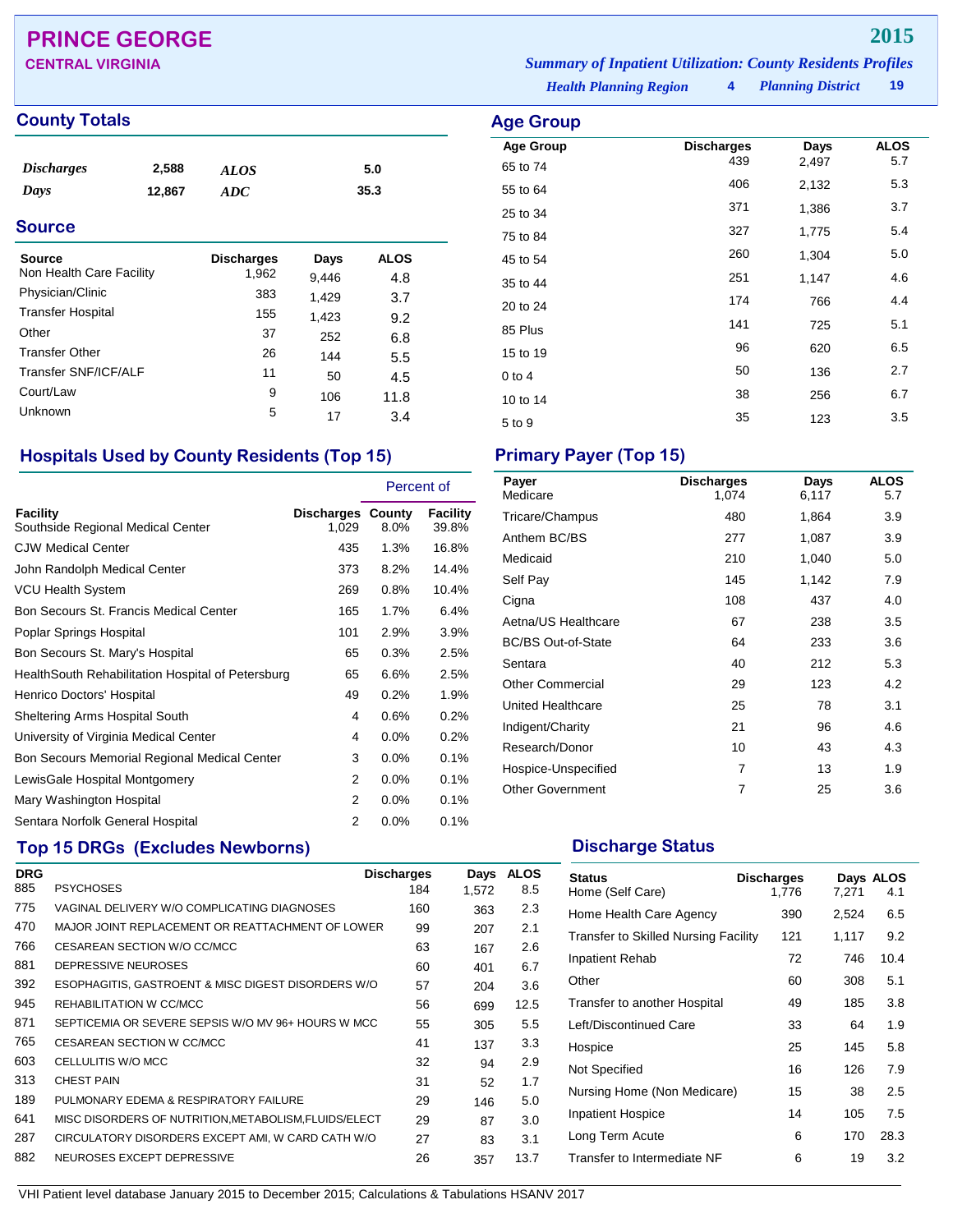## **SURRY 2015**

### **County Totals Age Group**

| <i>Discharges</i> | 720   | <b>ALOS</b> | 5.0 |  |
|-------------------|-------|-------------|-----|--|
| Days              | 3,595 | ADC         | 9.8 |  |
| <b>Source</b>     |       |             |     |  |

| <b>Source</b>            | <b>Discharges</b> | Days  | <b>ALOS</b> |  |
|--------------------------|-------------------|-------|-------------|--|
| Non Health Care Facility | 378               | 1,953 | 5.2         |  |
| Physician/Clinic         | 290               | 1,181 | 4.1         |  |
| <b>Transfer Hospital</b> | 26                | 288   | 11.1        |  |
| <b>Transfer Other</b>    | 10                | 67    | 6.7         |  |
| Other                    | 8                 | 67    | 8.4         |  |
| Court/Law                | 3                 | 14    | 4.7         |  |
| Transfer SNF/ICF/ALF     | 3                 | 18    | 6.0         |  |
| Unknown                  | 2                 |       | 3.5         |  |

### **Hospitals Used by County Residents (Top 15) Primary Payer (Top 15)**

|                                              |                                 | Percent of |                          |
|----------------------------------------------|---------------------------------|------------|--------------------------|
| Facility<br>Sentara Obici Hospital           | <b>Discharges County</b><br>180 | 2.0%       | <b>Facility</b><br>25.0% |
| Southside Regional Medical Center            | 79                              | 0.6%       | 11.0%                    |
| Riverside Regional Medical Center            | 74                              | 0.4%       | 10.3%                    |
| John Randolph Medical Center                 | 70                              | 1.5%       | 9.7%                     |
| Sentara Williamsburg Regional Medical Center | 57                              | 0.9%       | 7.9%                     |
| <b>VCU Health System</b>                     | 42                              | 0.1%       | 5.8%                     |
| <b>CJW Medical Center</b>                    | 41                              | 0.1%       | 5.7%                     |
| Sentara Norfolk General Hospital             | 34                              | 0.1%       | 4.7%                     |
| Poplar Springs Hospital                      | 16                              | 0.5%       | 2.2%                     |
| Bon Secours Mary Immaculate Hospital         | 15                              | 0.2%       | 2.1%                     |
| Riverside Doctors' Hospital Williamsburg     | 15                              | 1.1%       | 2.1%                     |
| Sentara Careplex Hospital                    | 14                              | 0.2%       | 1.9%                     |
| Bon Secours St. Mary's Hospital              | 13                              | 0.1%       | 1.8%                     |
| Bon Secours St. Francis Medical Center       | 9                               | 0.1%       | 1.3%                     |
| <b>Bon Secours Maryview Medical Center</b>   | 8                               | 0.1%       | 1.1%                     |

## **Top 15 DRGs (Excludes Newborns) Discharge Status Discharge Status**

| <b>DRG</b> |                                                    | <b>Discharges</b> | Days | <b>ALOS</b> |
|------------|----------------------------------------------------|-------------------|------|-------------|
| 885        | <b>PSYCHOSES</b>                                   | 48                | 312  | 6.5         |
| 470        | MAJOR JOINT REPLACEMENT OR REATTACHMENT OF LOWER   | 34                | 93   | 2.7         |
| 775        | VAGINAL DELIVERY W/O COMPLICATING DIAGNOSES        | 27                | 67   | $2.5\,$     |
| 871        | SEPTICEMIA OR SEVERE SEPSIS W/O MV 96+ HOURS W MCC | 21                | 122  | 5.8         |
| 291        | <b>HEART FAILURE &amp; SHOCK W MCC</b>             | 14                | 59   | 4.2         |
| 682        | <b>RENAL FAILURE W MCC</b>                         | 14                | 103  | 7.4         |
| 683        | <b>RENAL FAILURE W CC</b>                          | 13                | 43   | 3.3         |
| 621        | O.R. PROCEDURES FOR OBESITY W/O CC/MCC             | 12                | 10   | 0.8         |
| 392        | ESOPHAGITIS, GASTROENT & MISC DIGEST DISORDERS W/O | 11                | 35   | 3.2         |
| 247        | PERC CARDIOVASC PROC W DRUG-ELUTING STENT W/O MCC  | 10                | 29   | 2.9         |
| 945        | REHABILITATION W CC/MCC                            | 10                | 174  | 17.4        |
| 603        | CELLULITIS W/O MCC                                 | 9                 | 31   | 3.4         |
| 765        | CESAREAN SECTION W CC/MCC                          | 9                 | 31   | 3.4         |
| 812        | RED BLOOD CELL DISORDERS W/O MCC                   | 9                 | 33   | 3.7         |
| 292        | <b>HEART FAILURE &amp; SHOCK W CC</b>              | 8                 | 41   | 5.1         |
|            |                                                    |                   |      |             |

*Health Planning Region* **4** *Planning District* **19 CENTRAL VIRGINIA** *Summary of Inpatient Utilization: County Residents Profiles*

**Age Group Discharges Days ALOS**<br>55 to 64 147 672 4.6 55 to 64 45 to 54 <sup>115</sup> <sup>620</sup> 5.4 65 to 74 <sup>107</sup> <sup>542</sup> 5.1

| 65 to 74   | 107 | 542 | 5.1 |
|------------|-----|-----|-----|
| 75 to 84   | 107 | 625 | 5.8 |
| 25 to 34   | 70  | 267 | 3.8 |
| 85 Plus    | 70  | 357 | 5.1 |
| 35 to 44   | 51  | 266 | 5.2 |
| 20 to 24   | 21  | 80  | 3.8 |
| 15 to 19   | 15  | 65  | 4.3 |
| 10 to 14   | 13  | 92  | 7.1 |
| $0$ to $4$ | 4   | 9   | 2.3 |
|            |     |     |     |

| Payer<br>Medicare         | <b>Discharges</b><br>352 | Days<br>1,810 | <b>ALOS</b><br>5.1 |
|---------------------------|--------------------------|---------------|--------------------|
| Anthem BC/BS              | 97                       | 408           | 4.2                |
| Medicaid                  | 90                       | 485           | 5.4                |
| Self Pay                  | 40                       | 176           | 4.4                |
| <b>BC/BS Out-of-State</b> | 38                       | 230           | 6.0                |
| Cigna                     | 23                       | 80            | 3.5                |
| Sentara                   | 17                       | 104           | 6.1                |
| <b>Other Commercial</b>   | 14                       | 91            | 6.5                |
| Indigent/Charity          | 12                       | 47            | 3.9                |
| Tricare/Champus           | 8                        | 55            | 6.9                |
| United Healthcare         | $\overline{7}$           | 24            | 3.4                |
| Aetna/US Healthcare       | 6                        | 15            | 2.5                |
| Worker's Comp             | 6                        | 36            | 6.0                |
| <b>Other Government</b>   | 4                        | 13            | 3.3                |
| Jail/Detention            | 3                        | 12            | 4.0                |

| <b>Status</b><br>Home (Self Care)           | <b>Discharges</b><br>410 | 1,536 | Days ALOS<br>3.8 |
|---------------------------------------------|--------------------------|-------|------------------|
| Home Health Care Agency                     | 162                      | 997   | 6.2              |
| <b>Transfer to Skilled Nursing Facility</b> | 68                       | 553   | 8.1              |
| Hospice                                     | 16                       | 120   | 7.5              |
| Other                                       | 15                       | 129   | 8.6              |
| Transfer to another Hospital                | 14                       | 41    | 2.9              |
| Inpatient Rehab                             | 12                       | 105   | 8.8              |
| Left/Discontinued Care                      | 10                       | 50    | 5.0              |
| Other institution                           | 4                        | 6     | 1.5              |
| Long Term Acute                             | 3                        | 38    | 12.7             |
| <b>Inpatient Hospice</b>                    | 2                        | 2     | 1.0              |
| Nursing Home (Non Medicare)                 | 2                        | 5     | 2.5              |
| Transfer to Intermediate NF                 | 2                        | 13    | 6.5              |